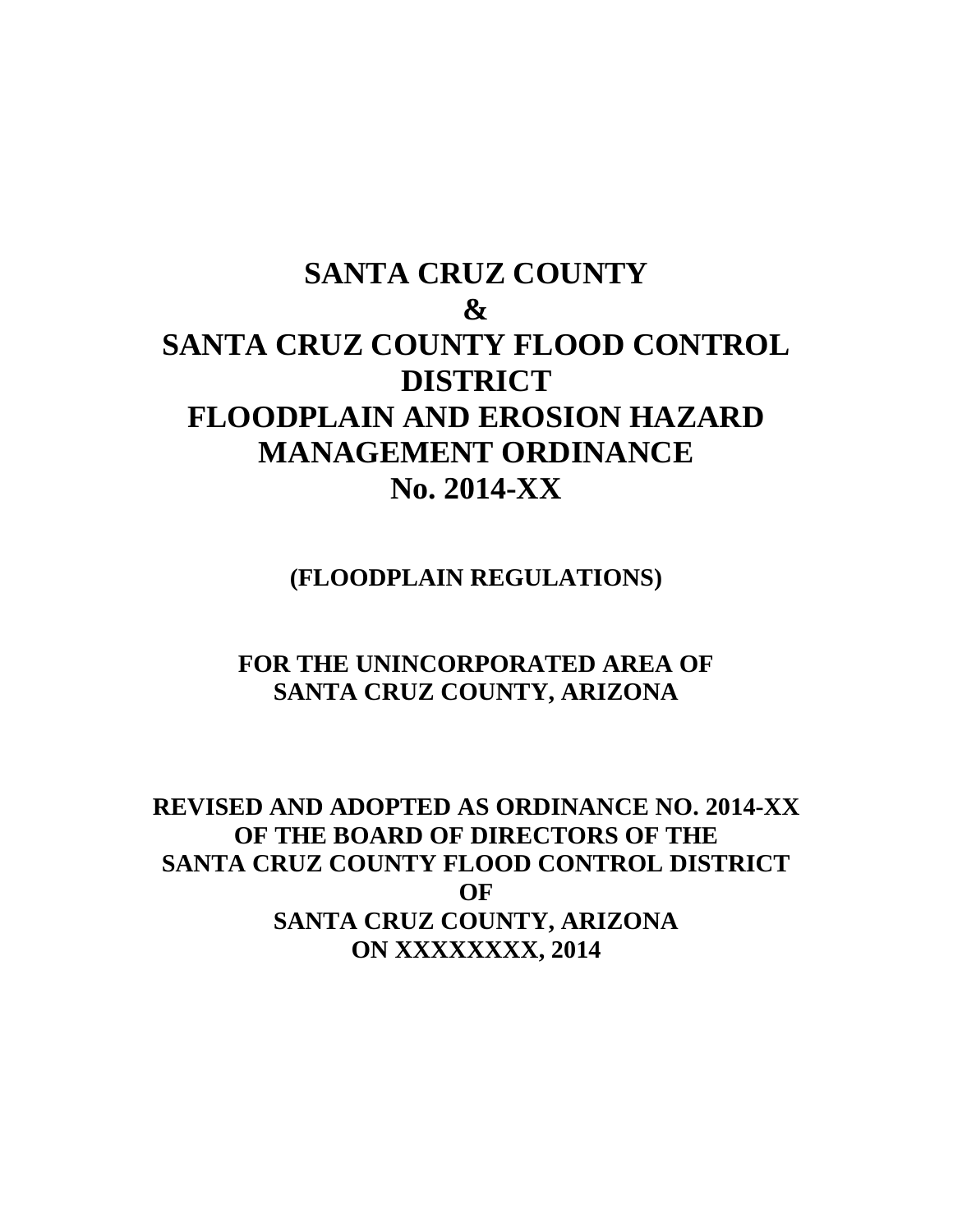# **Table of Contents**

|  |                     | <b>Section 1 - STATUTORY AUTHORIZATION, FINDINGS OF FACT, PURPOSE AND</b> |  |
|--|---------------------|---------------------------------------------------------------------------|--|
|  |                     |                                                                           |  |
|  | <b>Section 1.1</b>  |                                                                           |  |
|  | <b>Section 1.2</b>  |                                                                           |  |
|  | Section 1.3         |                                                                           |  |
|  | <b>Section 1.4</b>  |                                                                           |  |
|  | <b>Section 1.5</b>  |                                                                           |  |
|  |                     |                                                                           |  |
|  |                     |                                                                           |  |
|  | <b>Section 3.1</b>  |                                                                           |  |
|  | <b>Section 3.2</b>  | AREAS OF SPECIAL FLOOD HAZARD AND REGULATORY                              |  |
|  |                     |                                                                           |  |
|  | <b>Section 3.3</b>  |                                                                           |  |
|  | <b>Section 3.4</b>  |                                                                           |  |
|  | <b>Section 3.5</b>  |                                                                           |  |
|  | <b>Section 3.6</b>  |                                                                           |  |
|  | <b>Section 3.7</b>  |                                                                           |  |
|  | <b>Section 3.8</b>  |                                                                           |  |
|  | <b>Section 3.9</b>  |                                                                           |  |
|  | <b>Section 3.10</b> |                                                                           |  |
|  | <b>Section 3.11</b> | REMEDIES FOR DAMAGES - ACTIONS AUTHORIZED 25                              |  |
|  | <b>Section 3.12</b> |                                                                           |  |
|  | <b>Section 3.13</b> | RECOVERY OF ADMINISTRATIVE AND OTHER COSTS 25                             |  |
|  | <b>Section 3.14</b> |                                                                           |  |
|  |                     |                                                                           |  |
|  | <b>Section 4.1</b>  | DESIGNATION OF THE FLOODPLAIN ADMINISTRATOR26                             |  |
|  | <b>Section 4.2</b>  | DUTIES AND RESPONSIBILITIES OF THE FLOODPLAIN                             |  |
|  |                     |                                                                           |  |
|  | <b>Section 4.3</b>  | <b>ESTABLISHMENT OF A FLOODPLAIN USE PERMIT 28</b>                        |  |
|  |                     |                                                                           |  |
|  | <b>Section 5.1</b>  |                                                                           |  |
|  | <b>Section 5.2</b>  | STANDARDS FOR STORAGE OF MATERIALS AND EQUIPMENT 35                       |  |
|  | <b>Section 5.3</b>  |                                                                           |  |
|  | <b>Section 5.4</b>  | STANDARDS FORCOMMERCIAL & INDUSTRIAL DEVELOPMENTS 35                      |  |
|  | Section 5.5         |                                                                           |  |
|  | <b>Section 5.6</b>  | STANDARDS FOR MANUFACTURED HOMES AND MANUFACTURED                         |  |
|  |                     |                                                                           |  |
|  | <b>Section 5.7</b>  |                                                                           |  |
|  | Section 5.8         | <b>FLOODWAYS.</b>                                                         |  |
|  | <b>Section 5.9</b>  |                                                                           |  |
|  | <b>Section 5.10</b> | FLOOD RELATED EROSION-PRONE (EROSION HAZARD) AREAS AND                    |  |
|  |                     |                                                                           |  |
|  | <b>Section 5.11</b> |                                                                           |  |
|  | <b>Section 5.12</b> |                                                                           |  |
|  | <b>Section 5.13</b> | STANDARDS FOR CRITICAL FACILITIES/CRITICAL SERVICES 49                    |  |
|  |                     |                                                                           |  |
|  | Section 6.1         |                                                                           |  |
|  | Section 6.2         |                                                                           |  |
|  | Section 6.3         |                                                                           |  |
|  | <b>Section 6.4</b>  | FILING OF APPEALS AND REQUEST FOR VARIANCES53                             |  |
|  | Section 6.5         |                                                                           |  |
|  |                     |                                                                           |  |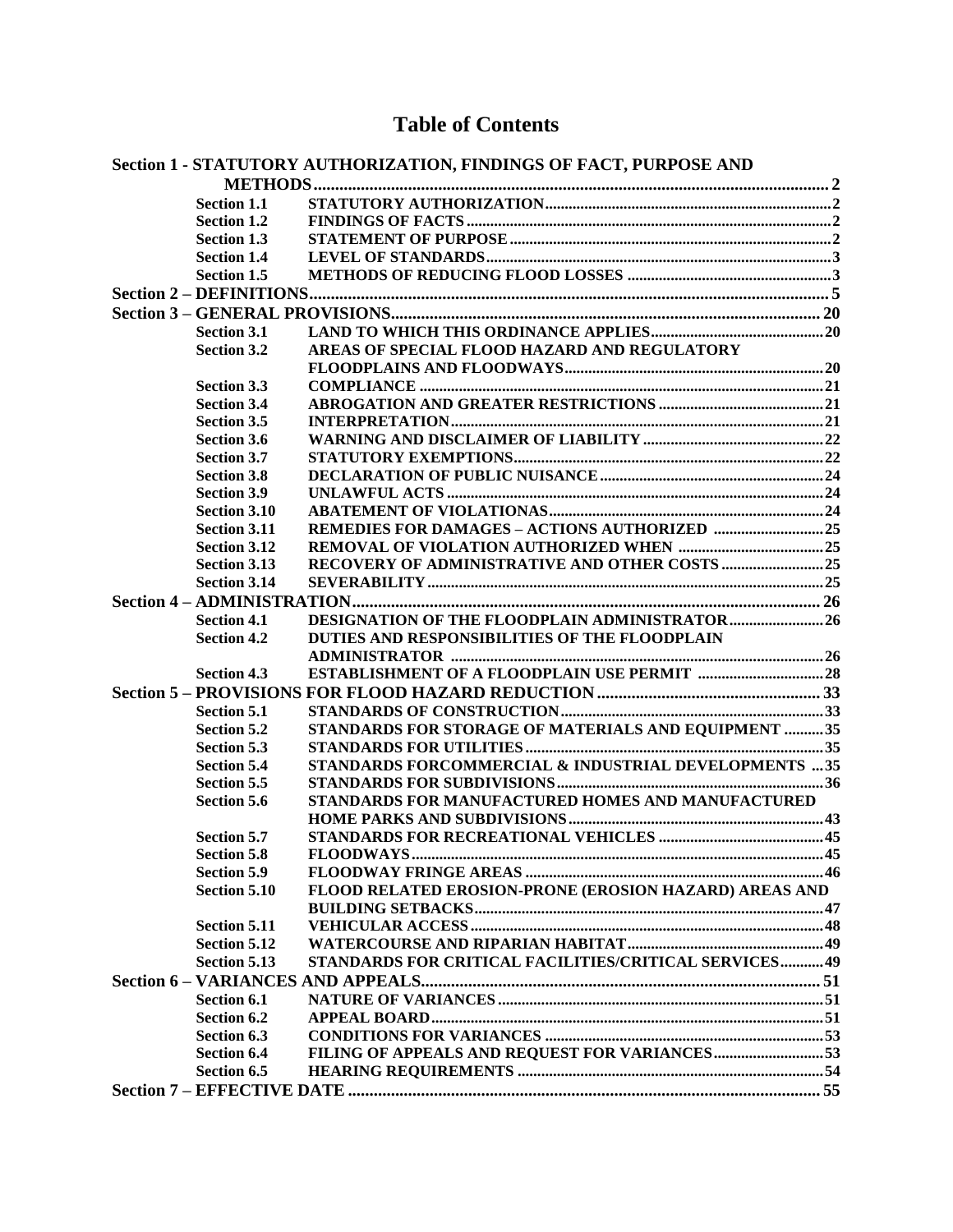#### **ORDINANCE No. 2014-0X**

**An Ordinance of the Board of Directors of the Santa Cruz County Flood Control District of Santa Cruz County, Arizona, replacing Ordinance No. 2001-03; restricting or prohibiting uses which are dangerous due to water or erosion hazards or which result in damaging increases in erosion or in flood heights or velocities; requiring that uses vulnerable to floods be protected from flood damage at the time of initial construction; controlling the alteration of natural floodplains, stream channels, and natural protective barriers; controlling filling, grading, dredging, and other development which may increase flood damage; preventing or regulating the construction of flood barriers which will unnaturally divert flood waters or which may increase flood hazards in other areas; mandating the issuance of a flood hazard use permit and collection of fees there from; naming the Floodplain Board to hear and decide appeals and requests for variances; deciding penalties for violation of this Ordinance; and repealing all ordinances and parts of ordinances in conflict there with.**

#### **SECTION 1.0**

#### **STATUTORY AUTHORIZATION, FINDINGS OF FACT, PURPOSE AND METHODS**

**1.1 STATUTORY AUTHORIZATION.** The Legislature of the State of Arizona has in A.R.S. §48-3601 through §48-3627 delegated the responsibility to each county flood control district to adopt regulations designed to promote the public health, safety, and general welfare of its citizenry. Therefore, the Flood Control District (Board of Directors) of Santa Cruz County, Arizona, does ordain as follows:

#### **1.2 FINDINGS OF FACTS**

- A. The flood hazard areas of Santa Cruz County are subject to periodic inundation which may result in loss of life and property, health and safety hazards, disruption of commerce and governmental services, extraordinary public expenditures for flood protection and relief, and impairment of the tax base, all of which adversely affect the public health, safety and general welfare.
- B. These flood losses are caused by the cumulative effect of obstructions in areas of special flood hazards which increase flood heights and velocities, and when inadequately anchored, cause damage in other areas. Uses that are inadequately flood proofed, elevated or otherwise protected from flood damage also contribute to the flood loss.
- **1.3 STATEMENT OF PURPOSE**. It is the purpose of this Ordinance to promote the public health, safety, and general welfare, and to minimize public and private losses due to the flood conditions in specific areas by provisions designed:
	- A. To protect human life and health
	- B. To minimize expenditure of money for costly flood control projects;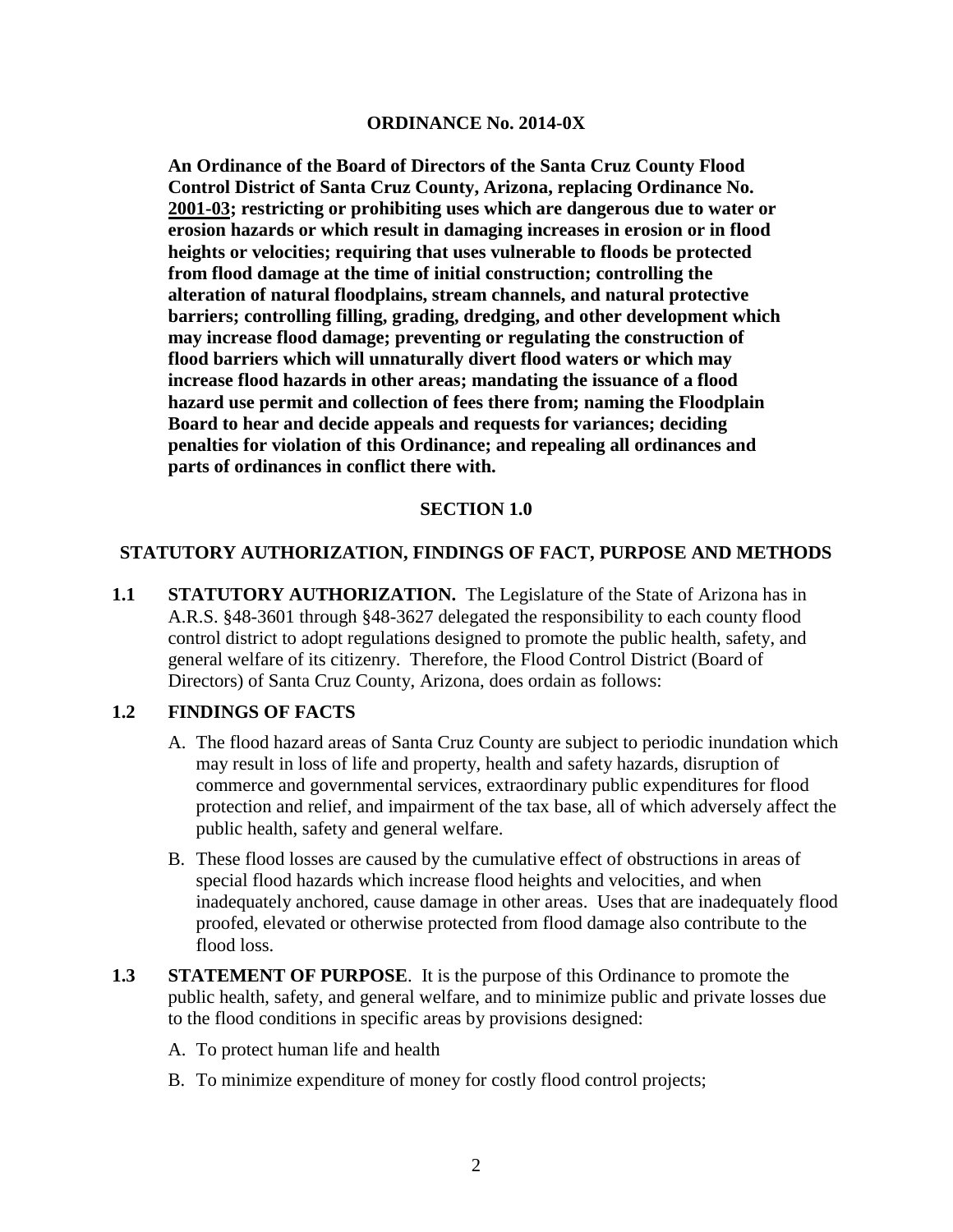- C. To minimize the need for rescue and relief efforts associated with flooding and flood related hazards
- D. To minimize prolonged business interruptions;
- E. To minimize damage to public and private facilities and utilities such as water and gas mains, electric, telephone and sewer lines, streets and bridges located in areas of flood and/or erosion hazard;
- F. To help maintain a stable tax base by providing for the sound use and development of areas of special flood hazard so as to minimize future flood blight areas;
- G. To ensure that potential buyers are notified that property is in an area of flood and/or erosion hazard;
- H. To ensure that those who occupy the areas of flood and/or erosion hazard assume responsibility for their actions; and
- I. To maintain eligibility for disaster relief.
- J. To qualify for the largest discounts possible in Flood Insurance Rate Premiums for the residents of unincorporated Santa Cruz County.
- K. To protect, preserve, and maintain the natural and beneficial functions of the floodplain and associated riparian habitat.
- **1.4 LEVEL OF STANDARDS.** The performance requirements as specified in this Ordinance are minimum standards and address general floodplain management requirements. Specific projects may warrant additional requirements not specifically stated or cited within this Ordinance based upon site specific conditions. The Flood Control District and the Floodplain Administrator have the authority to establish written standards and/or policies as necessary to carry out the provisions of this Ordinance, and to provide a consistent method for dealing with reoccurring issues. All such standards and policies may be superseded provided appropriate engineering documentation and evidence showing the standard or policy should not apply to a specific property is provided. All written drainage design standards, state standards, or river and basin management plans approved by the Board of Supervisors, Flood Control District Board of Directors are hereby incorporated into this Ordinance.
- **1.5 METHODS OF REDUCING FLOOD LOSSES.** These regulations take precedence over any less restrictive conflicting local laws, ordinances and/or code. In order to accomplish its purpose, this Ordinance includes methods and provisions for:
	- A. Restricting or prohibiting uses which are dangerous to health, safety, and property due to water or erosion or sedimentation hazards, or which result in damaging increases in erosion or in flood heights or velocities, or which would release materials of a dangerous or hazardous nature into the environment during a flood event;
	- B. Requiring that uses vulnerable to floods and/or erosion, including facilities which serve such uses, be protected against flood and/or damage at the time of initial construction;
	- C. Controlling the alteration of natural floodplain, stream channels, riparian habitat, and natural protective barriers, which help accommodate or channel flood waters;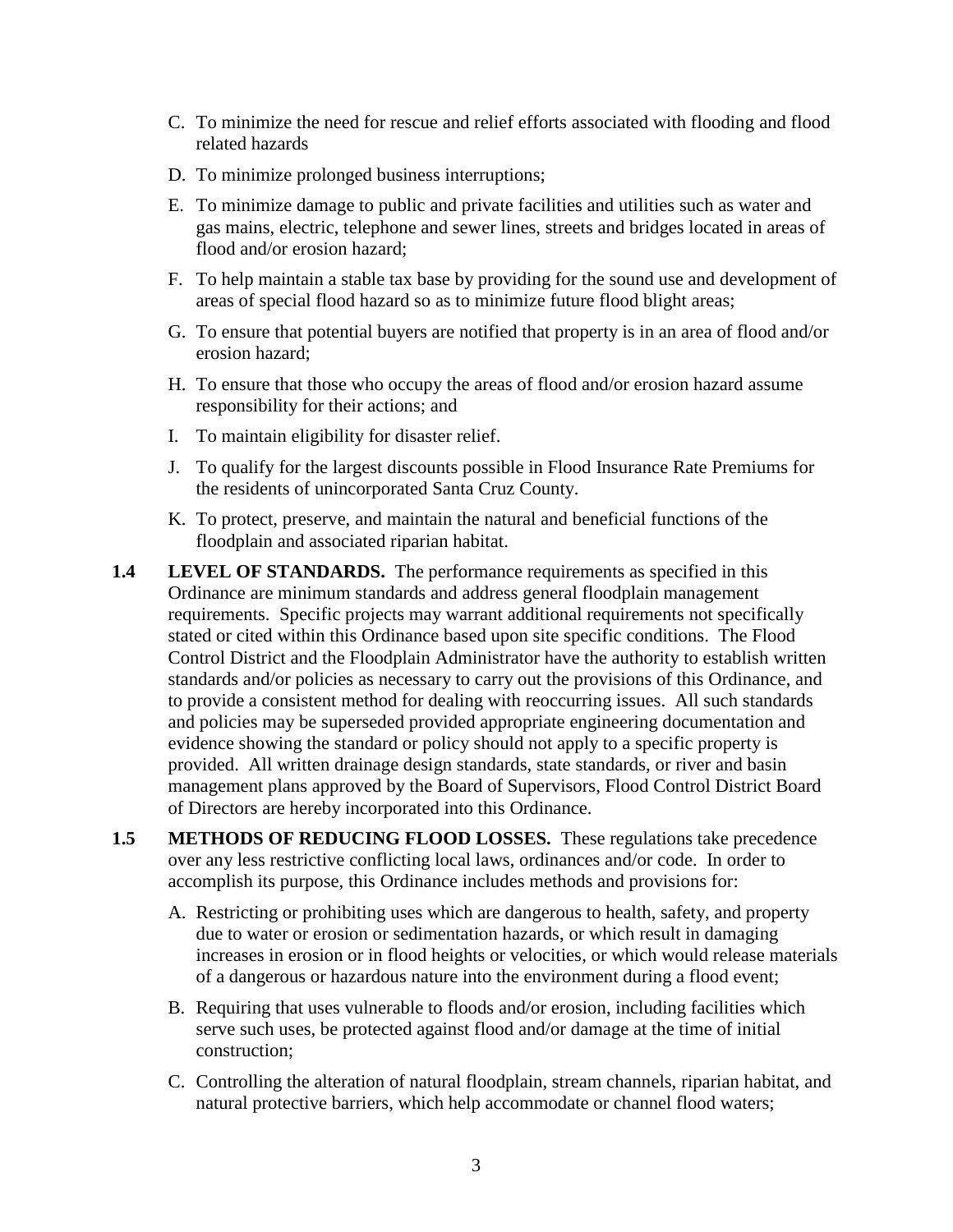- D. Controlling filling, grading, dredging, and other development which may increase flood and/or erosion damage; and
- E. Preventing or regulating the construction of flood barriers which will unnaturally divert floodwaters or which may increase flood and/or erosion hazards in other areas.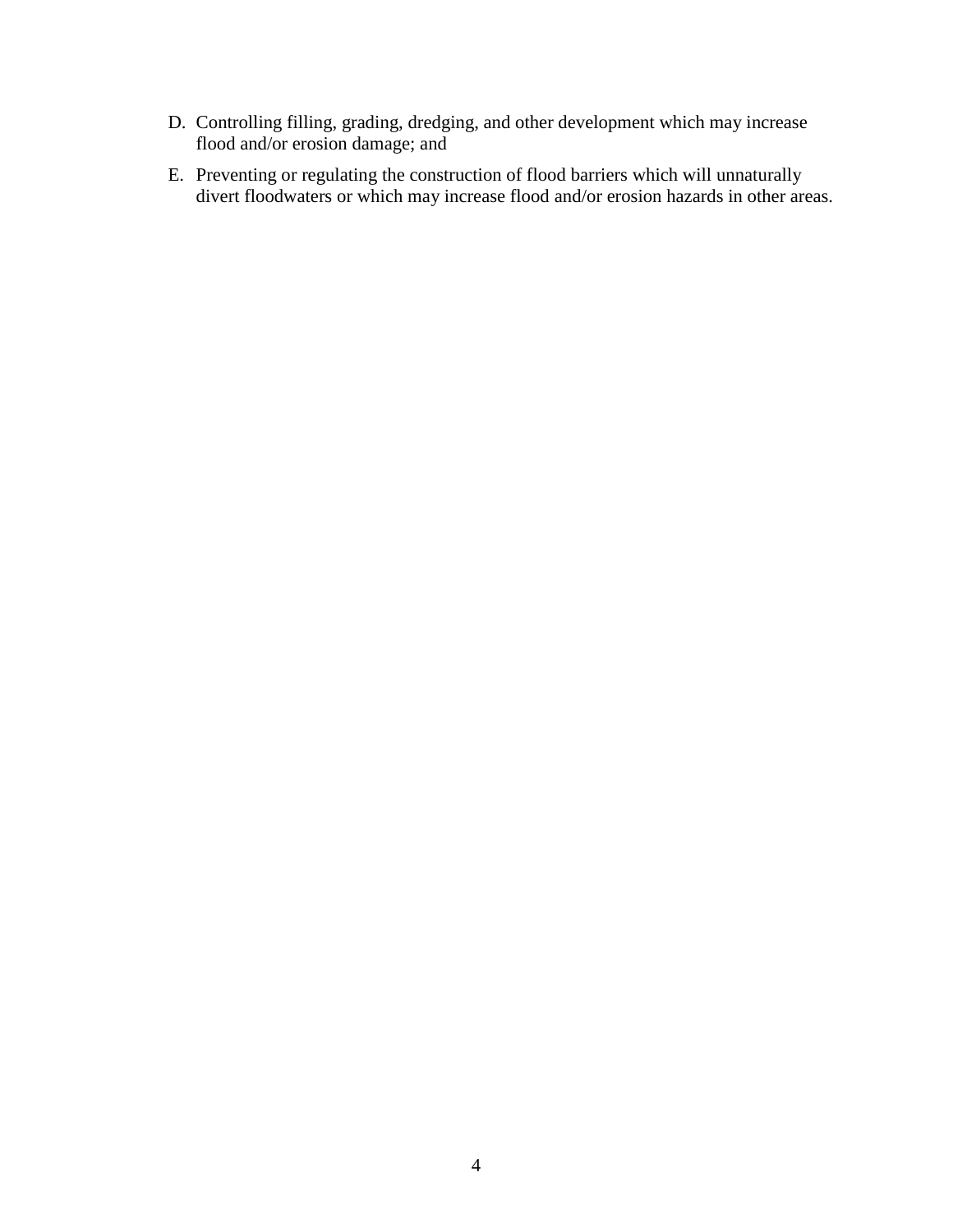#### **SECTION 2.0**

#### **DEFINITIONS**

Unless specifically defined below, word or phrases used in this Ordinance shall be interpreted so as to give them the meaning they have in common usage and to give this Ordinance its most reasonable application.

- **"Abandoned Land"** means any land where the previously approved use has not occurred on or the taxes have not been paid for a period of at least one year.
- **"Abandoned Structure"** means any structure that is not being maintained and for which the taxes have not been paid for a period of at least one year.

**"Accessory Structure"** means:

- 1. A small, low cost, structure that is only for the parking of no more than two vehicles, limited storage, etc., and is no larger than 120 square feet in size, and
- 2. A structure no larger than 120 square feet, with no sanitary facilities.
- **"Accessory Use"** means a use that is incidental and subordinate to the principle use of the parcel of land on which it is located.
- **"Administrative Search Warrant"** means an order in writing issued in the name of the State of Arizona, signed by a magistrate, directed to a peace officer, commanding him to accompany and appropriate official to search and inspect property in the interest of the public health, safety or welfare as part of an inspection program authorized by law.
- **"Adverse Impact"** means impacts created by man-made changes which will increase the damages to the property or structures on the property, or neighboring properties, due to increased discharges or velocities of floodwaters, or increases in erosion or deposition on the property by floodwaters.
- **"Adversely Affects"** means the cumulative effect of the proposed development, when combined with all other existing and anticipated development where the increase in water surface elevation exceeds the following limits. The limit of increase in the water surface elevation of the base flood shall be no more than one half foot at any point in areas where there are no other existing structures affected by the changes in water surface elevations, and no increase at all in areas where existing structures may be impacted by the proposed development
- **"Agricultural Operations"** means all non-structural activities by the owner, lessee, agent, independent contractor or supplier conducted on any facility for the production of crops, livestock, poultry, livestock products or poultry products. These activities are considered conforming uses as long as the requirements of Section 3.7.B.2 are met.
- **"Alluvial Fan"** means a geomorphologic feature characterized by a cone or fan shaped deposit of sediments that have been eroded from mountain slopes, transported by flood flows and then deposited in the valley floor and which are subject to flash flooding, high velocity flows, debris flows, erosion, sediment movement and deposition, and channel migration.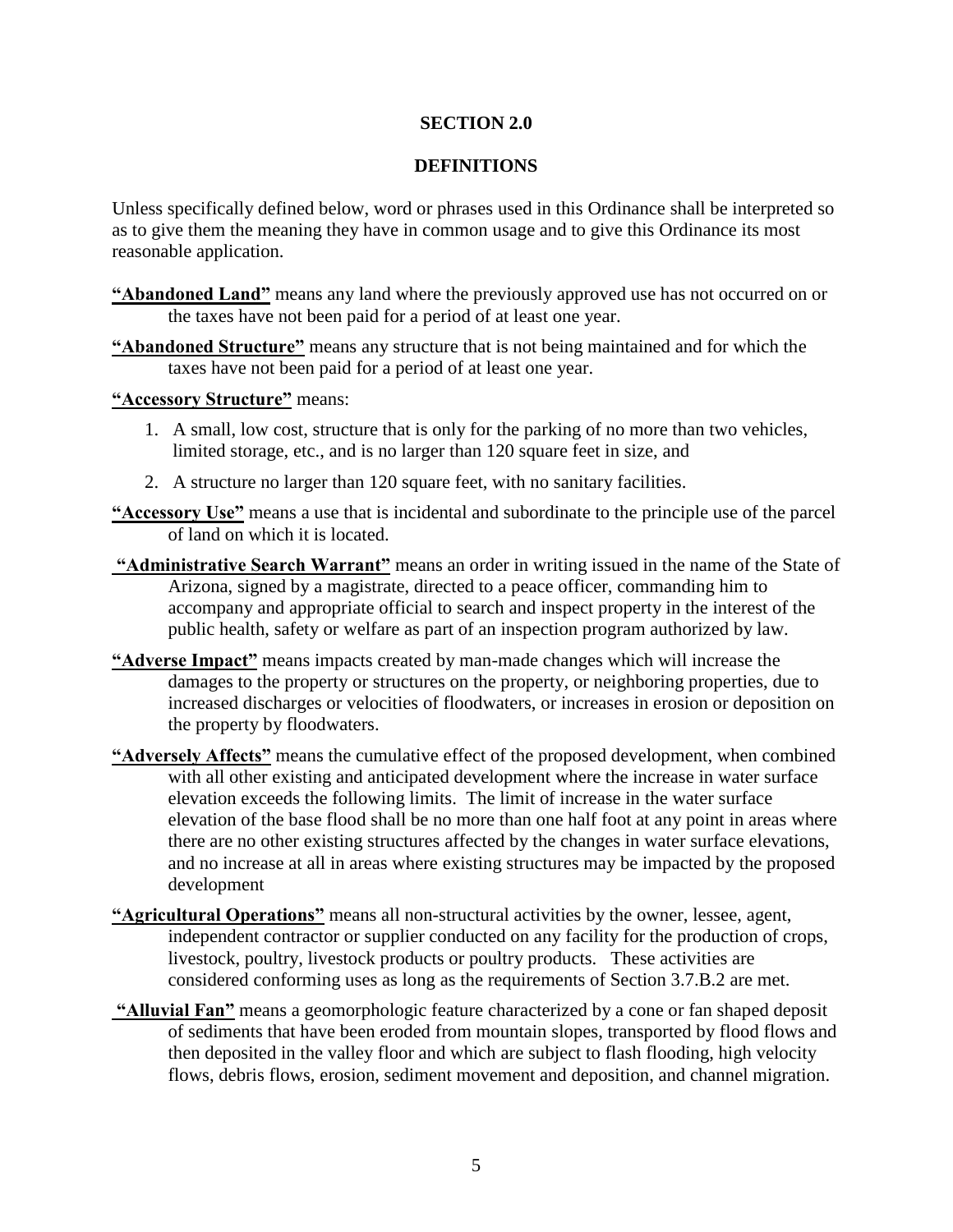- **"Alluvial Fan Flooding"** means flooding occurring on the surface of an alluvial fan or similar landform that originates at the apex and is characterized by high-velocity flows; active processes or erosion, sediment transport, and deposition; and, unpredictable flow paths.
- **"Apex"** means a point on an alluvial fan or similar landform below which the flow path of the major stream that formed the fan becomes unpredictable and alluvial fan flooding can occur.
- **"Appeal"** means a request for a review of the Floodplain Administrator's interpretation of any provision of this Ordinance or a request for a variance.
- **"Approximate Study"** means a graphic illustration of a delineation of the floodplain approved by the Floodplain Administrator made from the most reliable sources available where neither a floodplain nor a floodway had been determined by detailed methodology.
- **"Area Drainage Master Plan (ADMP)"** means a plan that identifies the preferred alternatives of those identified in the ADMS. An ADMP provides minimum criteria and standards for flood control and drainage relating to land use and development.
- **"Area Drainage Master Study (ADMS)"** means a study to develop hydrology for a watershed, to define watercourses, identify potential flood problem areas, drainage problems and recommend solutions and standards for sound floodplain and storm water management. The ADMS will identify alternative solutions to a given flooding or drainage problem.
- **"Area of Shallow Flooding"** means a designated AO, AH, or VO zone on a community's Flood Insurance Rate Map (FIRM) with a one percent or greater chance of flooding to an average depth of one to three feet where a clearly defined channel does not exist, where the path of flooding is unpredictable and where velocity flow may be evident. Such flooding is characterized by ponding or sheet flow.
- **"Area of Special Flood Hazard"** means the land in the floodplain within a community subject to a one percent or greater chance of flooding in any given year. These areas are designated as Zone A, AE, AO, AH, and A1-30 on the Flood Insurance Rate Map (FIRM) and other areas determined by the Floodplain Administrator using the criteria adopted by the Director of the Arizona Department of Water Resources and/or the Federal Emergency Management Agency (FEMA).
- **"Arizona Registered Professional Engineer"** means any individual licensed by the Arizona Board of Technical Registration to as an engineer specializing in Civil Engineering.
- **"Back Fill"** means the placement of fill material within a specified depression, hole, or excavation pit below the surrounding adjacent ground level as a means of improving floodwater conveyance or to restore land to the natural contours existing prior to excavation.
- **"Base Flood"** means the flood having a one percent chance of being equaled or exceeded in any given year. (See "One Hundred Year Flood")
- **"Base Flood Elevation"** means the elevation shown on the Flood Insurance Rate Map for Zones AE, AH, A1-30 that indicates the water surface elevation resulting from a flood that has a one percent or greater chance of being equaled or exceeded in any given year. Also means the water surface elevation for zones, and/or regulatory floodplains, not listed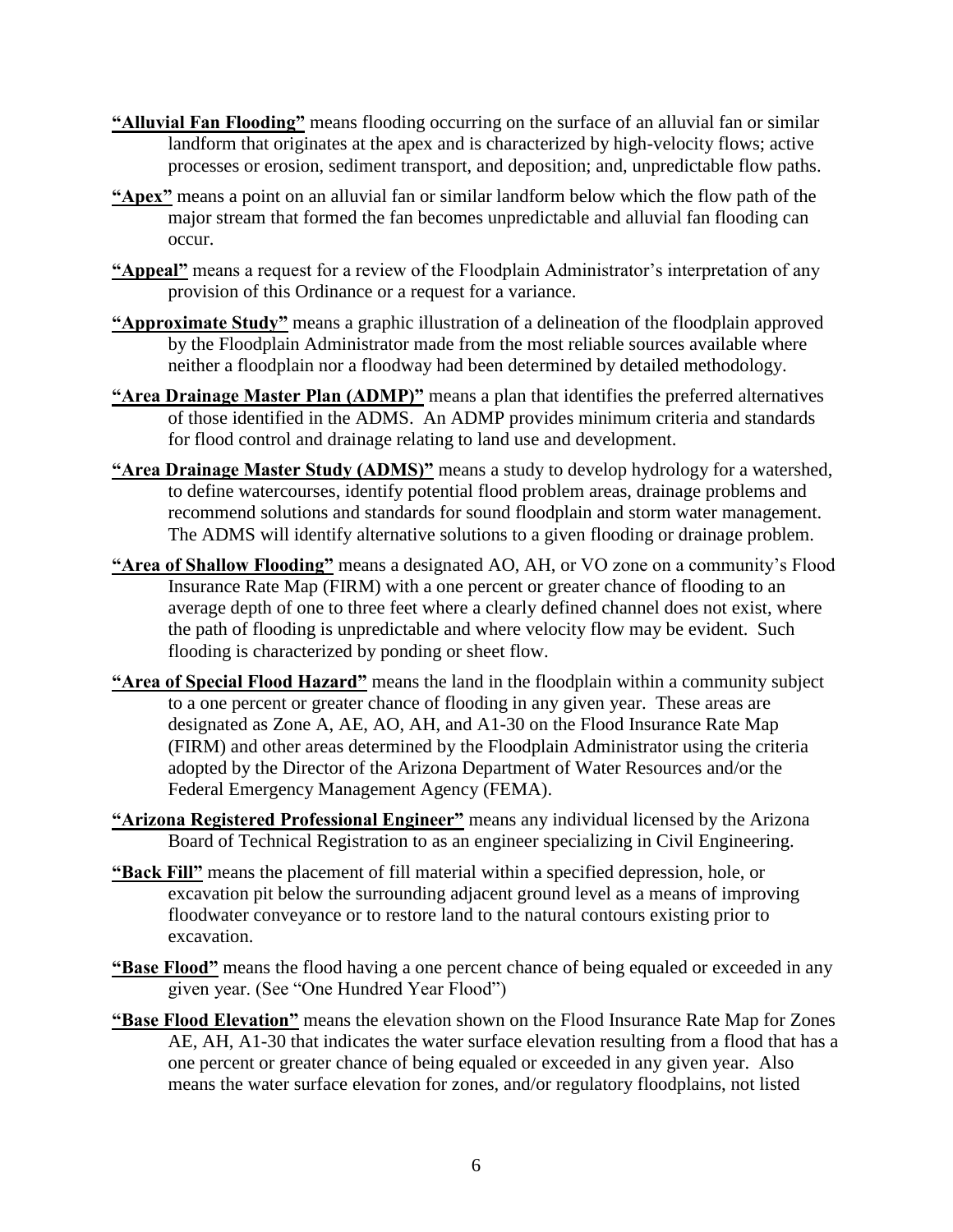above as determined by either an Arizona Registered Professional Civil Engineer or the Floodplain Administrator.

- **"Basement"** means any area of the building having its floor subgrade (below ground level) on all sides.
- **"Board"** means the Board of Directors of the Santa Cruz County Flood Control District and Floodplain Administration.
- **"Board of Hearing Review"** means a board consisting of one member from each board of directors' district or the board of directors may authorize the citizens' flood control advisory board or the board of review to designate a like number of its members to serve as the board of hearing review, whose purpose is to review decisions of the Hearing Officer upon a request for appeal of decision and order.
- **"Breakaway Wall"** means a wall that is not part of the structural support of the building and is intended through its design and construction to collapse under specific lateral loading forces, without causing damage to the building.
- **"Business Day"** is defined as Monday through Friday, excluding Saturdays, Sundays and National Holidays. All time intervals less than thirty (30) days within this Ordinance are Business Days
- **"Calendar Day"** is defined as all days, including Saturdays, Sundays, and National Holidays. All time intervals over thirty (30) days within this Ordinance are Calendar Days.
- **"Cease and Desist Order"** means an order from the Flood Control District prohibiting the person or entity to which it is directed from undertaking or continuing a particular activity or course of conduct.
- **"Commercial Development"** means any development and/or structure constructed mainly for the purpose of conducting business, including but not limited to retail stores, restaurants, shopping centers, business offices, gas stations, etc.
- **"Community"** means any state or area or political subdivision thereof, or any Indian tribe or authorized tribal organization, or authorized native organization which has authority to adopt and enforce floodplain management regulations for the areas within its jurisdiction.
- **"Compensation of Flood Volume Displacement"** means the replacement of the quantity of storm water volume below the base flood elevation that could be lost due to import of fill by the proposed development.
- **"Compensatory Storage"** means the mitigation of the placement of fill within the floodplain by providing additional storage by lowering the ground storage to compensate for the volume of the floodplain area that has been filled in. Compensatory storage shall be at hydraulically equivalent sites at a ratio of 1.5 (storage) to 1 (fill).
- **"Critical Facility/Critical Service"** means facilities and essential services including hospitals, emergency medical facilities, nursing homes and/or housing facilities likely to have occupants who may not be sufficiently mobile to avoid injury or death during a flood; police stations, fire stations, jails, prisons, emergency shelters, and/or emergency operation centers that are needed for public safety and/or flood response activities before, during and after a flood. This definition also includes public and private utility facilities,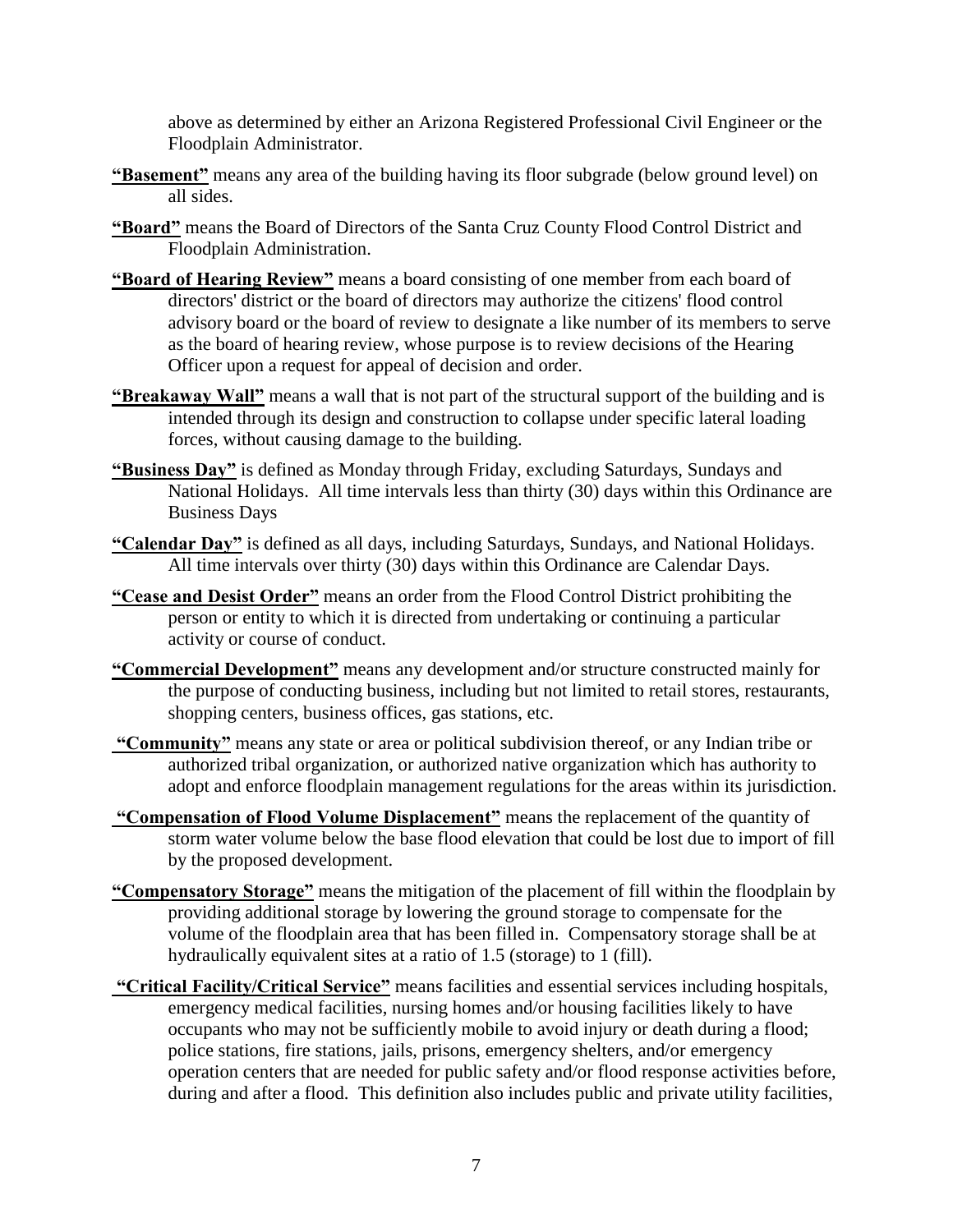such as power, water treatment, wastewater treatment and communication facilities vital to maintaining or restoring normal services to flooded areas. For the purpose of this Ordinance, this definition also includes any facility that produces, stores, or utilizes hazardous materials or waste.

- **"Critical Feature"** means an integral and readily identifiable part of a flood protection system without which the flood protection provided by the entire system would be compromised.
- **"Cumulative Substantial Damage**" means the total cost of all repairs to a repetitive loss structure shall not cumulatively increase the market value of the structure more than 49 percent of the market value during the life of the structure. This term does not, however, include either:
	- a. Any project for improvement of a structure to correct existing violations of federal, state or local health, sanitary or safety code specifications which have been identified by the local code enforcement official, in writing, and which are the minimum necessary to assure safe living conditions; or
	- b. Any repair of flood damage to an "historic structure," provided the repair will not preclude the structure's continued designation as an "historic structure."
- **"Cumulative Substantial Improvement"** means improvements, modifications, or additions to existing buildings are counted cumulatively for the life of the structure and reconstruction and repairs to damaged buildings are counted cumulatively for the life of the structure. When the improvements, modifications, additions, reconstruction or repairs equals or exceeds the 49 percent substantial improvement threshold, the structure must be brought into compliance.
- **"Detention System"** means a type of flood control system which delays the downstream progress of floodwaters in a controlled manner, generally through the combined use of a temporary storage area and a metered outlet device which causes a lengthening of the duration of flow and thereby reduces downstream flood peaks.
- **"Development"** means any man-made change to improved or unimproved real estate, including but not limited to buildings or other structures, above ground storage tanks, mining, dredging, filling, grading, paving, excavation or drilling operations, storage of materials and equipment, lot splitting, and platting. This definition does not include the planting of vegetation, painting of structures, striping of pavement, etc., i.e., work that does not alter the ground elevations or the physical structure or utilities of a building.
- **"Development Plan"** means any sketch plan, site plan, plot plan, or subdivision plat map showing how a site is to be developed.
- **"District"** means the County Flood Control District, as established by Title 48, Chapter 21 of the A.R.S., which is named in Santa Cruz County as the Santa Cruz County Flood Control District and Floodplain Administration and known from this point forward as the District.
- **"Drainage Area"** means the contributing area to a single point of drainage concentration, expressed in units of area, also called catchment area, watershed, and river basin.
- **"Dry Well"** means a deep hole, covered and designed in such a manner so as to hold drainage water until it infiltrates into the ground.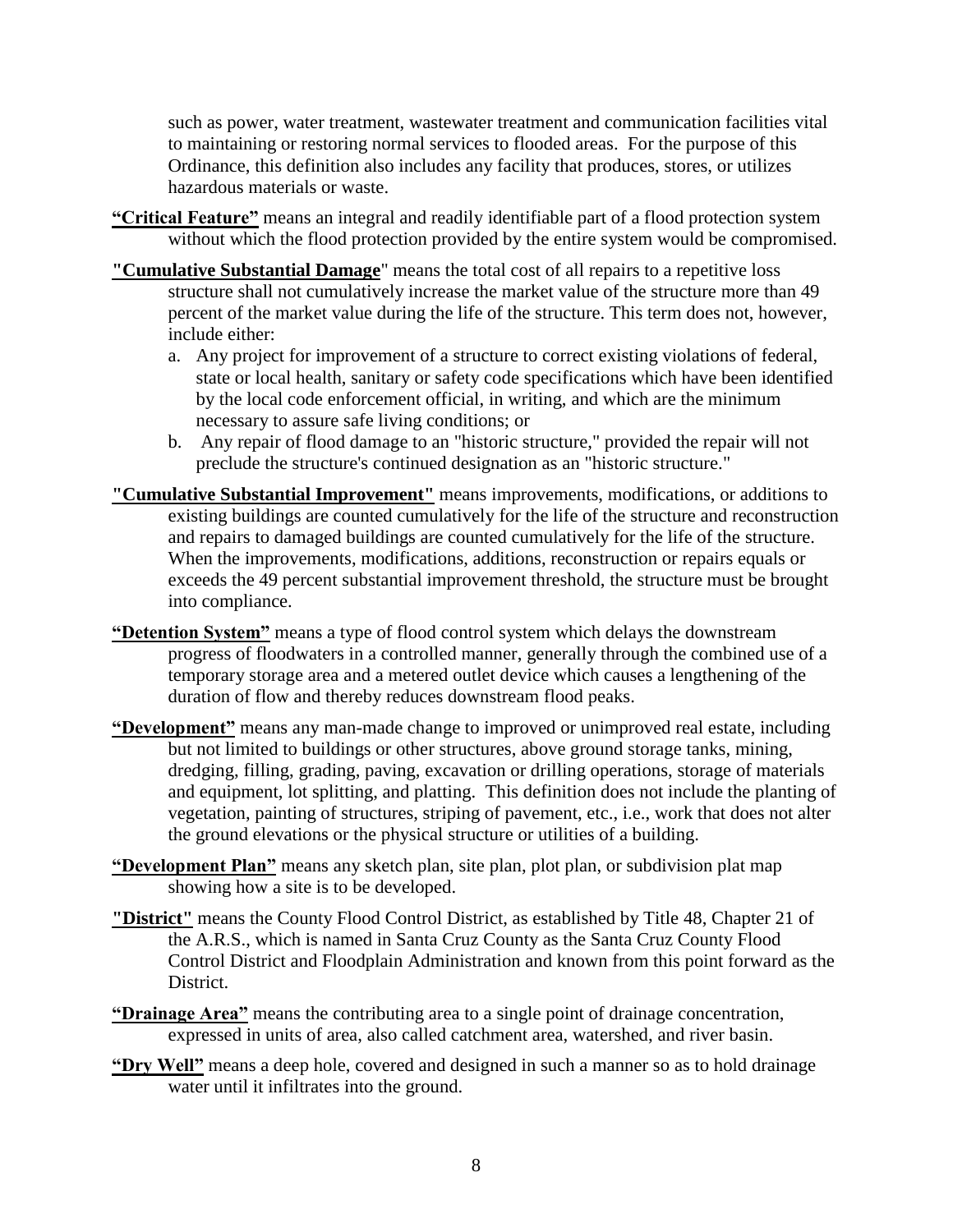- **Dwelling Unit"** means a place of residence which may be located in a single or multiple dwelling building or manufactured home.
- **"Encroachment"** means the advance or infringement of uses, plant growth, fill, excavation, buildings, permanent structures or development into a floodplain which may impede or alter the flow capacity of a floodplain.
- **"Encroachment Limit"** means the limit of encroachment into the floodplain for a subdivision, commercial or industrial development that will not result in an exceedance of the standards of this Ordinance.
- **"Enterprise"** means any individual, partnership, corporation, association, or other legal entity and any union or group of individuals associated in fact although not a legal entity.
- **"Equal Degree of Encroachment"** means a standard applied to the evaluation of the effects of the encroachment on increases in flood heights. It assumes that an encroachment, if permitted, may confer on all property owners on both sides of the watercourse and equal right to encroach to the same degree within the reach. Since the factors affecting hydraulic efficiency are usually not uniform within a reach, this standard may not result in equal measured distances between floodway limit lines and the regulatory floodplain boundaries of the watercourse.
	- a. An "equal degree of encroachment" assumes that an encroachment, if permitted, may confer on all property owners on both sides of the watercourse an equal right to encroach to the same degree within that reach of the watercourse and modify the flow capacity within the floodplain including increasing the flood height or flow velocity within the primary channel.
	- b. Since the factors affecting hydraulic efficiency are usually not uniform within a reach, this standard may not result in equally measured distances between floodway limit lines and the regulatory floodplain boundaries of a watercourse.
	- c. In order to preserve the floodway and floodplain flow conveyance capacity, for all property owners, the degree of allowed encroachment is limited to a rise of no more than 0.5 feet and/or a velocity increase of no more than 10%, as measured at property lines.
	- d. As approved by the Floodplain Administrator on a case-by-case basis based on an engineering analysis and a determination of no adverse impacts to adjacent properties.
- **"Erosion"** means the process of the removal of earthen materials by flowing water and/or floodwaters. The National Flood Insurance Program does not, per se, cover this peril. (See Flood-related erosion).
- **"Erosion Hazard"** means the threat of channel migration and/or down cutting, due to erosion during times of flooding, or erosion of the ground around a structure in such a manner as to threaten the stability of the structure.
- **"Erosion Hazard Area"** means land adjoining a watercourse regulated by this Ordinance, which is deemed by the floodplain administrator to be subject to flood-related erosion losses.
- **"Erosion Hazard Setback"** means the minimum horizontal distance from the top of bank or the floodplain limit, whichever is closest to the centerline of the primary channel or outside channels in a multiple channel watercourse.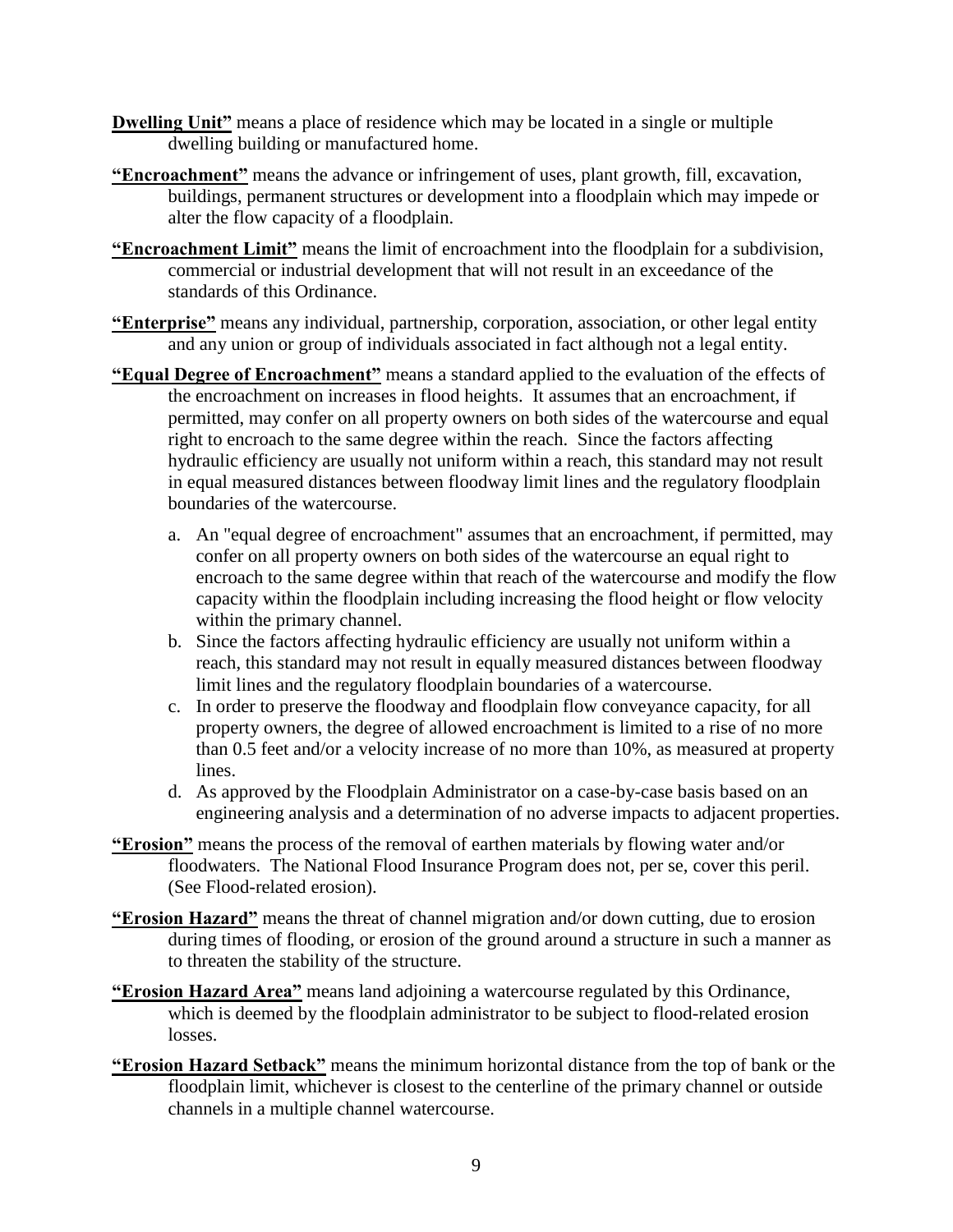- **"Existing Manufactured Home Park or Subdivision"** means a manufactured home park or subdivision for which the construction of facilities for servicing the lots on which the manufactured homes are to be affixed (including, at a minimum, the installation of utilities, the construction of streets, and either final site grading or the pouring of concrete slabs) is completed before the effective date of the floodplain management regulations adopted by the community.
- **"Expansion to an Existing Manufactured Home Park or Subdivision"** means the preparation of additional sites by the construction of facilities for servicing lots on which the manufactured homes are to be affixed (including, at a minimum, the installation of utilities, the construction of streets, and either final site grading or the pouring of concrete slabs).
- **"Financial Assistance"** means any form of loan, grant, guaranty, insurance, payment, rebate, subsidy, disaster assistance loan or grant, or any other form of direct or indirect Federal assistance other than general or special revenue sharing formula grants made to States.
- **"Flood, Flooding, or Floodwaters"** a general and temporary condition of partial or complete inundation of normally dry land areas from: (1) the overflow of water, (2) the unusual and rapid accumulation or runoff of surface waters from any source, and/or (3) flood related erosion as defined elsewhere in this section.
- **"Flood Hazard"** means the threat of an area being inundated by water due typically to excessive precipitation or obstructions to the natural flow.
- **"Flood Insurance Rate Map (FIRM)"** means the official map on which the Federal Emergency Management Agency or Federal Insurance Administration has delineated the areas of special flood hazards and the risk premium zones applicable to the community.
- **"Flood Insurance Study"** means the official report provided by the Federal Insurance Administration that includes flood profiles, the Flood Insurance Rate Map, the Flood Boundary and Floodway Map, and the water surface elevation of the base flood.
- **"Floodplain or Flood-prone Area"** means any land area susceptible to being inundated by water from any source – see "flooding".
- **"Floodplain Administrator"** is the individual appointed to administer and enforce the floodplain management regulations, also known as the General Manager of the Santa Cruz County – County Wide Flood Control District and Floodplain Administration.
- **"Floodplain Board"** means the Board of Directors of the Flood Control District of Santa Cruz County at such times as they are engaged in the enforcement of this Ordinance. The Santa Cruz County Board of Supervisors comprises the Board of Directors.
- **"Floodplain Management"** means the operation of an overall program of corrective and preventive measures for reducing flood damage and preserving and enhancing, where possible, natural resources in the floodplain, including but not limited to emergency preparedness plans, flood control works, floodplain management regulations, and open space plans.
- **"Floodplain Management Regulations"** means this Ordinance and other zoning ordinances, subdivision regulations, building codes, health regulations, special purpose ordinances (such as grading and erosion control) and other application of police power which control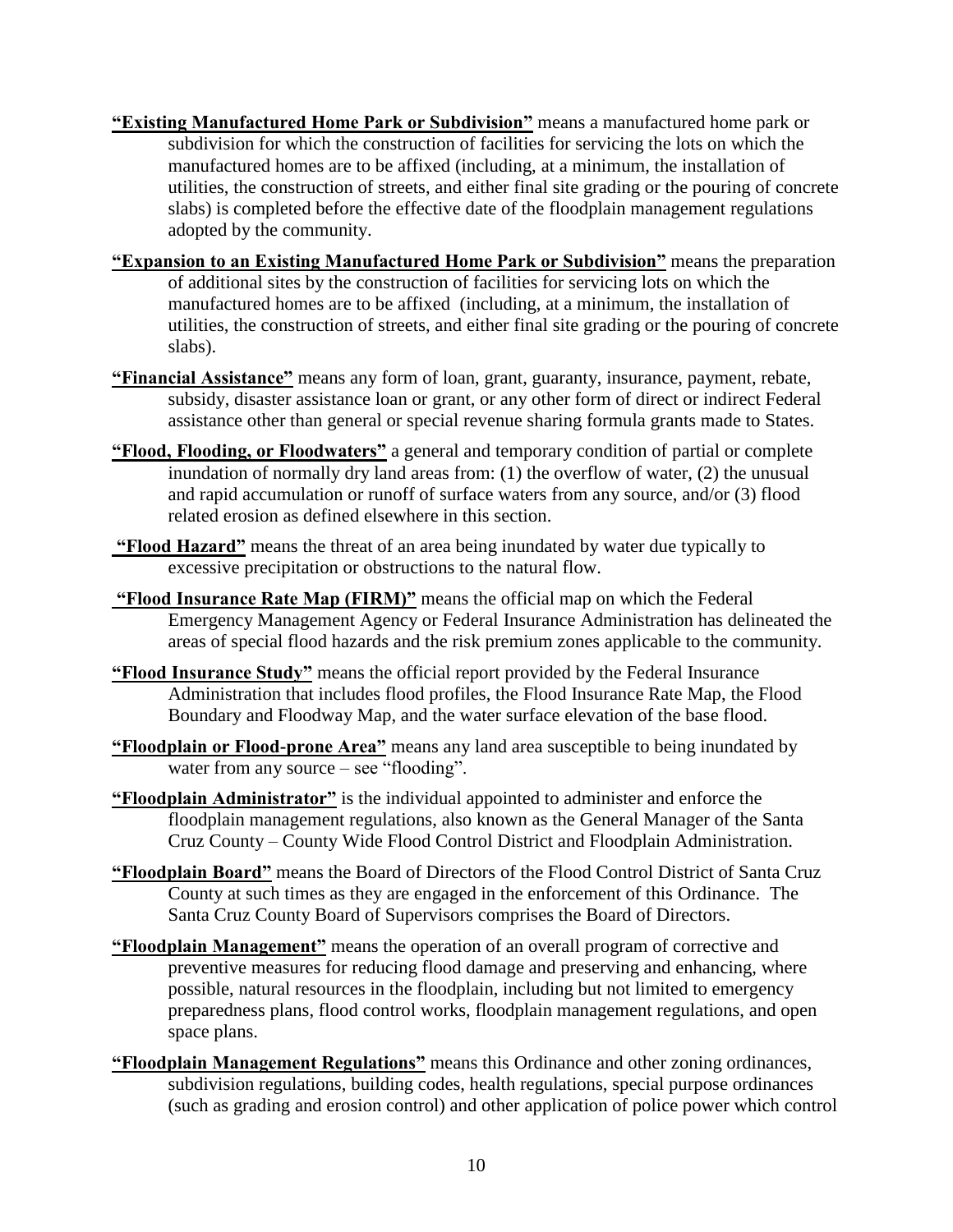development in flood-prone areas. This term describes federal, state, or local regulations in any combination thereof which provide standards for preventing and reducing flood loss and damage.

- **"Floodplain Use Permit (FPUP)"** means an official document which authorizes specific activity within a regulatory floodplain or erosion hazard area.
- **"Flood Protection System"** means those physical structural works for which funds have been authorized, appropriated, and expended and which have been constructed specifically to modify flooding in order to reduce the extent of the area within a community subject to "special flood hazard" and the extent of the depths of associated flooding. Such a system typically includes dams, reservoirs, levees, and dikes. These specialized flood modifying works are those constructed in conformance with sound engineering standards.
- **"Flood Proofing"** means any combination of structural and non-structural additions, changes, or adjustments to structures which reduce or eliminate flood damage to real estate or improved real property, water and sanitary facilities, structures and their contents.
- **"Flood-related Erosion"** means the collapse or subsidence of land along the shore of a lake or other body of water as a result of undermining caused by waves or currents of water exceeding anticipated cyclical levels or suddenly caused by an unusually high water level in a natural body of water, accompanied by a severe storm, or by an unanticipated force of nature, such as a flash flood or an abnormal tidal surge, or by some similarly unusual and unforeseeable event which results in flooding.
- **"Flood-related Erosion Area Management"** means the operation of an overall program of corrective and preventive measures for reducing flood-related erosion damage, including, but not limited to, emergency preparedness plans, flood-related erosion control works, and floodplain management regulations.
- **"Floodway"** means the channel of a river or other watercourse and the adjacent land areas that must be reserved in order to discharge the base flood without cumulatively increasing the water surface elevation more than one foot. For regulatory watercourses with a discharge during the base flood greater than 1,500 cubic feet per second (cfs) where either no detailed studies have been prepared or the floodway has not been identified, the floodway limits shall be set back from each side of the primary channel bank a distance equal to four (4) times the main channel width. Also referred to as "Regulatory Floodway".
- **"Floodway Fringe"** is the area of the floodplain on either side of the "Regulatory Floodway" where encroachment may be permitted.
- **"Freeboard"** means a factor of safety usually expressed in feet above a flood level for purposes of floodplain management. "Freeboard" tends to compensate for the many unknown factors that could contribute to flood heights greater than the height calculated for a selected size flood and floodway conditions, such as wave action, bridge openings, and the hydrological effect of urbanization of the watershed. The "Freeboard" in Santa Cruz County is a minimum of one (1) foot above the base flood elevation (BFE) for all habitable structures.
- **"Functionally Dependent Use"** means a use which cannot perform its intended purpose unless it is located or carried out in close proximity to water. The term includes only docking facilities, port facilities that are necessary for the loading and unloading of cargo or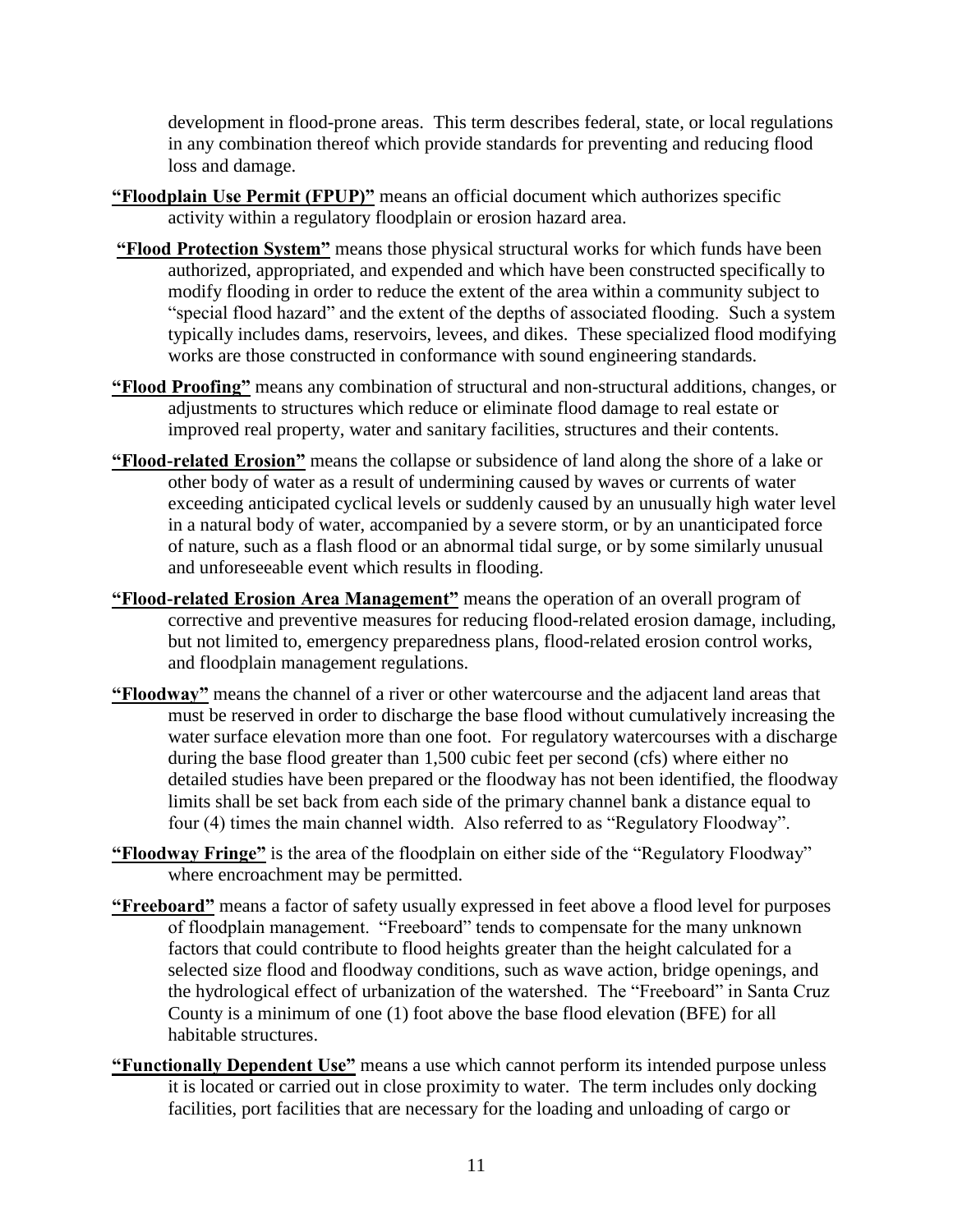passengers, and ship building and ship repair facilities, but does not include long-term storage or related manufacturing facilities.



- **"Geologic Floodplain"** means that portion of the land that has, in the recent geologic past, been subject to fluvial processes. The geologic floodplain may be different than the Areas of Special Flood Hazard or Special Flood Hazard Areas. Where a detailed hydrologic and hydraulic analysis has not been conducted by an Arizona Registered Professional Engineer, utilizing accepted engineering practices, and accepted by the Floodplain Administrator, the Geologic Floodplain shall be the Regulatory Floodplain.
- **"Governing Body"** is the local governing unit, i.e. county or municipality that is empowered to adopt and implement regulations to provide public health, safety and general welfare of its citizenry.
- **"Habitable Structure"** is a structure that is safe and can be occupied in reasonable comfort, such that it is closed in against the weather, provides running water, access to decent toilets and bathing facilities, heating, and electricity.
- **"Hardship"** as related to Section 6, **Variances**, of this Ordinance means the exceptional hardship that would result from a failure to grant the requested variance. The governing body requires that the variance be exceptional, unusual, and peculiar to the property involved. Mere economic or financial hardship alone is not exceptional. Inconvenience, aesthetic considerations, physical handicaps, personal preferences, or the disapproval of one's neighbors likewise cannot, as a rule, qualify as an exceptional hardship. In addition, constraints, restrictions, etcetera, that are self-imposed do not, as a rule, qualify as an exceptional hardship. All of these problems can be resolved through other means without granting a variance, even if the alternative is more expensive, or requires the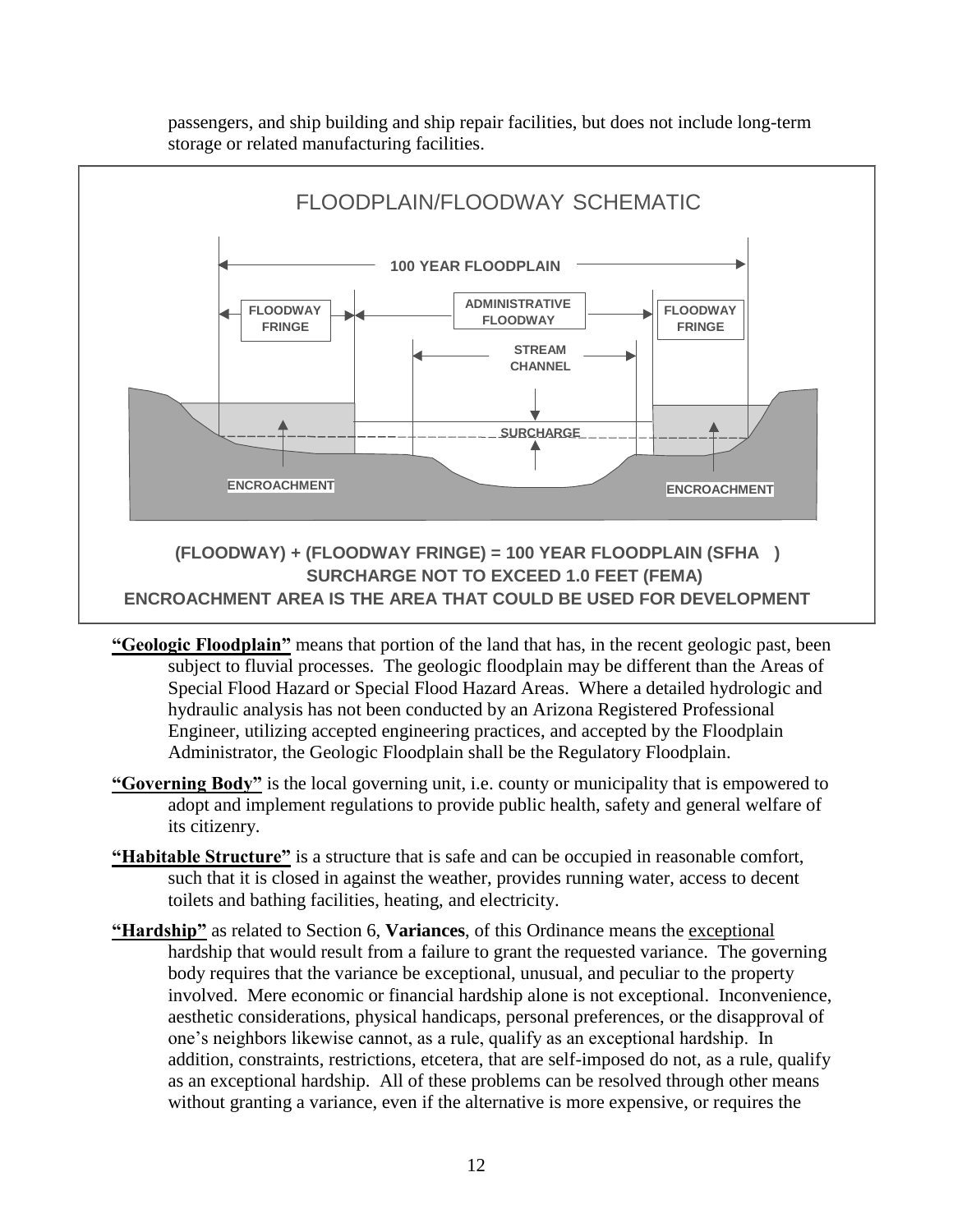property owner to build elsewhere or put the parcel to a different use than originally intended.

- **"Hazardous Waste"** means garbage, refuse, sludge from a waste treatment plant, water supply treatment plant or air pollution control facility or other discarded materials, including solid, liquid, semisolid or contained gaseous material, resulting from industrial, commercial, mining, and/or agricultural operations, or from community activities that because of its quantity, concentration, or physical, chemical, or infectious characteristics, may cause or significantly contribute to an increase in mortality or an increase in serious irreversible or incapacitating illness, or pose a substantial present or potential hazard to human health or the environment if improperly treated, stored, transported, disposed of or otherwise managed, or any waste identified as hazardous pursuant to A.R.S. 49-922. Hazardous Waste does not include solid or dissolved materials in irrigation return flows or industrial discharges which are point sources subject to permit under 402 of Federal Water Pollution Control Act (P.L. 92-500; 86 STAT. 816) as amended, or source, special nuclear or by-product material as defined by the Atomic Energy Act of 1954 (68 STAT. 919), as amended.
- **"Highest Adjacent Grade"** means the highest **natural** elevation of the ground surface prior to construction next to the proposed footprint of a structure.

**"Historic Structure"** means any structure that is:

- a. Listed individually in the National Register of Historic Places (a listing maintained by the Department of Interior) or preliminarily determined by the Secretary of the Interior as meeting the requirements for individual listing on the National Register.
- b. Certified or preliminarily determined by the Secretary of the Interior as contributing to the historical significance of a registered historic district or a district preliminarily determined by the Secretary to qualify as a registered historic district.
- c. Individually listed on a state inventory of historic places in states with historic preservation programs which have been approved by the Secretary of the Interior; or
- d. Individually listed on a local inventory of historic places in communities with historic preservation programs that have been certified either;
	- 1. By an approved state program as determined by the Secretary of the Interior or
	- 2. Directly by the Secretary of the Interior in states without approved programs.
- **"Immediate Danger" or "Imminent Danger"** means a peril, threat, or danger to public or private property, infrastructure, or the health and/or safety of any person within the foreseeable future based upon the current forecast for the week by the National Weather Service.
- **"Impervious"** means materials and/or construction that prevents or greatly reduces the infiltration of water into the soil.
- **"Industrial Development"** means any development or structure constructed mainly for the production or distribution of products, materials, etc.
- **"Levee"** means a man-made structure; usually an earthen embankment designed and constructed in accordance with sound engineering practices to contain, control, or divert the flow of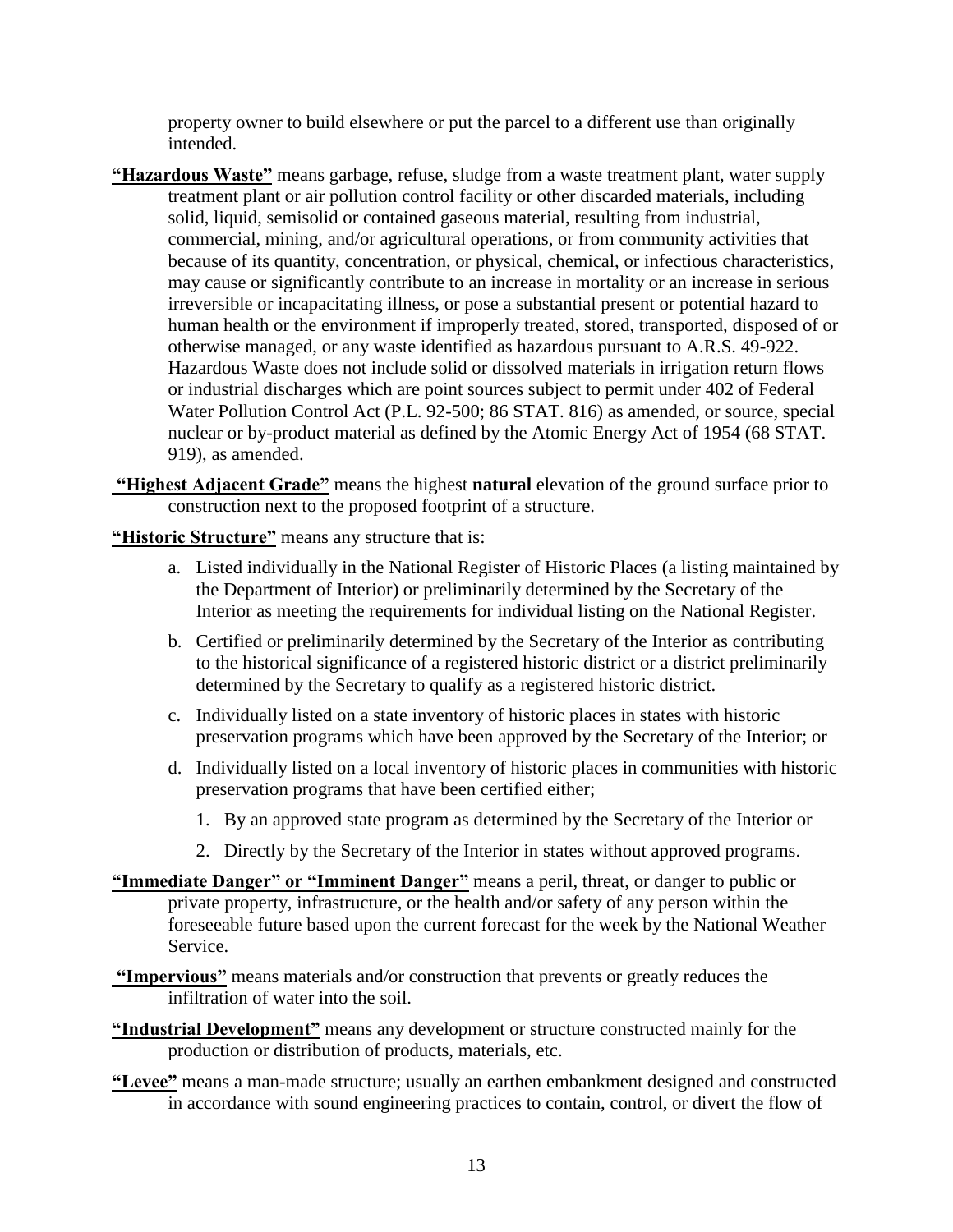water so as to provide protection from temporary flooding. Said structures run parallel to the general flow direction. Structures that are perpendicular to the flow direction are not considered to be levees.

**"Levee System"** means a flood protection system which consists of a levee, or levees, and associated structures, such as closure and drainage devices, which are constructed and operated in accordance with sound engineering practices.

#### **"Life of the Structure"** means:

- a. In perpetuity for any structure modified beyond its footprint as existing on May 1, 2001, or if constructed after that date, its original footprint.
- b. 10 years from the date of last damage, repair, modification to the structure, provided the structure maintains the footprint it had on May 1, 2001, or if constructed after that date, its original footprint.
- **"Lowest Floor"** means the lowest floor of the lowest enclosed area, including basement (see "Basement" definition). An unfinished or flood resistant enclosure usable solely for parking of vehicles, building access or storage in an area other than a basement area is not considered a building's lowest floor; provided that such enclosure is not built so as to render the structure in violation of the applicable non-elevation design requirements of this Ordinance.
- **"Major Watercourse"** means a watercourse or river system of regional significance, usually with a discharge during a 100-year flood event of 10,000 cfs or greater.
- **"Manufactured Home"** means a structure, transportable in one or more sections, which is built on a permanent chassis and is designed for use with or without a permanent foundation when attached to the required utilities. The term "manufactured home" does not include a "recreational vehicle".
- **"Manufactured Home Park or Subdivision"** means a parcel (or contiguous parcels) of land divided into two or more manufactured home lots for sale or rent.
- **"Market Value"** shall be determined by estimating the cost to replace the structure in new condition and adjusting that cost figure by the amount of depreciation which has accrued since the structure was constructed. The cost of replacement of the structure shall be based on a square foot cost factor determined by reference to a building cost estimating guide recognized by the building construction industry. The amount of depreciation shall be determined by taking into account the age and physical deterioration of the structure and functional obsolescence as approved by the floodplain administrator, but shall not include economic or other forms of external obsolescence. Use of replacement cost or accrued depreciation factors different from those contained in recognized building cost estimating guides may be considered only if such factors are included in a report prepared by an independent professional appraiser and supported by a written explanation of the differences. At a minimum, the Market Value will be the Full Cash Value assigned by the County Assessor's Office for the current tax year.
- **"Mean Sea Level"** means, for the purpose of the National Flood Insurance Program, the National Geodetic Vertical Datum (NGVD) of 1929 or other datum, such as the North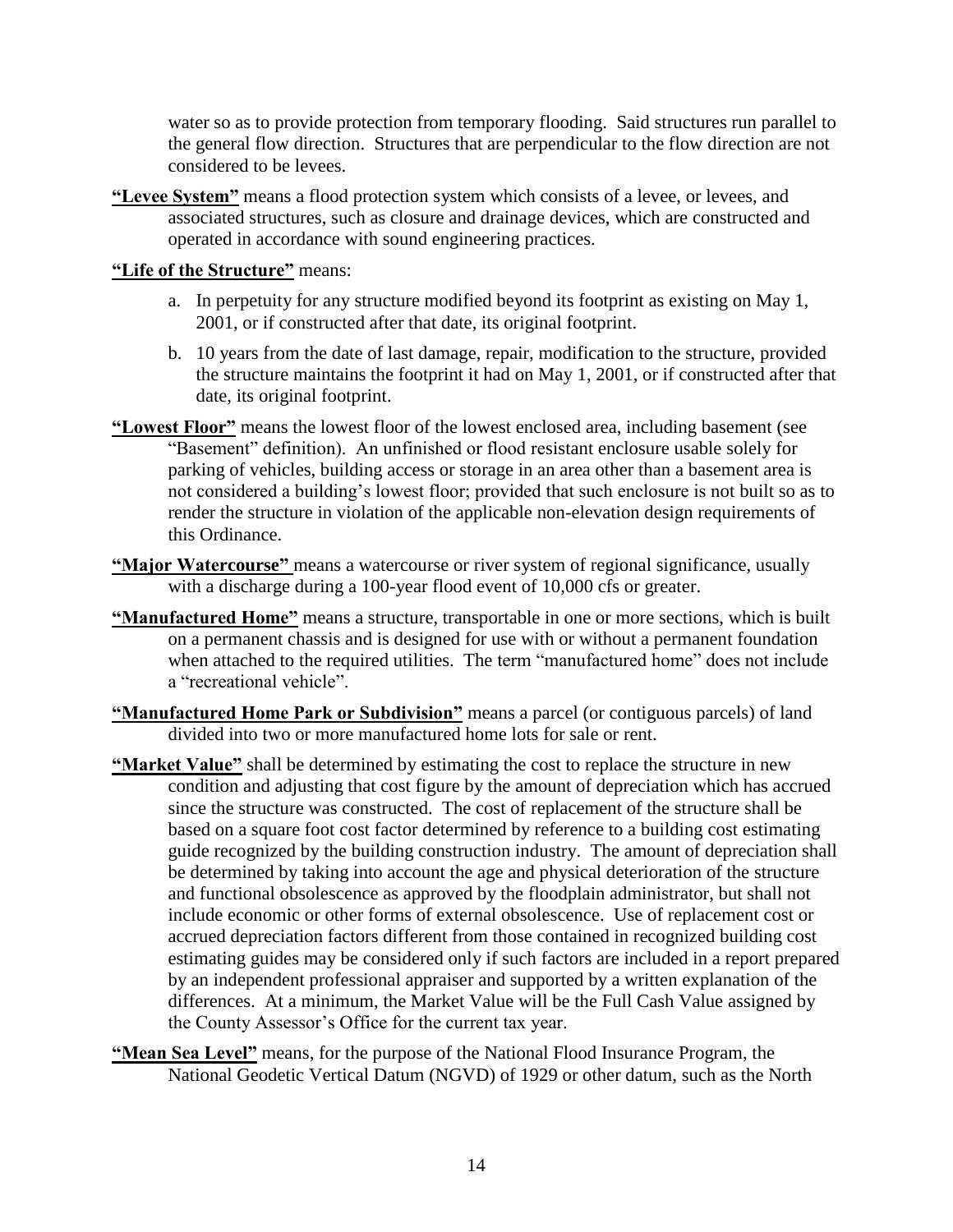American Vertical Datum (NAVD) of 1988, to which base flood elevations shown on a community's Flood Insurance Rate Map are referenced.

- **"Mining Reclamation Plan"** means a plan for sand and gravel operations that defines hydrologic and hydraulic constraints; outlines methods of excavation, operation and site development; and provides procedures for final site reclamation pursuant to the Arizona Aggregate Mined Land Reclamation Act in Title 27 of the Arizona Revised Statutes (A.R.S. § 27-1201, et seq.).
- **"Natural Area"** means an area shown on a plat or record of survey as an area to be left in its natural state for the purpose of preserving habitat areas.
- **"Natural Channel"** means the channel watercourse created by geologic and geomorphic processes to without alteration or modification by man through construction.
- **"New Construction"** means, for the purposes of determining insurance rates, structures for which the "start of construction" commenced on or after the effective date of the initial FIRM or after December 31, 1974, whichever is later, and includes any subsequent improvements to such structures. For floodplain management purposes, "new construction" means structures for which the "start of construction" commenced on or after the effective date of a floodplain management regulation adopted by Santa Cruz County, and includes any subsequent improvements to such structures.
- **"Non-Conforming"** means any use and/or structure that is not in conformance with the current effective Ordinance of the Santa Cruz County Flood Control District and/or the most current accepted floodplain mapping.
- **"Obstruction"** includes, but is not limited to, any dam, wall, wharf, embankment, levee, dike, pile, abutment, protection, excavation, channelization, bridge, conduit, culvert, building, wire, fence, rock, gravel, refuse, fill, structure, vegetation, or other material in, along, across, or projecting into any watercourse which may alter, impede, retard or change the direction and/or velocity of the flow of water, or due to its location, its propensity to snare or collect debris carried by the water, or its likelihood of being carried downstream.
- **"One Hundred Year Flood"** means the flood having a one percent chance of being equaled or exceeded in any given year (see "Base flood").
- **"Other Designated Representative"** means a person over eighteen years of age, other than an attorney, authorized in writing by the owner or alleged violator to represent them in a public hearing before the Hearing Officer. The written authorization shall be in a form sufficient to satisfy the Hearing Officer that the person has in fact been authorized to act in the owner or alleged violator's behalf, and that they understand and agree to be bound by actions taken by the designated representative in proceedings before the Hearing Officer.
- **"Person"** means any individual or his agent, firm, partnership, association or corporation, or agent of the aforementioned groups, or this state or its agencies or political subdivisions.
- **"Permanent Access"** means access required to meet state and local requirements for access to a piece, dedicated by plat, record of survey, or easement for the purpose of providing access to the boundaries of a property.
- **"Program"** means the National Flood Insurance Program authorized by 42 U.S.C. 4001-4128.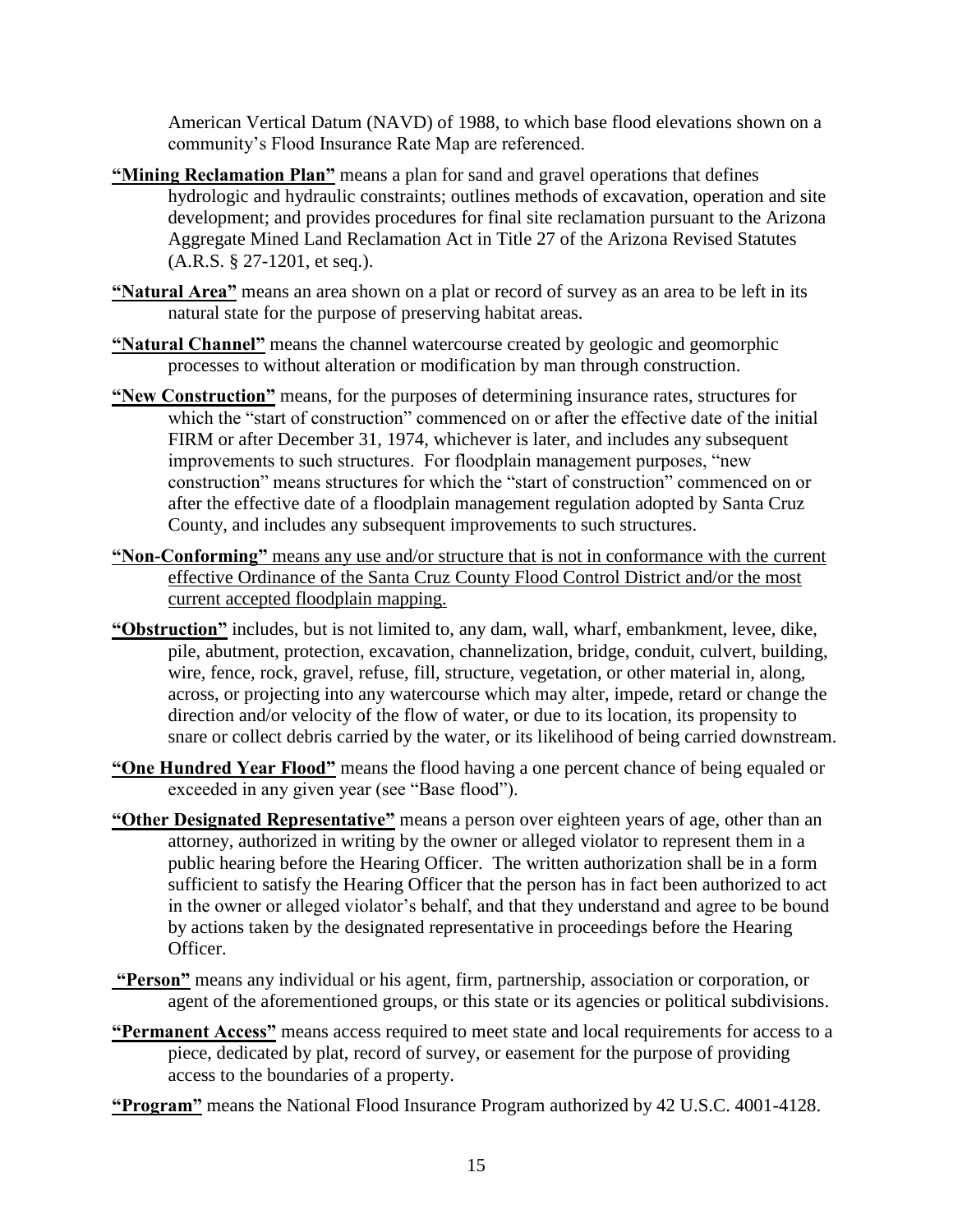- **"Program Deficiency"** means a defect in a community's floodplain management regulations or administrative procedures that impairs effective implementation of those floodplain management regulations or of the NFIP standards.
- **"Rain Garden"** means constructed depression area used as a landscape tool to improve water quality and reduce site runoff. The depression shall be equal in size to fifteen percent of the impervious area constructed on the lot. The area shall be depressed six inches below the lowest surrounding grade, with runoff from the impervious area(s) directed to the depression. The depression shall have a minimum of three inches of compost or comparable organic material added to the soil and tilled to a depth of 12 inches below the bottom of the depression. After this addition, the bottom of the depression should meet the aforementioned depth requirement. The depression shall then to be planted with a variety of native plants, including trees, shrubs, forbs, grasses, or with other low water use plants.
- **"Reach"** means a hydraulic engineering term used to describe longitudinal segments of a stream or watercourse. In an urban area an example of a reach would be the segment of a watercourse between two consecutive bridge crossings.
- **"Reclamation Plan"** means a plan for sand and gravel operations which defines hydrologic and hydraulic constraints; outlines methods of extraction, operation and site development; and provides for backfilling procedures and final site reclamation pursuant to the Arizona Aggregate Mined Land Reclamation Act in Title 27 of the Arizona Revised Statutes (A.R.S. §27-1201, et seq.).

#### **"Recreational Vehicle"** means a vehicle which is:

- a. Built on a single chassis;
- b. 400 square feet or less when measured at the largest horizontal projection
- c. Designed to be self-propelled or permanently towable by a light duty truck; and
- d. Designed primarily not for use as a permanent dwelling but as temporary living quarters for recreational, camping, travel, or seasonal use.
- **"Regulatory Discharge"** means a peak discharge during a 100-year flood event of 50 cubic feet per second or greater.
- **"Regulatory Flood Elevation"** means an elevation of at least two feet above the base flood elevation for a watercourse for which the base flood elevation is either mapped or determined, and shall be as determined by the criteria developed by the Director of the Arizona Department of Water Resources for all other watercourses.
- **"Regulatory Floodplain or Flood-prone Area"** means the geologic floodplain associated with a watercourse with a base flood peak discharge of fifty cubic feet per second (cfs) or greater or that area where drainage is or may be restricted by man-made structures and that would be inundated by the base flood where the base flood peak discharge of the flow is fifty cubic feet per second (cfs) or greater, or those areas which are subject to sheet flooding, or those areas mapped as being flood prone on existing recorded subdivision plats.
- **"Regulatory Floodway"** means the channel of a river or other watercourse and the adjacent land areas that must be reserved in order to discharge the base flood without increasing the water surface elevation more than one foot. For regulatory watercourses with a discharge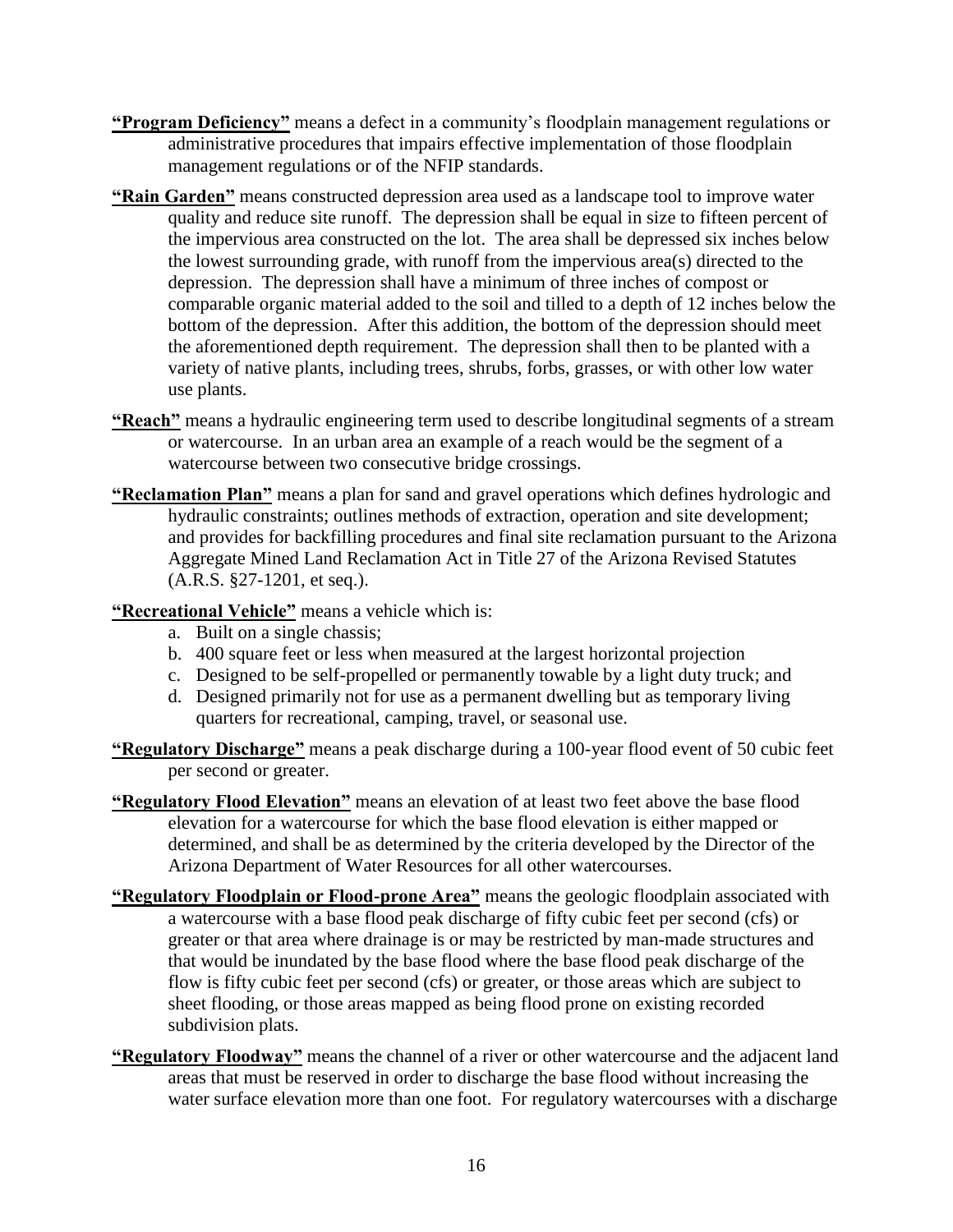during the base flood greater than 1,500 cubic feet per second (cfs) where either no detailed studies have been prepared or the floodway has not been identified, the floodway limits shall be set back from each side of the primary channel bank a distance equal to four (4) times the main channel width.

- **"Remediation"** means returning a site that has been disturbed to an acceptable condition of flow conveyance, erosion control, and environmental compliance by actions of the property owner or their representative.
- **"Remedy a Violation"** means to bring the structure or other development into compliance with State or local floodplain management regulations, or, if this is not possible, to reduce the impacts of its noncompliance. Ways that impacts may be reduced include protecting the structure or other affected development from flood damages, implementing the enforcement provisions of the Ordinance or otherwise deterring future similar violations, or reducing Federal financial exposure with regard to the structure or other development.
- **"Repetitive Loss Structure"** means a structure, covered by a contract for flood insurance issued pursuant to the National Flood Insurance Act, that has incurred flood-related damage on two occasions during any 10-year period ending on the date of the event for which a second claim is made, in which the cost of repairing the flood damage, on average, equaled or exceeded 24.5% of the market value of the structure at the time of each such flood event.
- **"Retention System"** means a type of flood control system which stops the downstream progress of floodwaters by employing methods of total containment.
- **"Riparian Habitat"** means that area containing plant communities, mainly characterized by hydrophilic plant varieties, located within and adjacent to the channel and geologic floodplain of a river system, stream or wash. The extent of the plant communities may or may not include the regulatory floodplain. The boundaries for riparian habitat are designated where defined by mapping of Riparian Habitat that is adopted by the Board of Directors by resolution, as Appendix B of this Ordinance.
- **"Riparian Vegetation"** mean vegetation found within Riparian Habitats.
- **"Riverine"** means relating to, formed by, or resembling a river (including tributaries), stream, brook, etc.
- **"Sedimentation Hazard"** means the hazard created by the deposition of water born sediments during times of flooding. For example, sediment deposited that increases the elevation of the land surface, decreasing the free board of a structure.
- **"Setback"** means the minimum horizontal distance between a structure and a watercourse. On each side of a watercourse, the setback is measured from the top edge of the highest channel bank or edge of the base flood's water surface elevation, whichever is closer to the channel centerline.
- **"Sheet Flow Area"** means those areas which are subject to flooding with depths of one-half foot or greater during the base flood event, where a clearly defined channel does not exist and the path of the flooding is often unpredictable and indeterminate. Also see "Area of shallow flooding".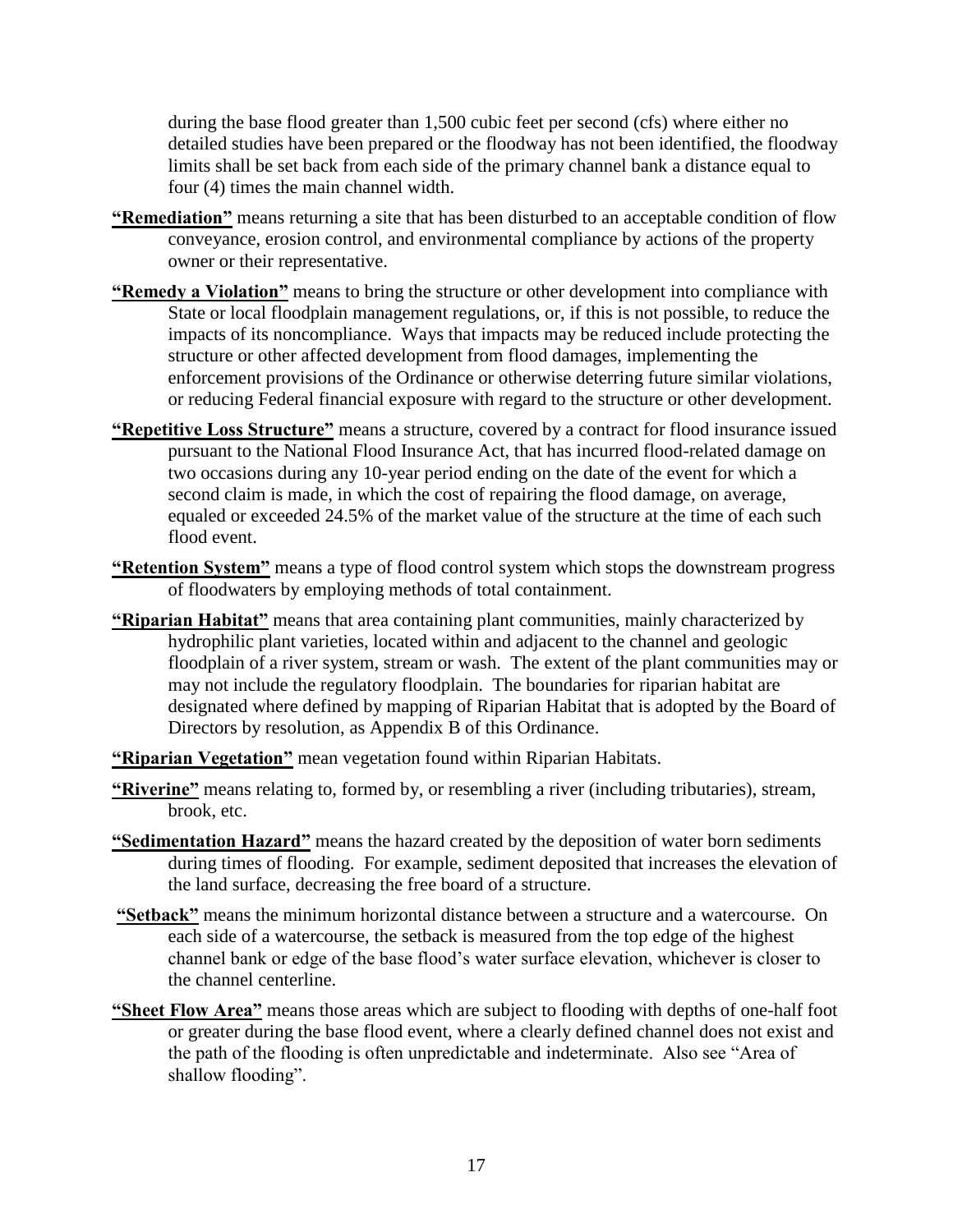- a. FEMA designated Zone B or Shaded Zone X, if subject to a depth of flow of equal to or more than 6 inches during the regulatory flow; and
- b. Areas that the Floodplain Administrator, using the best available data, has determined may be subject to sheet flooding during the regulatory flood.
- **"Special Flood Hazard Area"** means an area in the floodplain subject to 1% or greater chance of flooding in any given year, having special flood or flood related erosion hazards, and shown on a FIRM as Zone A, AO, AE, A99, or AH.
- **"Start of Construction"** includes substantial improvement and other proposed new development, and means the date the building permit was issued, provided the actual start of construction, repair, reconstruction, rehabilitation, addition, placement, or other improvement was within 180 calendar days of the permit date. The actual start means either the first permanent construction of a structure on a site, such as the pouring of slab or footings, the installation of piles, the construction of columns, or any work beyond the stage of excavation; or the placement of a manufactured home on a foundation. Permanent construction does not include land preparation, such as clearing, grading, filling; nor does it include the installation of streets and/or walkways; nor does it include excavation for a basement, footings, piers, or foundations or the erection of temporary forms; nor does it include the installation on the property of accessory buildings, such as garages or sheds not occupied as dwelling units or part of the main structure. For a substantial improvement, the actual start of construction means the first alteration of any wall, ceiling, floor or other structural part of a building, whether or not that alteration affects the external dimensions of the building.
- **"State Standards"** means documents defining standards for floodplain management as adopted by the Director of the Arizona Department of Water Resources pursuant to A.R.S. 48-  $3605(A)$ .
- **"Stop Work Order"** see Cease and Desist Order.
- **"Structure"** means anything constructed or erected, the use of which requires location on the ground or attachment to some foundation having a location on the ground. Structures include walled and roofed buildings, gas or liquid storage tanks that are principally above ground, and manufactured homes. Habitable structures are those structures intended for human occupation, whether utilized on a full or part-time basis. For purposes of this Ordinance, a private drainage improvement is considered a structure.
- **"Substantial Damage"** means damage of any origin sustained by a structure whereby the cost of restoring the structure to it's before damage condition would equal or exceed 49 percent of the market value of the structure before the damage occurred.
- **"Substantial Improvement"** means any reconstruction, rehabilitation, addition, or other improvement of a structure, the cost of which equals or exceeds 49 percent of the market value of the structure before the "start of construction" of the improvement. This term includes structures which have incurred "substantial damage", regardless of the actual repair work performed. The term does not, however, include either:
	- a. Any project for improvement of a structure to correct existing violations of state or local health, sanitary, or safety code specifications which have been identified by the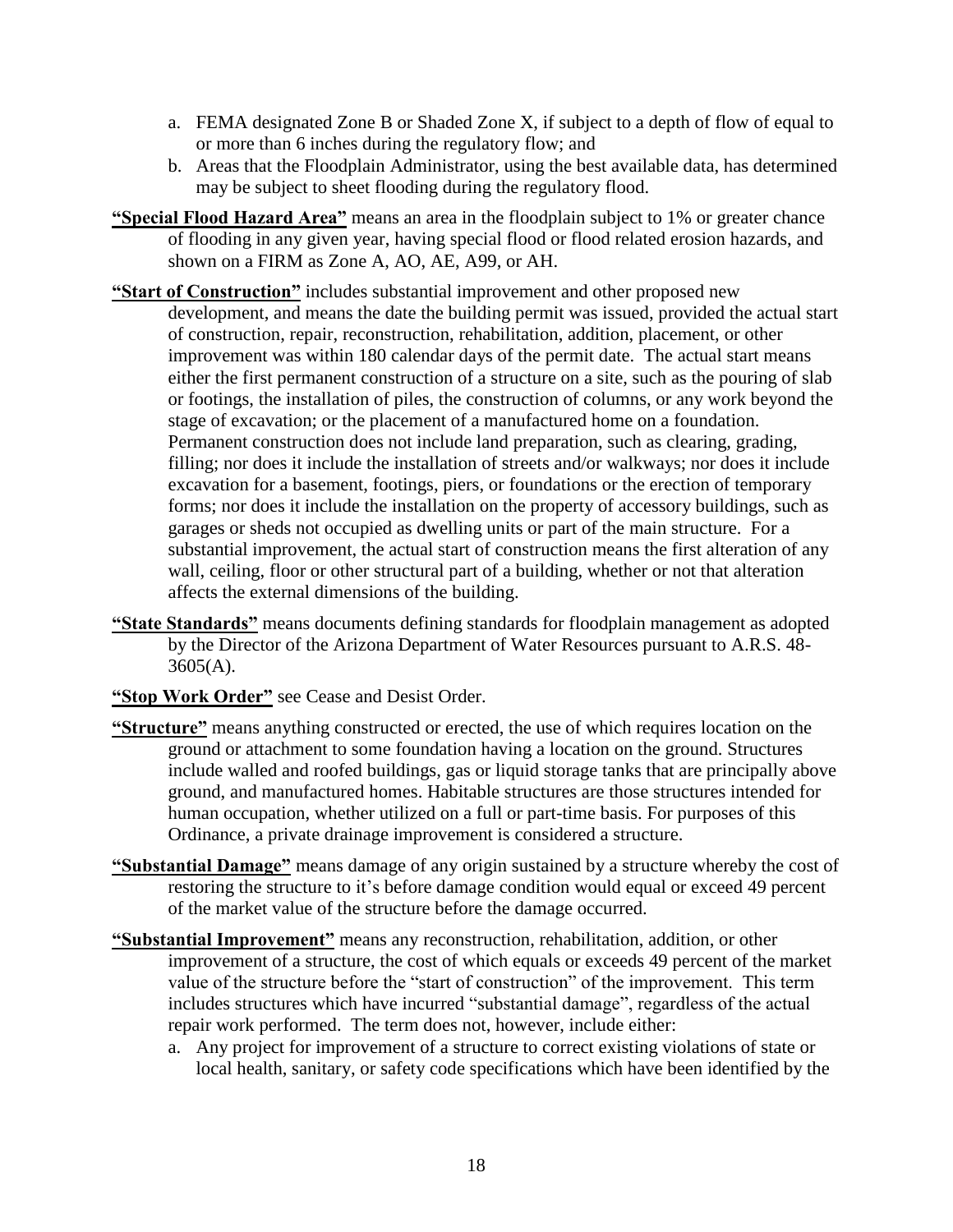local code enforcement official and which are the minimum necessary to assure safe living conditions; or

- b. Any alteration of a "historic structure", provided that the alteration will not preclude the structure's continued designation as a "historic structure".
- **"Technical Review Committee"** means the Flood Control District Advisory Committee that, when requested by the Board, provides review of technical matters concerning interpretation and enforcement of this Ordinance.
- **"Variance"** means a grant of relief from the requirements of this Ordinance which permits construction in a manner that would otherwise be prohibited by this Ordinance.
- **"Violation"** means the failure of a structure or other development to be fully compliant with the community's floodplain management regulations. A structure or other development without the elevation certificate, other certifications, or other evidence of compliance required in this Ordinance is presumed to be in violation until such time as that documentation is provided.
- **"Waiver by the Floodplain Administrator"** means to modify or substitute one technical requirements or standard for another where provisions in this Ordinance allow the Floodplain Administrator to exercise technical judgment in establishing permit requirements, for example, waiving erosion setback requirements based on geotechnical evidence.
- **"Water Surface Elevation"** means the height, in relation to the North American Vertical Datum (NAVD) of 1988, (or other datum, where specified) of floods of various magnitudes and frequencies in the floodplains of riverine areas.
- **"Watercourse"** means any lake, river, stream, creek, wash, arroyo or other body of water or channel having banks and bed through which waters flow at least periodically.
- **"Watercourse Master Plan"** means a hydraulic plan for a watercourse that examines the cumulative impacts of existing development and future encroachment in the floodplain and future development in the watershed on potential flood damages, and establishes technical criteria for subsequent development so as to minimize potential flood damages for all flood events up to and including the one hundred-year flood.
- **"Watershed"** means the drainage area above any point on a watercourse.
- **"Wildfire Protection Zone"** means a clear space around the perimeter of a structure meant to provide a defensible space around a structure so it may be protected during a wildfire event. This space is to be no more than 30 feet from the perimeter edge of a structure.
- **"Written Notice"** means written communication by the Floodplain Administrator or their designee, on the letter head or forms of the Santa Cruz County Flood Control District. A Written Notice is considered to be delivered five business days after the day it is placed within the mail.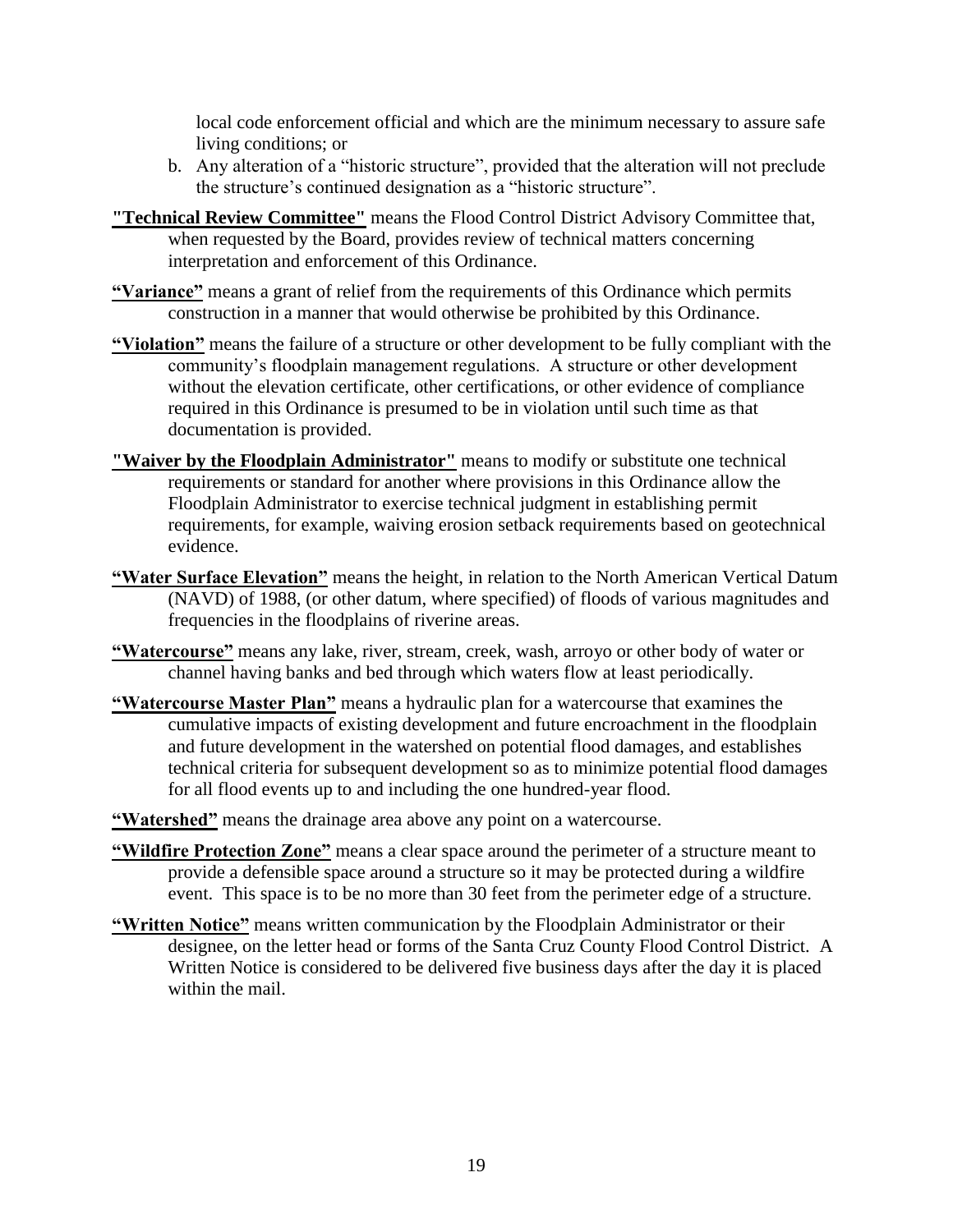#### **SECTION 3.0**

#### **GENERAL PROVISIONS**

**3.1 LAND TO WHICH THIS ORDINANCE APPLIES.** This Ordinance shall apply to all areas of special flood hazards and other regulatory floodplains, floodways, erosion hazard areas, public or private lands, subdivisions, commercial and industrial developments, as defined herein, within the boundaries of Santa Cruz County except those incorporated cities and towns which have adopted an Ordinance or a resolution in accordance with A.R.S. §48-3610.

### **3.2 AREAS OF SPECIAL FLOOD HAZARD AND REGULATORY FLOODPLAINS, FLOODWAYS.**

- A. The boundaries of the special flood hazard areas and regulatory floodplains and floodways for which adequate hydrologic and hydraulic data is available for their delineation on maps shall be shown on maps maintained by the Santa Cruz County Floodplain Administrator.
- B. The areas of special flood hazard identified by the Federal Insurance Administration (FIA) of the Federal Emergency Management Agency (FEMA) in a scientific and engineering report entitled "The Flood Insurance Study for Santa Cruz County and Incorporated Areas, December 2, 2011" with accompanying Flood Insurance Rate Maps (FIRMs), and all subsequent amendments and/or revisions, are hereby adopted by reference and declared to be a part of this Ordinance. This Flood Insurance Study (FIS) and attendant mapping, including all amendments and revisions thereof, is the minimum area of applicability of this Ordinance and may be supplemented by studies for other areas which allow implementation of this Ordinance and which are recommended to the Floodplain Board by the Floodplain Administrator. The Board, within its area of jurisdiction shall delineate (or by rule require developers of land to delineate) for areas where development is ongoing or imminent, and thereafter as development becomes imminent, floodplains consistent with the criteria developed by the Federal Emergency Management Agency and the Director of Water Resources. The FIS, FIRMs and FBFMs are on file at Santa Cruz County Public Works Department, 275 Rio Rico Drive, Rio Rico, Arizona.
- C. Due to continuously and episodically changing hydrologic and hydraulic conditions on the watercourses within Santa Cruz County, base flood peak discharges, flow volumes, and associated special flood hazard areas, regulatory floodplain and erosion hazard areas are continuously subject to revision. At a minimum, base flood values will meet or exceed the current values established by FEMA, and reflect historic flood information and general, current, watershed conditions.
- D. Floodplain mapping utilizing standard accepted methodologies and practices, showing the regulatory floodplain and erosion hazard areas may be prepared under the direction of the Floodplain Administrator. Upon approval by the Floodplain Administrator, these maps shall be the regulatory floodplain and erosion hazard areas governed by this Ordinance. Mapping prepared by an Arizona Registered Professional Engineer may, upon review and approval by the District, supersede the mapping generated under the direction of the Floodplain Administrator.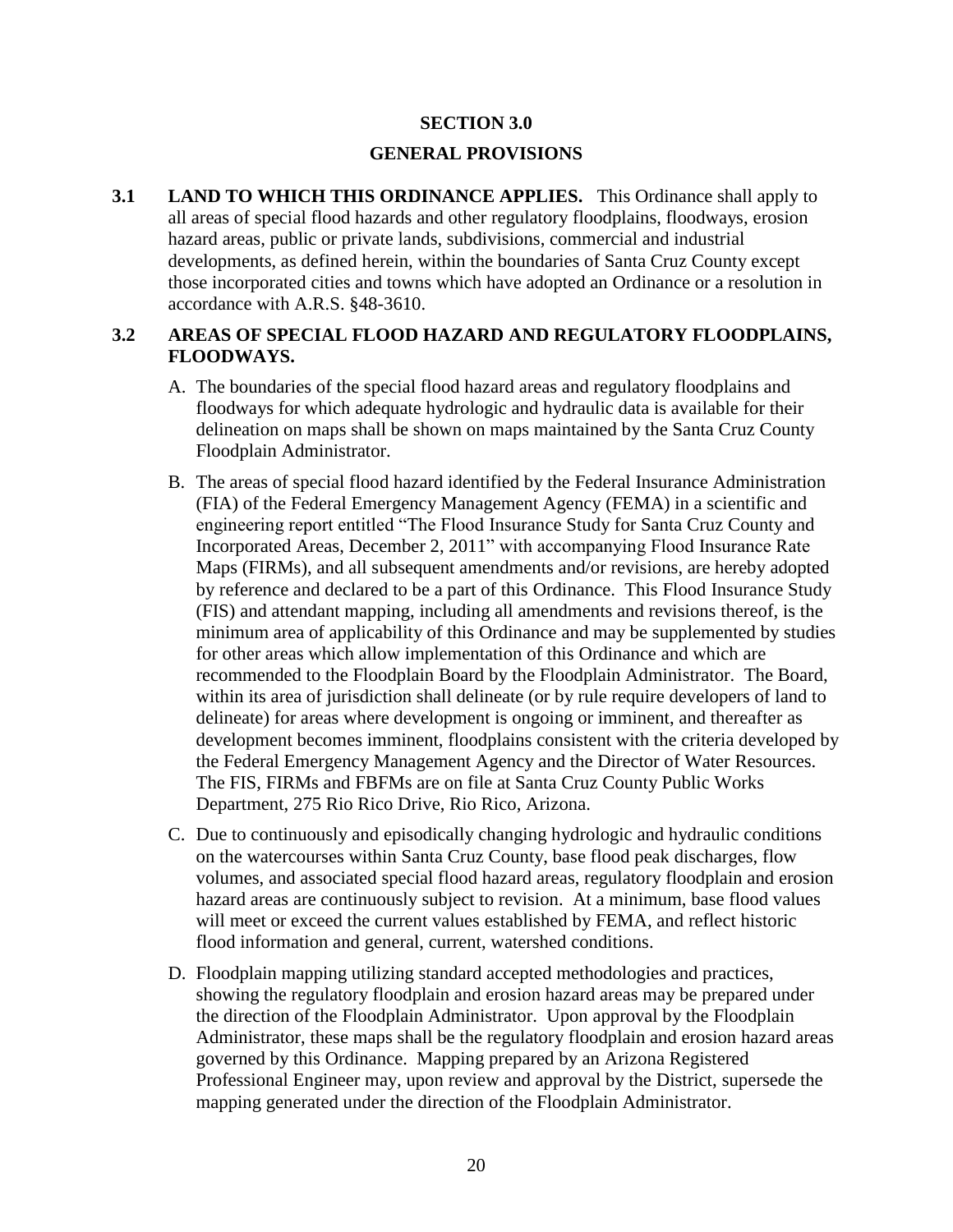- E. In those areas where the regulatory floodplain and erosion hazard areas are not delineated pursuant to Sections 3.2.B and 3.2.D, and upon request for a permit, the Floodplain Administrator may require the land owner to establish the regulatory floodplain and floodway limits through a hydrologic and hydraulic study prepared by an Arizona Registered Professional Engineer to demonstrate a safe building site.
- F. In those areas not mapped by FEMA, where a hydrologic and hydraulic study has been prepared by an Arizona Registered Professional Engineer which delineates the regulatory floodplains, floodways and erosion hazard areas, and has been approved by the Floodplain Administrator, the delineation of those boundaries shown within the study shall be the regulatory floodplain, floodway and erosion hazard areas governed by this Ordinance.
- G. Construction of any improvement which changes the configuration of the delineated floodplain contained within the Flood Insurance Study, whether upstream of, downstream from or adjacent to the parcel under development, the owner shall provide the Santa Cruz County Flood Control District a new delineation of all regulatory floodplains affected by the improvement, prior to the release of assurances for subdivisions or certificate of occupancy for development plans. The new delineation and reports shall be prepared in conformance with the requirements of FEMA, the Director of the Arizona Department of Water Resources and this Ordinance. The owner, or the owner's engineer, will submit the required flood insurance study information to FEMA. The owner shall be responsible for providing the Santa Cruz County Flood Control District a copy of all correspondence with FEMA.
- H. In areas where conflicts in flood hazard identification mapping occur, the more restrictive of the approved/adopted flood hazard identification mapping will take precedent, unless approved otherwise by the Floodplain Administrator. At no time shall the mapping be less restrictive than the effective Flood Insurance Rate Map (FIRM) or Digital Flood Insurance Rate Map (DFIRM).
- **3.3 COMPLIANCE.** All development of land, construction of residential, commercial or industrial structures, repairs, modifications or additions to said structures, or future development within delineated floodplain areas is subject to the terms of this Ordinance and other applicable regulations.
- **3.4 ABROGATION AND GREATER RESTRICTIONS.** This Ordinance is not intended to repeal, abrogate, or impair any existing easements, covenants, or deed restrictions. However, where this Ordinance and another ordinance, easement, covenant, or deed restriction conflict or overlap, whichever imposes the more stringent restrictions shall prevail.
- **3.5 INTERPRETATION.** In the interpretation and application of this Ordinance, all provisions shall be:
	- A. Considered as minimum requirements;
	- B. Liberally construed in favor of the governing body; and,
	- C. Deemed neither to limit nor repeal any other powers granted under state statutes.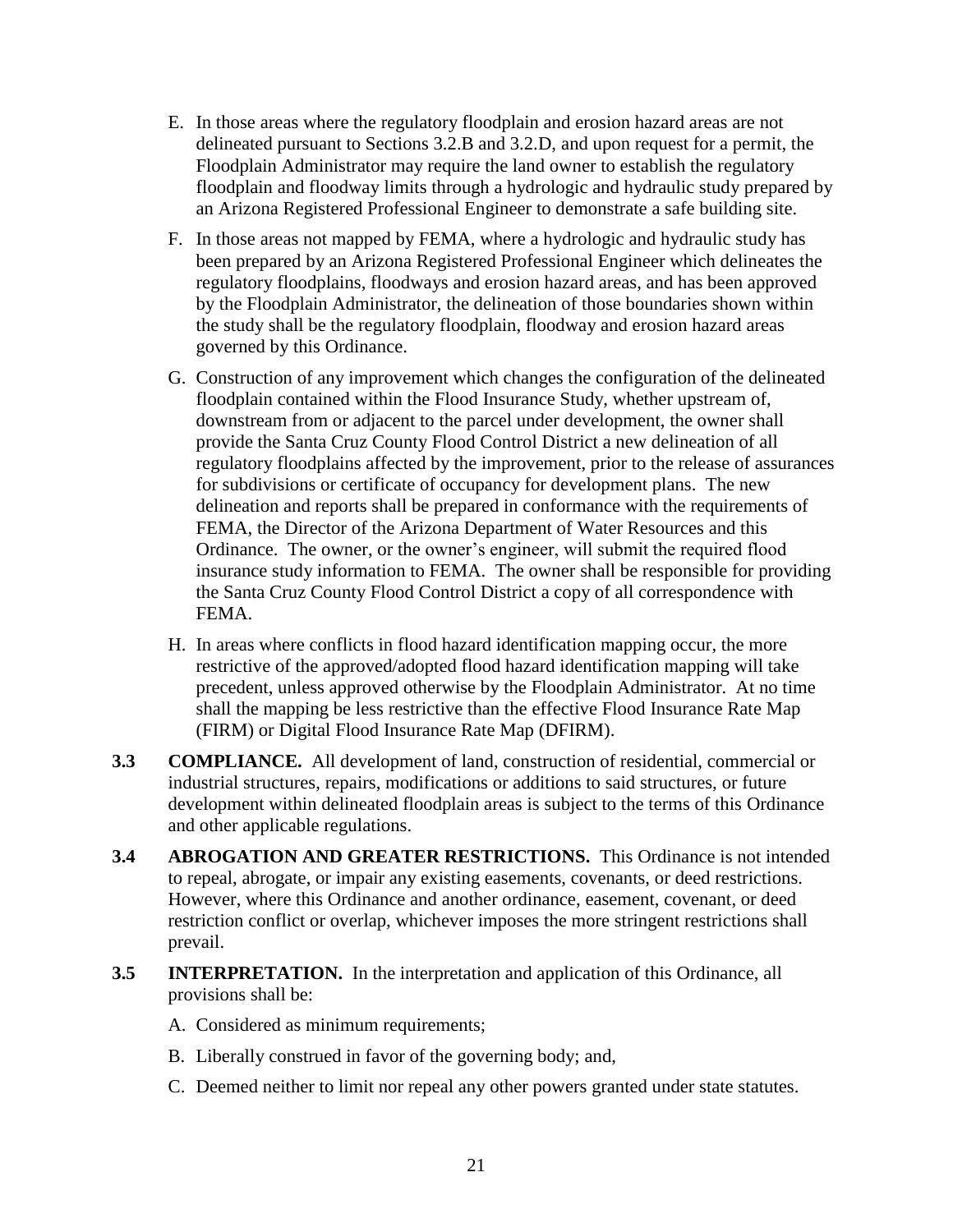**3.6 WARNING AND DISCLAIMER OF LIABILITY.** The degree of flood protection required by this Ordinance is considered the minimum reasonable for regulatory purposes and is based on scientific and engineering considerations. Larger floods can and will occur on rare occasions. Flood heights may be increased by man-made or natural causes. This Ordinance does not imply that land outside the areas of special flood hazards, regulatory floodplains, erosion hazard areas or uses permitted within such areas will be free from flooding or flood damages. This Ordinance shall not create liability on the part of Santa Cruz County, any officer or employee thereof, the State of Arizona, the Federal Insurance Administration, or the Federal Emergency Management Agency, for any flood damages that result from reliance on this Ordinance or any administrative decision lawfully made there under.

# **3.7 STATUTORY EXEMPTIONS**

- A. In accordance with A.R.S. §48-3609.H, unless expressly provided, this and any regulation adopted pursuant to this article do not affect:
	- 1. Existing legal uses of property or the right to continuation of such legal use. However, if a nonconforming use of land or a building or structure is discontinued for twelve months, such that it becomes abandoned land or an abandoned structure, or destroyed to an extent of greater than or equal to forty-nine percent of its market value, as determined by a competent appraiser, any further use shall comply with this Ordinance and regulations of the county. This does not preclude the requirement for a Floodplain Use Permit to track the valuation of changes to existing nonconforming structures, even if the proposed alterations, modifications, or repairs does not exceed forty-nine percent of the market value.
	- 2. Reasonable repair or alteration of non-structural elements of a property for which the property was legally used on August 3, 1984, or on the date any regulations affecting such property takes effect, except that any alteration, addition or repair, either singlerally or in combination for the life of the structure, to a nonconforming building or structure which would result in increasing its flood damage potential by forty-nine percent or more shall be either flood proofed or elevated to or above the regulatory flood elevation. A Floodplain Use Permit is required to track structural repairs, alterations, and/or additions to ensure compliance with this Ordinance.
	- 3. Reasonable repair of structures constructed with the written authorization required by A.R.S. §48-3613.
	- 4. Facilities constructed or installed pursuant to a certificate of environmental compatibility issued pursuant to title 40, chapter 2, article 6.2.
- B. In accordance with A.R.S. §48-3613, before construction of the following may begin, plans for the construction must be submitted to the Floodplain Administrator for review and comment; however, the following shall not be prohibited and shall not require a floodplain use permit or other written authorization:
	- 1. The construction of bridges, culverts, dikes and other structures necessary to the construction of public highways, public roads and streets intersecting or crossing a watercourse.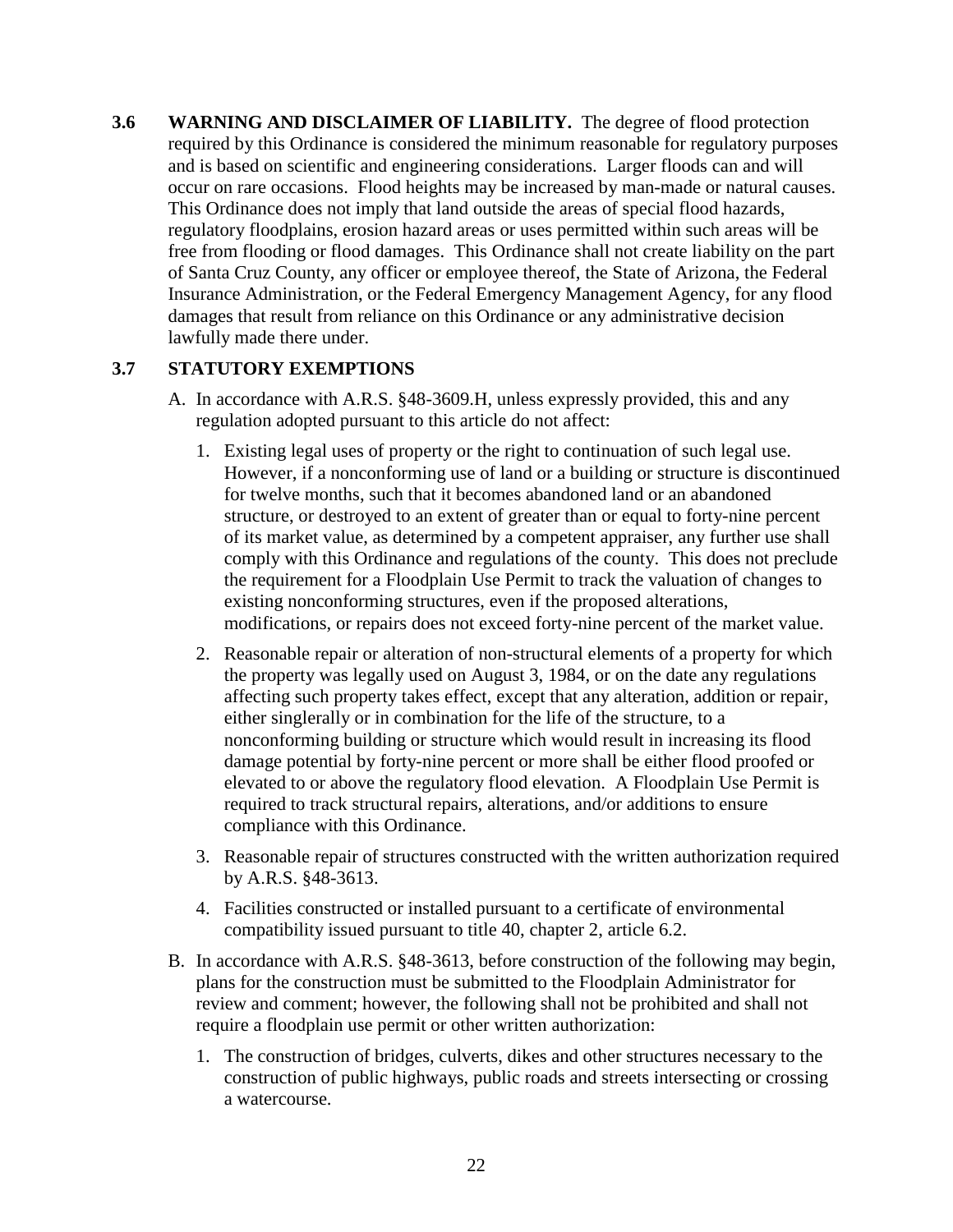- 2. The construction of storage dams for watering livestock or wildlife, structures on banks of a watercourse to prevent erosion of or damage to adjoining land if the structure will not divert, retard or obstruct the natural channel of the watercourse or dams for the conservation of floodwaters as permitted by A.R.S. title 45, chapter 6.
- 3. Construction of tailing dams and waste disposal areas for use in connection with mining and metallurgical operations, if the structure will not divert, retard or obstruct the natural channel of the water course. This paragraph does not exempt those sand and gravel operations which will divert, retard or obstruct the flow of waters in any watercourse from complying with and acquiring authorization from the Floodplain Board pursuant to regulations adopted by the Floodplain Board under this Ordinance.
- 4. Other construction if it is determined by the Board that written authorization is unnecessary.
- 5. Construction by any flood control district, county, city, town or other political subdivision exercising powers granted to it under Title 48, chapter 21, article 1 of A.R.S. §48-3601.
- 6. The construction of streams, waterways, lakes and other auxiliary facilities in conjunction with development of public parks and recreation facilities by a public agency or political subdivision.
- 7. The construction and erection of poles, towers, foundations, support structures, guy wires, and other facilities related to power transmission, excepting power generation, substations and transformers, as constructed by any utility whether a public service corporation of a political subdivision.
- C. This section shall not exempt any person from obtaining a floodplain use permit as set forth in this Ordinance for any use which alters, diverts, retards or obstructs the flow of water or creates a danger or hazard to life or property in the area.
- D. These exemptions do not preclude any person from liability if that person's actions increase flood hazards to any other person or property.
- E. Nonconforming uses are permitted when;
	- 1. Improvements, or additions to, or reconstruction, or repair of Existing Nonconforming Uses;
		- a. Any structure which is repaired, reconstructed, or substantially improved, whether by an individual event or cumulatively, at a cost equal to or exceeding forty-nine (49) percent of the market value of the structure only, either (a) before the improvement or repair is started; or (b) if the structure has been damaged and is being restored, before the damage occurred, shall conform to the provisions of this Ordinance. For the purpose of determining the value of any such construction, repair or alteration, the normal retail value of the materials and the reasonable value of the labor preformed shall be used. No person shall repair or alter property in a piecemeal manner so as to avoid the provisions of this section. Any and all additions, modifications,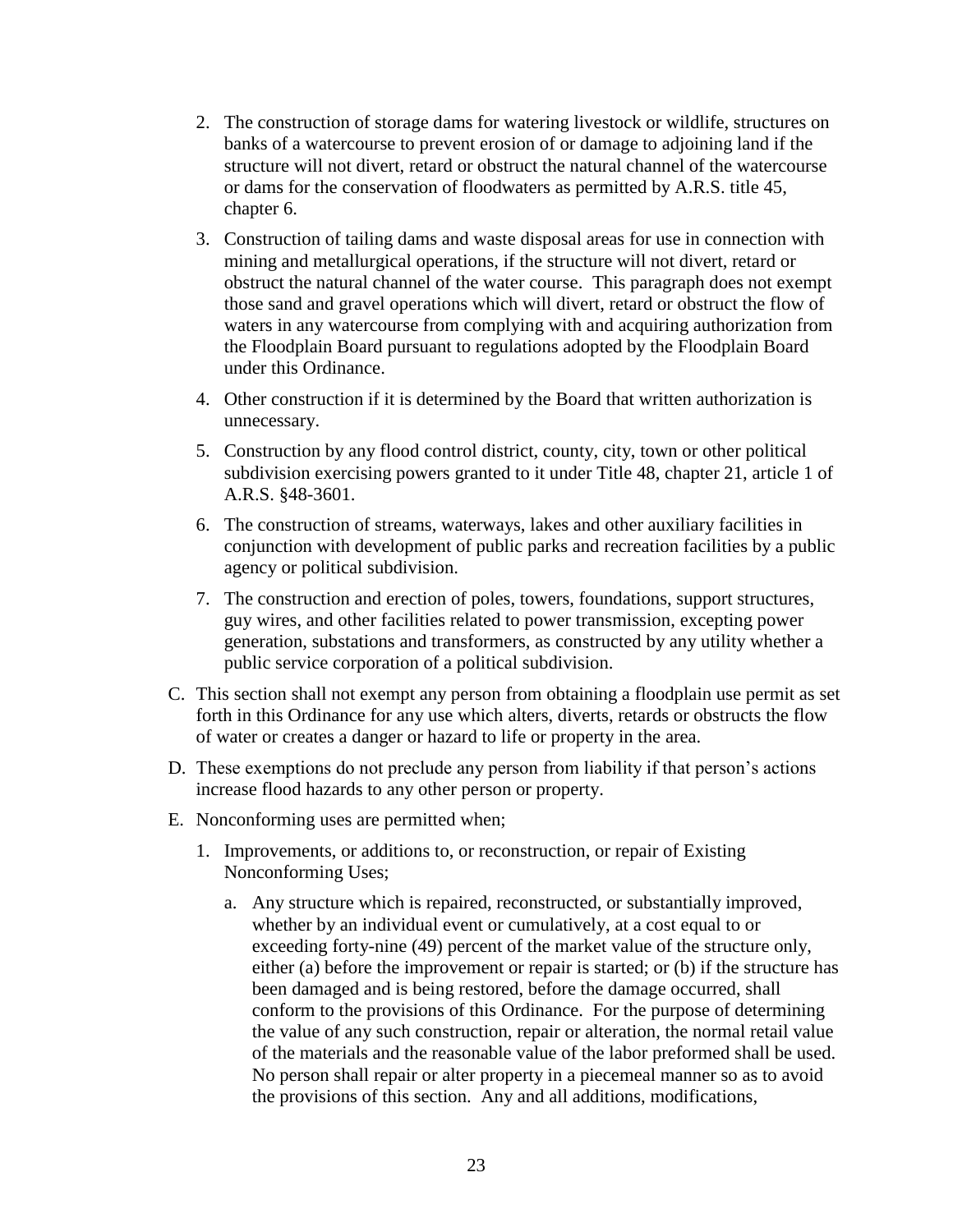improvements, or repairs shall require a Floodplain Use Permit in order to track the value of said additions, modifications, improvements, or repairs to track when a Substantial Improvement occurs.

- b. For the purpose of this section, substantial improvement is considered to occur when the first alteration of any wall, ceiling, floor or other structural part of the building commences, whether or not that alteration affects the external dimensions of the structure. The term does not, however, include any project for improvement of a structure to comply with existing state or local health, sanitary or safety code specifications which are solely necessary to assure safe living conditions.
- c. Improvements, repairs, reconstruction or substantial improvements to existing historic structures are permitted provided the improvement or alteration would not preclude the structure's continued designation as a historic structure.
- 2. In the event that the use of a nonconforming use is discontinued for a period of twelve consecutive months, such that it meets the definition of Abandoned Land or Abandoned Structure in Section 2, any further use thereof shall be in conformity with the provisions of this Ordinance.
- 3. The sum values of separate repairs, additions, remodels, and/or reconstruction qualify as a cumulative substantial damage or cumulative substantial improvement for the life of the structure provided said structure has not been brought into conformance with this Ordinance and the effective floodplain mapping.
- **3.8 DECLARATION OF PUBLIC NUISANCE.** Every new structure, building, fill, excavation or development located or maintained within any area of special flood hazard, regulatory floodplain, or erosion hazard area after August 8, 1973, in violation of this Ordinance is a public nuisance per se and may be abated, prevented or restrained by action of this political subdivision.

# **3.9 UNLAWFUL ACTS**

- A. It is unlawful for a person to engage in any development or to divert, retard or obstruct the flow of waters in a watercourse without securing the written authorization required by A.R.S. § 48-3613 and/or Section 4.1 of this Ordinance. Where the watercourse is a regulatory floodplain, it is unlawful to engage in any development affecting the flow of waters without securing written authorization required by A.R.S. § 48-3613.
- B. It is unlawful for any person, firm, or corporation to violate any of the provisions of this Ordinance.
- C. Any person found guilty of violating any provision of this ordinance shall be guilty of a misdemeanor. Each day that a violation continues shall be a separate offense punishable as hereinabove described.
- **3.10 ABATEMENT OF VIOLATIONS.** Within 30 calendar days of discovery of a violation of this Ordinance, the Floodplain Administrator will notify the property owner where the violation has taken place, and provide a minimum of 30 calendar days to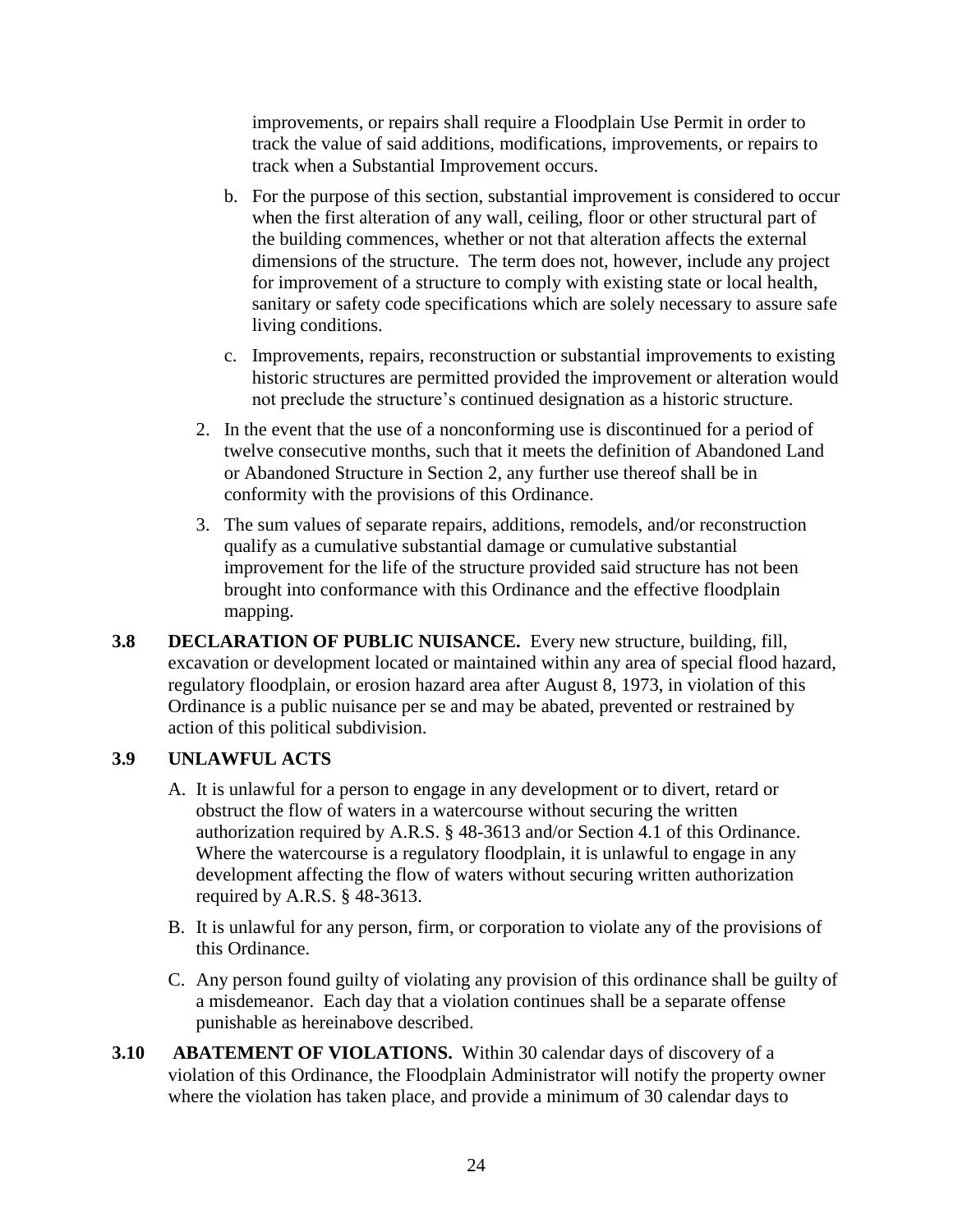rectify the violation. Failure to rectify the violation within the time frame will then result in a Notice of Violation and shall either;

- A. Take any necessary action to effect the abatement of such violation; or
- B. Order the owner of the property upon which the violation exists to provide whatever additional information may be required for the Floodplain Administrator's determination. Such information must be provided to the Floodplain Administrator within 30 days of such an order; or
- C. Submit to the Administrator of the Federal Insurance Administration a declaration for denial of insurance, stating that the property is in violation of a cited state or local law, regulation, or Ordinance, pursuant to section 1316 of the National Flood Insurance act; or
- D. Request the Floodplain Board of Santa Cruz County issue a variance to this Ordinance in accordance with the provisions of Section 6.0 herein; or

# **3.11 REMEDIES FOR DAMAGES - ACTIONS AUTHORIZED**

- A. In addition to other penalties or remedies otherwise provided by law, the state of Arizona, any political subdivision thereof, or any person who may be damaged as a result of the diversion, retardation or obstruction of water within the regulatory floodplain, shall have the right to commence, maintain and prosecute an appropriate action or pursue any remedy to enjoin, abate or otherwise prevent any person from violating or continuing to violate any provisions of this Ordinance.
- B. If a person is found to be in violation of this section, the court shall require the violator to either comply with this section or remove the obstruction and restore the watercourse to its original state. The court may also award such monetary damages as are appropriate to the injured parties resulting from the violation including reasonable costs and attorney fees.
- **3.12 REMOVAL OF VIOLATION AUTHORIZED WHEN.** Any structure, encroachment or work constructed without a Floodplain Use Permit, or which is in violation of the terms of a permit, which represents an immediate danger to life or property may be removed immediately, by the Floodplain Administrator, at the expense of the property owner. The Floodplain Administrator shall make a good faith effort to provide the property owner with written notice prior to this action, but shall not be limited by the need for written notice during emergency actions.
- **3.13 RECOVERY OF ADMINISTRATIVE AND OTHER COSTS.** Santa Cruz County Flood Control District shall be entitled to recover all administrative, engineering and legal costs, as well as actual costs to remove or modify the structure, encroachment or any other work that is in violation of this Ordinance.
- **3.14 SEVERABILITY.** This Ordinance and the various parts thereof are hereby declared to be severable. Should any section of this Ordinance be declared by the courts to be unconstitutional or invalid, such decision shall not affect the validity of the Ordinance as a whole, or any portion thereof other than the section so declared to be unconstitutional or invalid.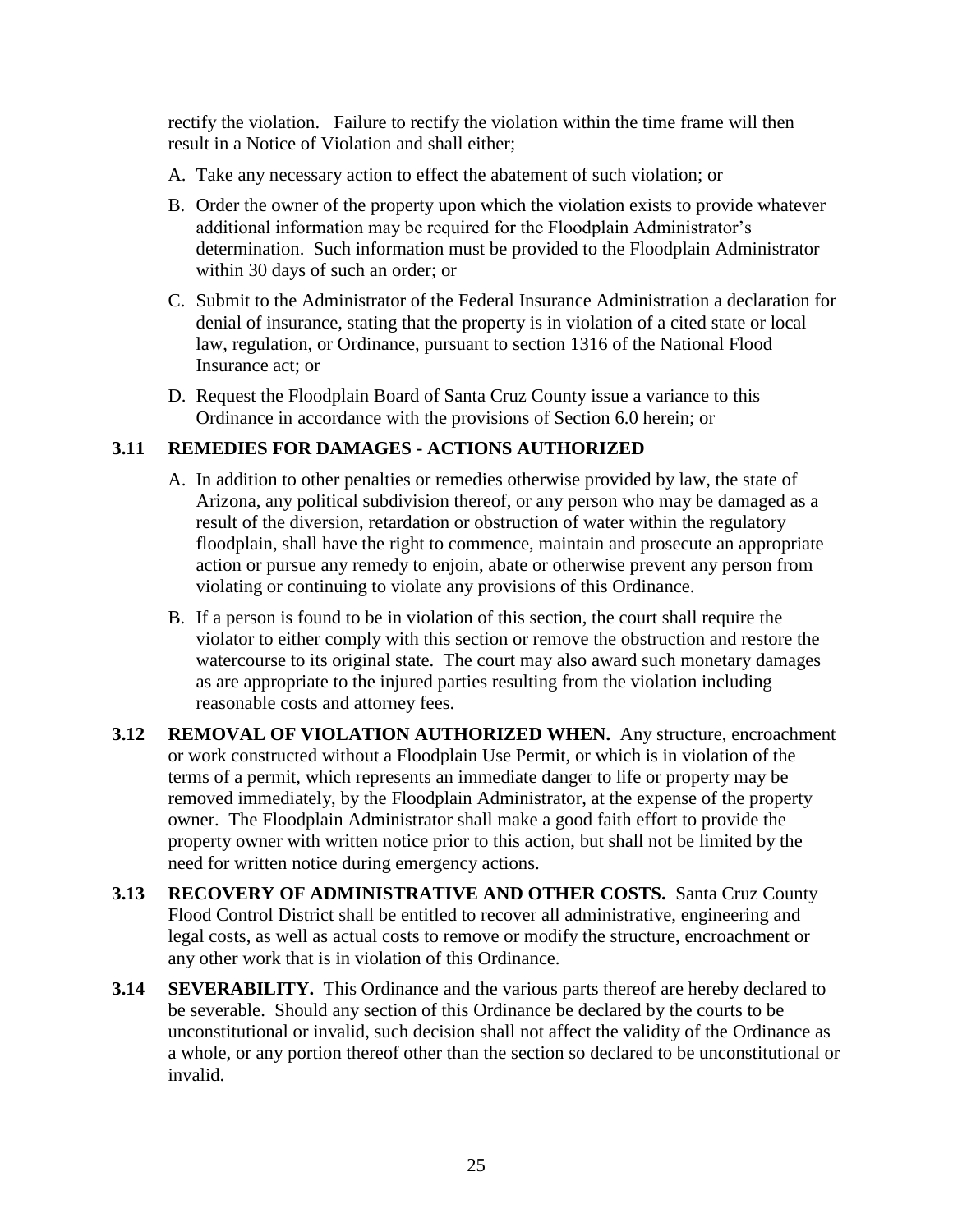#### **SECTION 4.0**

### **ADMINISTRATION**

- **4.1 DESIGNATION OF THE FLOODPLAIN ADMINISTRATOR.** The General Manager of the Santa Cruz County County-Wide Flood Control District and Floodplain Administration (District) or his designee is hereby appointed to administer, implement, and enforce this Ordinance by granting or denying any floodplain use permits in accordance with its provisions.
- **4.2 DUTIES AND RESPONSBILITIES OF THE FLOODPLAIN ADMINISTRATOR.** Duties of the Floodplain Administrator shall include, but not be limited to:
	- A. Review all development permits to determine that:
		- 1. The permit requirements of this Ordinance have been satisfied;
		- 2. All other required state and federal permits have been obtained;
		- 3. The site is reasonably safe from flooding;
		- 4. The proposed development does not adversely affect the carrying capacity of areas where base flood elevations have been determined but a floodway has not been designated;
		- 5. The proposed development qualifies as a Pre-Existing Non-Conforming Use, and tracking the value of improvements, repairs, and/or modifications to said uses.
	- B. Substantial Improvement and Substantial Damage Procedures Santa Cruz County will estimate the Market Value using the Full Cash assessed value of your structure excluding the land value from the Santa Cruz County Assessor's Office for the current tax year. Once a permit is issued, this value is locked in until a minimum of ten (10) years has passed.
	- C. Use of other base flood data. When base flood elevation data has not been provided in accordance with Section 3.2, the Floodplain Administrator shall obtain, review, and reasonably utilize any base flood elevation data available from a federal, state or other source, in order to administer Section 5.0. Any such information shall be consistent with the requirements of the Federal Emergency Management Agency and the Director of Water Resources.
	- D. Obtain and maintain for public inspection and make available the following certifications, as needed for Flood Insurance Policies and/or other regulatory requirements:
		- 1. The certified regulatory elevation required in Section 5.1.C.1;
		- 2. The certification requirement in Section 5.1.C.2;
		- 3. The flood proofing certification required in Section 5.1.C.3;
		- 4. The certification required in Section 5.1.C.4;
		- 5. The certified elevation required in Section 5.5.G; and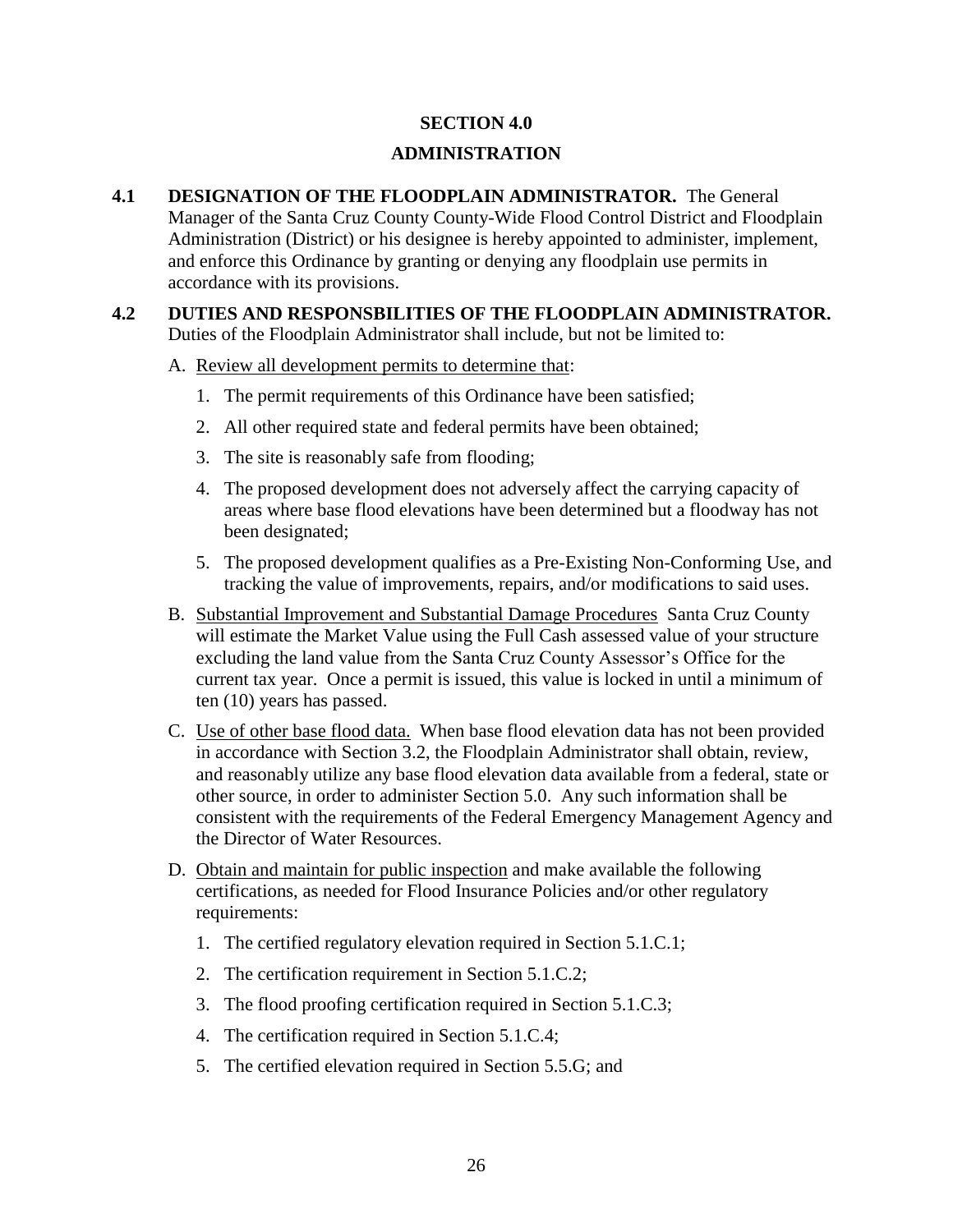- 6. Maintain a record of all variance actions, including justification for their issuance, and report such variances issued in its biennial report submitted to the Federal Emergency Management Agency.
- 7. Permit records for repair of flood-related damage to structures on a cumulative basis over the life of the structure.
- 8. Permit records for improvements to structures on a cumulative basis over the life of the structure.
- E. Whenever a watercourse is to be altered or relocated:
	- 1. Notify adjacent communities and the Arizona Department of Water Resources prior to such alteration or relocation of a regulatory watercourse, and submit evidence of such notification to the Federal Insurance Administration through appropriate means;
	- 2. Require the flood carrying capacity of the altered or relocated portion of said watercourse is, at a minimum, maintained.
- F. Ensure that within one hundred twenty calendar days after completion of construction of any flood control protective works which changes the rate of flow during the regulatory flood event or the configuration of the floodplain upstream or downstream from or adjacent to the project, or the base flood elevations, the person or agency responsible for installation of the project shall provide to the governing bodies of all jurisdictions, to include FEMA, affected by the project a new delineation of all floodplains affected by the project. The new delineation shall be done according to the criteria adopted by the Director of Water Resources.
- G. Advise in writing and provide a copy of any development plan to any city or town having assumed jurisdiction over its floodplains in accordance with A.R.S. §48-3610, of any application for a floodplain use permit or variance to develop land in a regulatory floodplain, floodway or erosion hazard area within one mile of the boundary between the District's area of jurisdiction and the jurisdiction of that city or town. The District shall also advise any city or town in writing and provide a copy of any development plan of any major development proposed within a regulatory floodplain, floodway or erosion hazard area which could affect regulatory floodplains, floodways, erosion hazard areas or watercourses within that city's or town's area of jurisdiction. Written notice and a copy of the plan of development shall be sent to any adjacent jurisdiction no later than five business days after having been received by the District.
- H. Make interpretations where needed, as to the exact location of the boundaries of the areas of special flood hazards and/or regulatory floodplains, floodways and erosion hazard areas (for example, where there appears to be a conflict between a mapped boundary and actual field conditions). The person contesting the location of the boundary shall be given a reasonable opportunity to appeal the interpretation as provided in Section 6.0. In the event presently platted or mapped special flood hazards and/or regulatory floodplains, floodways and erosion hazard areas are different than previously approved special flood hazards and/or regulatory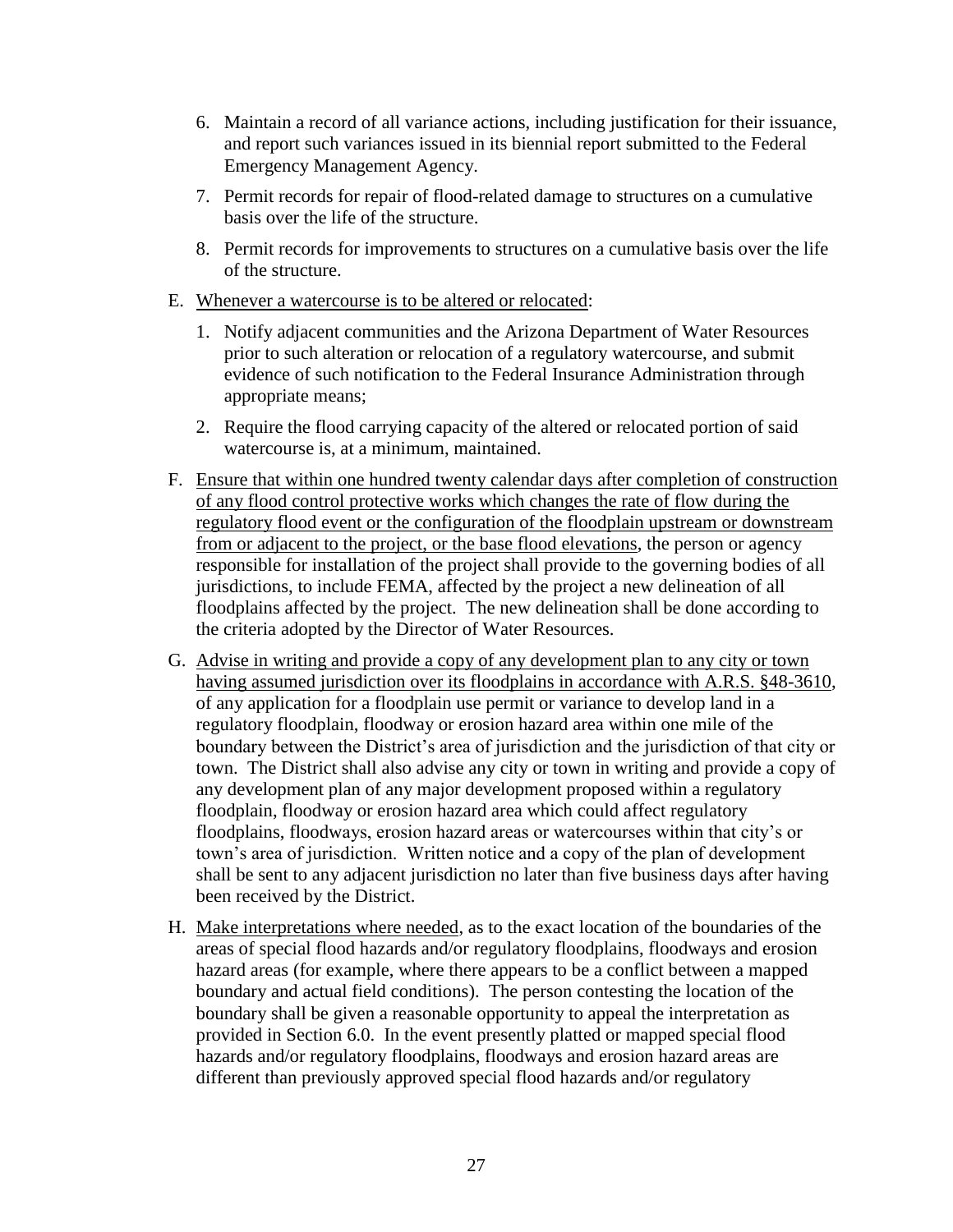floodplains, floodways and erosion hazard areas, the most recent approved information shall apply.

- I. Take actions on violations of this Ordinance as required in Sections 3.9 through 3.13 herein.
- J. Notify the Administrator and Director of Emergency Management, Arizona Department of Water Resources, and FEMA of acquisition by means of annexation, incorporation, or otherwise, of additional areas of jurisdiction.
- K. Collection of Fees as designated and approved by the Floodplain Board of Directors.
- L. Develop and/or approve Standards and/or Procedures for use by the Santa Cruz County Flood Control District in enforcing, administering and/or interpreting the requirements and restrictions of this Ordinance.
- M. Complete and submit a Biennial Report to the Federal Emergency Management Agency.

# **4.3 ESTABLISHMENT OF FLOODPLAIN USE PERMIT.**

- A. Floodplain Use Permit Required A Floodplain Use Permit shall be obtained before construction or development, including grading and/or clearing of any lands or riparian habitat, placement of manufactured homes, structures, accessory structures, construction of walls or fences, and additions, modifications or repairs to an existing structure, begins within any area of special flood hazard or regulatory floodplain established in Section 3.2 or within erosion hazard areas or riparian habitat as described in Section 5.10. Application for a Floodplain Use Permit shall be made on forms furnished by the Floodplain Administrator. For Critical Facilities/Critical Structures, a Floodplain Use Permit shall be required prior to the start of any construction, development, addition, repair, or modification within any area of special flood hazard, regulatory floodplain, or five hundred year floodplain or erosion hazard area.
- B. Permit Information Requirements. Upon receiving an application for a Floodplain Use Permit, the Floodplain Administrator may require, where applicable, the applicant submit:
	- 1. Plans in duplicate, with digital copy in PDF, drawn to scale showing the nature, location, dimensions, and elevation of the area in question; existing or proposed structures, fill, storage of materials, drainage facilities; and the location of the foregoing. Specifically, the following information is required:
		- a. Proposed elevation in relation to mean sea level (1988 North American Vertical Datum), of the lowest floor (including basement or garage) of all structures, in Zone AO, elevation of existing highest adjacent natural grade and proposed elevation of lowest floor of all structures.
		- b. Proposed elevation in relation to mean sea level to which any non-residential structure will be flood proofed;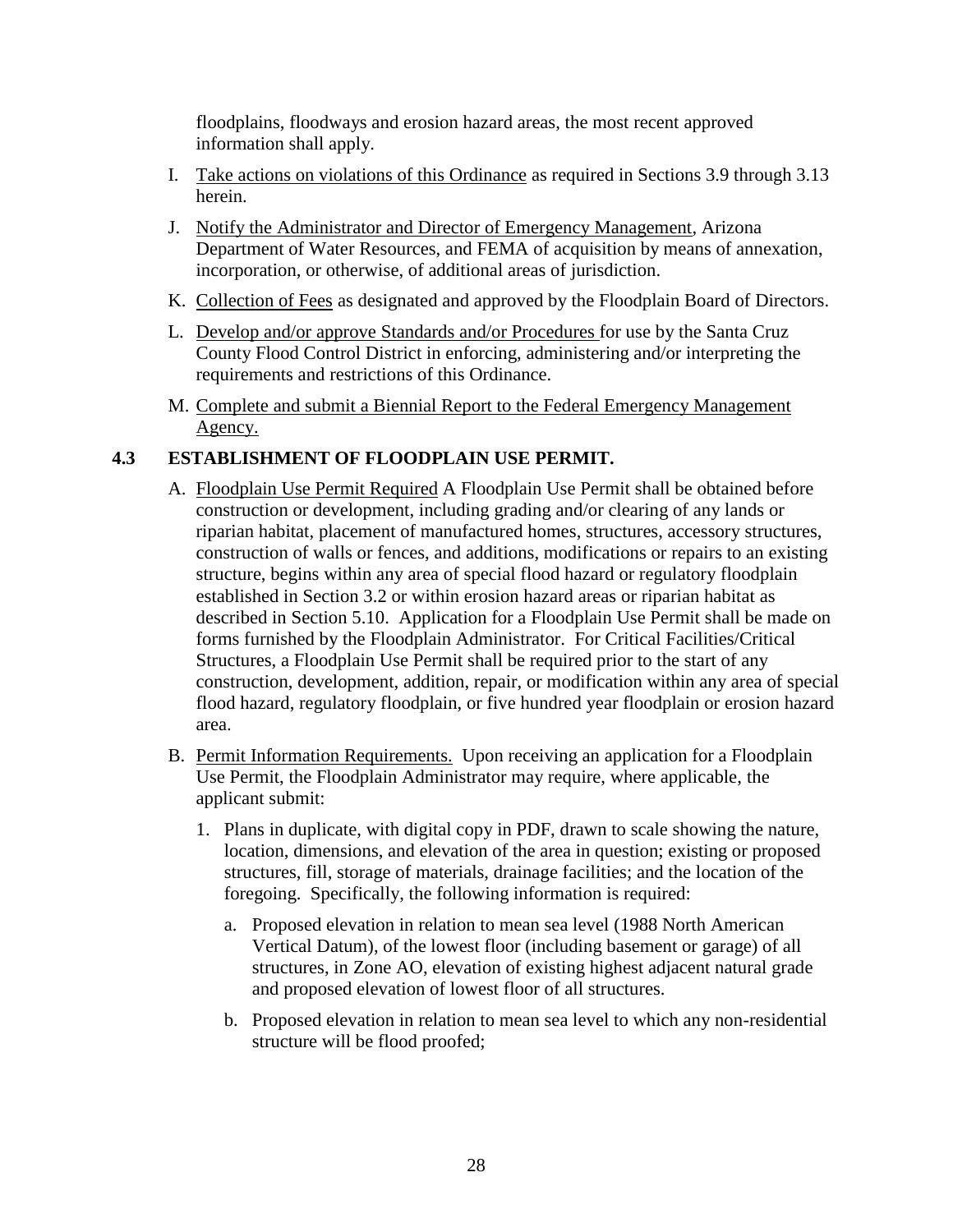- c. Certification by a registered professional engineer that the flood proofing methods for any non-residential structure meet the flood proofing criteria in Section 5.1.C.3; and,
- d. Description of the extent to which any watercourse will be altered or relocated as a result of proposed development.
- 2. Where special circumstances necessitate more detailed information, the applicant must furnish any or all of the following as deemed necessary by the Floodplain Administrator for the evaluation of the safety of the proposed use, the effects of the proposed use upon flood flows, and other factors necessary to render a decision on the suitability of the proposed use:
	- a. One or more cross-sections showing the existing elevations of the channel, elevation of land areas adjoining each side of the channel, cross-sectional areas to be occupied by the proposed development, and high water information (if available);
	- b. A profile showing the elevation and slope of the bottom of the channel or flow line of the stream or watercourse;
	- c. Specifications for building construction and materials, flood proofing, filling, excavating, channel improvements, storage of materials, water supply, sanitary facilities;
	- d. An engineering study, including a digital copy of the hydrologic/hydraulic models and output, prepared by an Arizona registered professional engineer outlining the effects the development will have on the flow of water through the area being developed and the surrounding areas. This study will be for the purpose of evaluating possible flood hazards and shall, where necessary, include consideration of the effects of the development on flood heights, water velocities, direction of flow, sedimentation and /or erosion, volume of flows, channel shape and size, type of channel banks and other items that may be pertinent, and the resultant effects on structures, land, banks, etc. for the adjacent regulatory floodplain and the surrounding area.
- 3. All new development proposals (including splits by record of survey, manufacture home parks and subdivisions) greater than or equal to 50 units or 5 acres, whichever is the lesser, affected by a Special Flood Hazard Area Zone A, as shown on the effective Flood Insurance Rate Maps, shall:
	- a. Identify the area of special flood hazard and the elevation of the base flood.
	- b. Identify on the final plans the elevation(s) of the proposed structure(s) and pads. If the site is filled above the base flood elevation, the final lowest floor and grade elevations shall be certified by a registered professional engineer or surveyor and provided to the Floodplain Administrator. Compensatory flood storage is to be provided to account for any and all fill within the floodplain
- 4. Any other information as deemed pertinent by the Floodplain Administrator.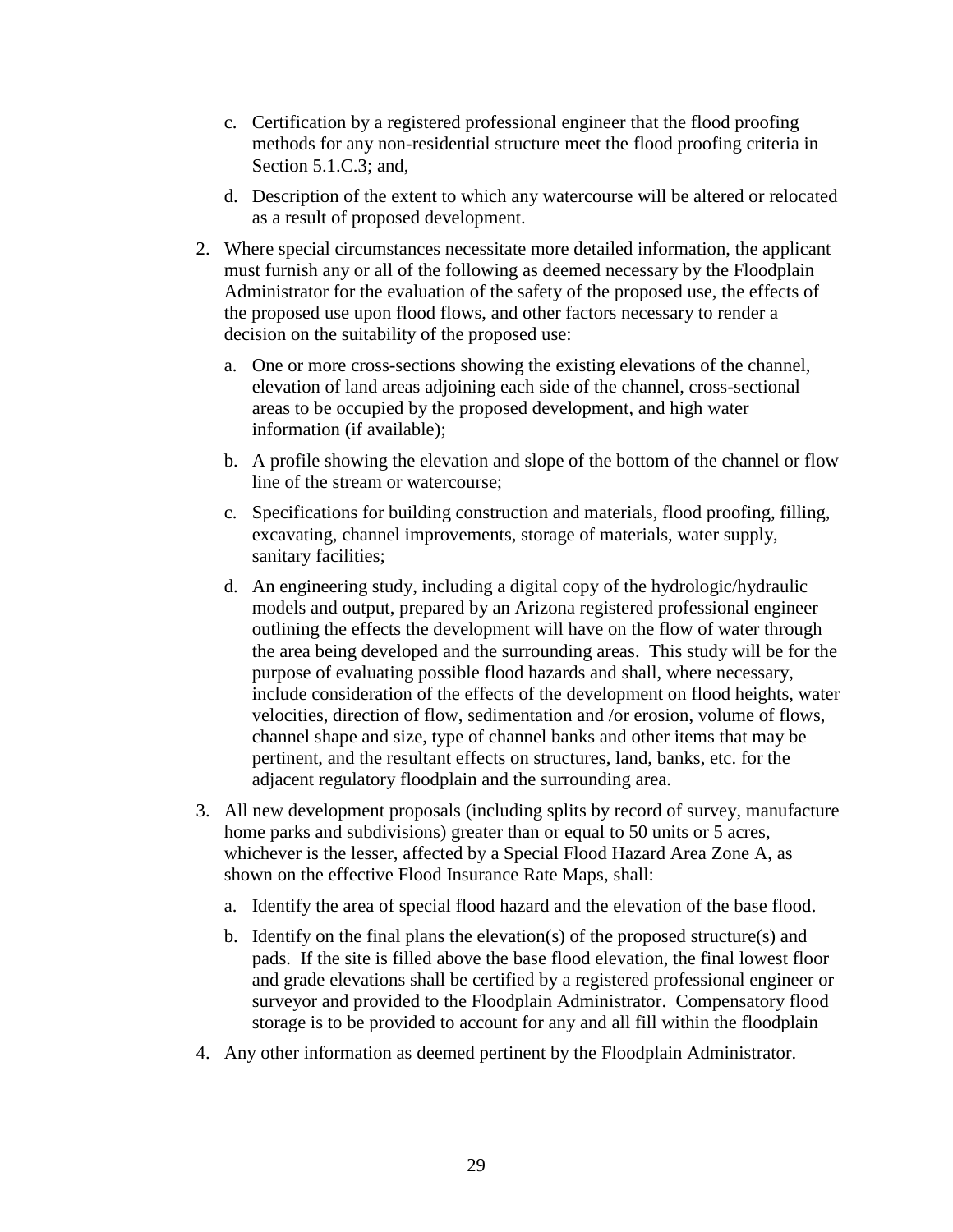- C. Permit Issuance Conditions, Notice of Development.
	- 1. It shall be the duty of the Floodplain Administrator, through the County Wide Flood Control District and Floodplain Administration Office of Santa Cruz County (also known as the Santa Cruz County Flood Control District) to issue the Floodplain Use Permits required by this section. The Floodplain Administrator may request, and shall receive, so far as may be necessary in the discharge of his duties, the assistance and cooperation of all departments, agencies, officials and public employees of Santa Cruz County in the enforcement of this Ordinance. No license, permit, or other similar approval for any development which would be in conflict with the provisions of this Ordinance shall be issued by any department, official or employee of the county; and any such license, permit or approval, if issued in conflict with the provisions of this Ordinance, shall be null and void.
	- 2. The District shall advise any city or town which has assumed jurisdiction over its regulatory floodplains in accordance with Arizona Revised Statute Section §48- 3610 in writing, and provide a copy of any development plan or any application which has been filed within the County for a Floodplain Use Permit or variance to develop land in a regulatory floodplain, floodway or erosion hazard area within one mile of the boundary between the District's area of jurisdiction and the jurisdiction of that city or town. The District shall also advise any city or town in writing and provide a copy of any development plan of any major development proposed within a regulatory floodplain, floodway or erosion hazard area which could affect regulatory floodplains, floodways, erosion hazard areas or watercourses within that city's or town's area of jurisdiction. Written notice and a copy of the plan of development shall be sent to any adjacent jurisdiction no later than five business days after having been received by the District.
- D. Specific Permit Conditions Authorized. Any Floodplain Use Permit may be subject to conditions or restrictions designed to reduce or mitigate the potential danger or hazard to life or property resulting from development within the regulatory floodplain, floodway, or erosion hazard areas, depending on site specific conditions. The applicant may be required to execute deed restrictions running with the land or be required to post performance bonds; assurances or such other security as may be appropriate and necessary to assure the performance of the conditions or restrictions that may be imposed. Due to the site specific nature of flooding, it is not possible for all conditions or possible conditions to be listed in any one document. Examples of the conditions that may be imposed include, but are not limited to, the following:
	- 1. Modification of waste disposal and water supply facilities;
	- 2. Limitations on periods of use and hours of operation;
	- 3. Institution of operation controls;
	- 4. Requirements for construction of channel modifications, dikes, levees, and other protective measures;
	- 5. Elevation of the lowest floor, including attached garages, to, or above, the regulatory floor elevation;
	- 6. Bank protection or armor plating on any proposed fill;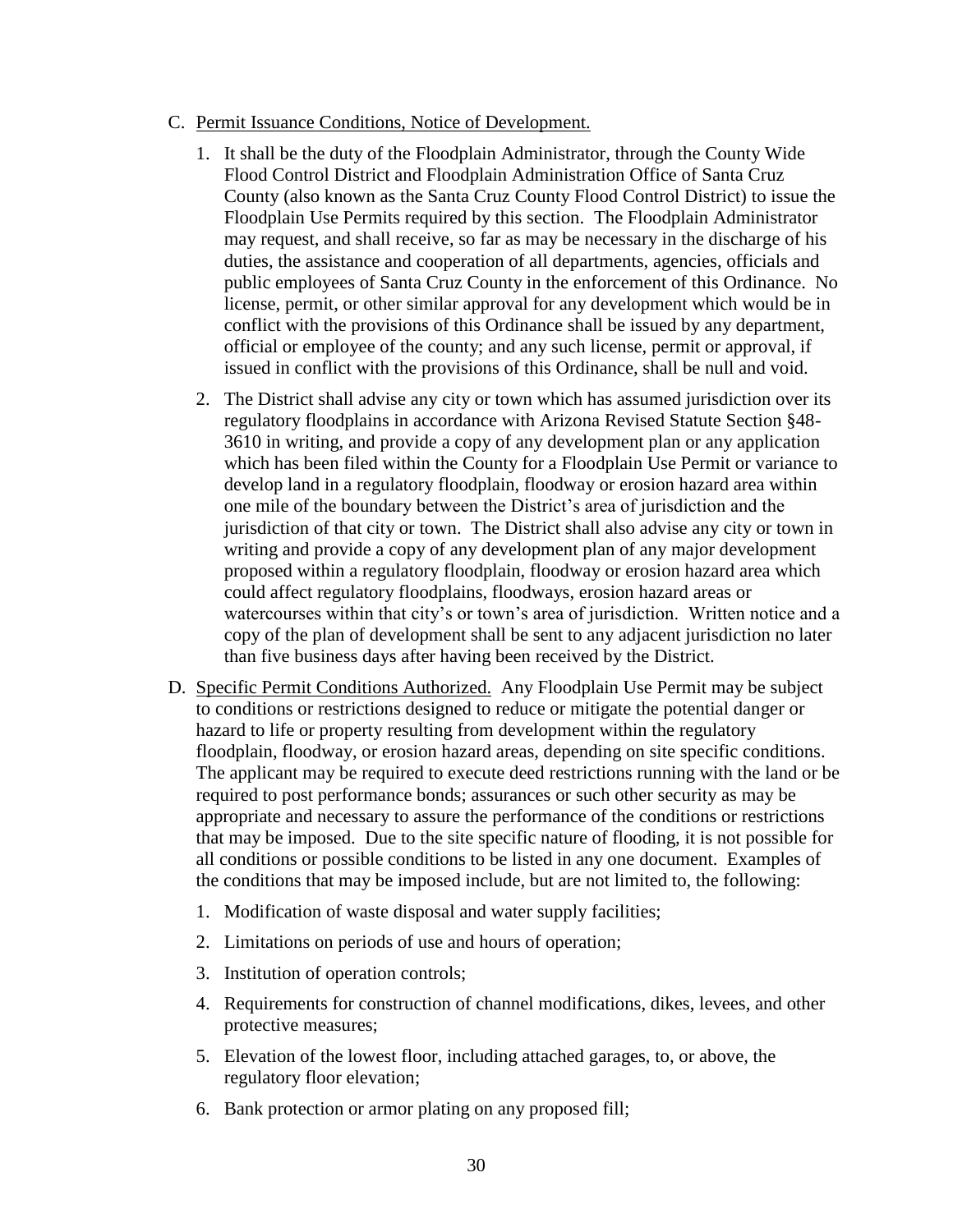- 7. Flood proofing measures for non-residential structures such as the following, which shall be designed to be consistent with an elevation one-half foot greater than the regulatory flood elevation for the particular area, flood velocities, durations, rate of rise, hydrostatic and hydrodynamic forces, and other factors associated with the base flood. The Floodplain Administrator may require the applicant submit a plan or document certified by an Arizona registered professional civil engineer that the flood proofing measures are consistent with an elevation one-half foot greater than the regulatory flood elevation and associated flood factors for the particular area. Examples of flood proofing measures that may be required include, but are not limited to:
	- a. Anchorage to resist floatation and lateral movement;
	- b. Installation of watertight doors, bulkheads and shutters;
	- c. Reinforcement of walls to resist water pressure;
	- d. Use of paint, membrane or mortars to reduce seepage of water through walls;
	- e. Addition of mass or weight to structures to resist floatation;
	- f. Installation of pumps to lower water levels in structures;
	- g. Construction of water supply and waste treatment systems so as to prevent the entrance of floodwaters;
	- h. Pumping facilities for subsurface external foundation wall and basement floor pressures;
	- i. Construction designed to resist rupture or collapse caused by water pressure or floating debris;
	- j. Cutoff valves on sewer lines or the elimination of gravity flow basement drains.
- E. Permit Denial Conditions. No permit shall be issued for any development which is not in conformance with this Ordinance or any provision of law relating to such development. A Floodplain Use Permit may be denied if the proposed development constitutes a danger or hazard to life or property. In making such a determination, the Floodplain Administrator shall consider the following factors:
	- 1. The danger to life, person or property due to increased flood heights, velocities, or redirection of flow caused by the proposed development;
	- 2. The danger that materials may be swept on to other lands;
	- 3. The proposed water supply and/or sanitation systems of any development and the ability of these systems to prevent disease, contamination and unsanitary conditions if they should be flooded or eroded;
	- 4. The susceptibility of the proposed development or its contents to flood or erosion damage and the effects of such damage on the individual owners;
	- 5. The availability of alternative locations for the proposed use on the same property which are least likely to be or are not subject to flooding or erosion;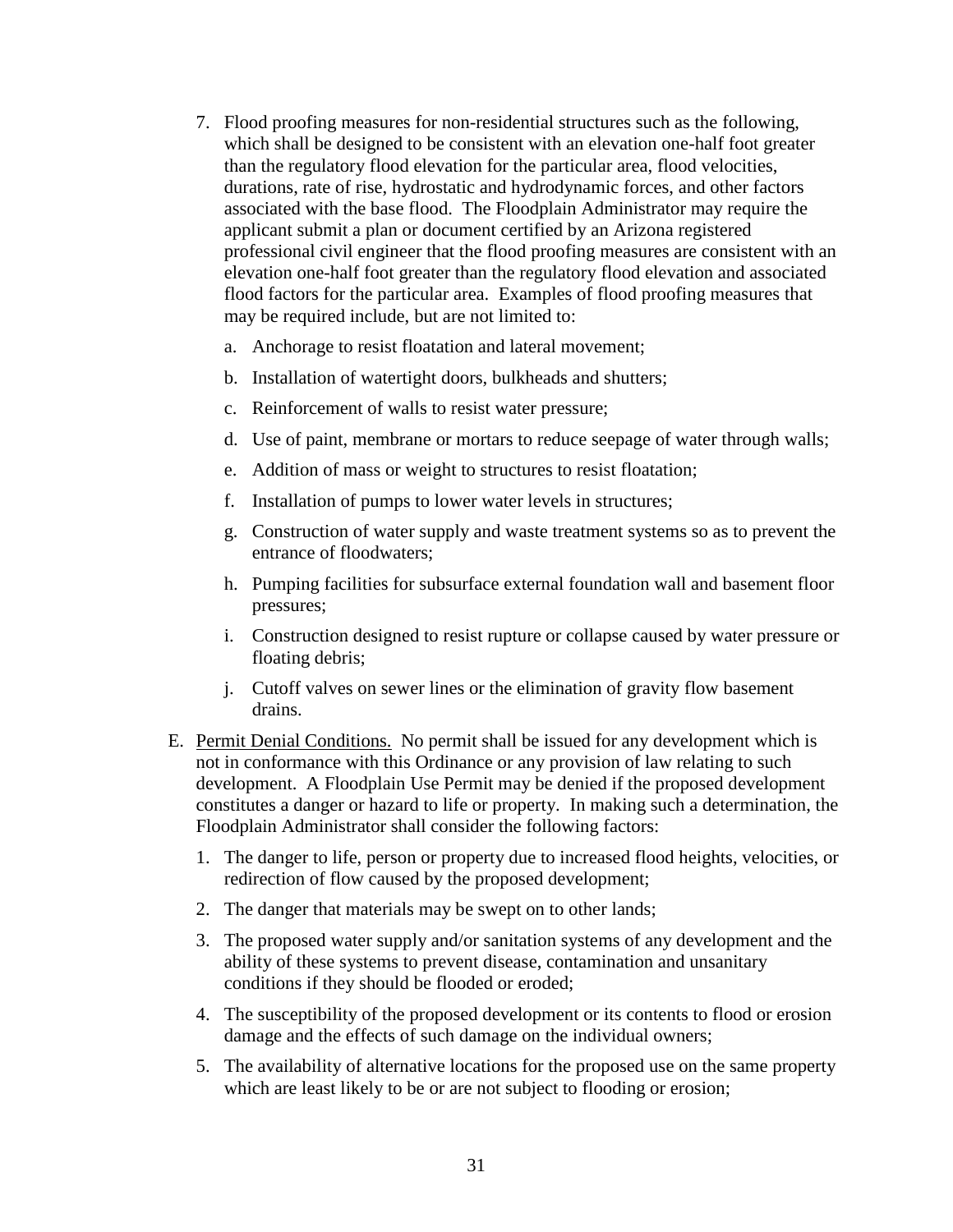- 6. The compatibility of the proposed use with existing regulatory floodplain uses and with floodplain management programs anticipated in the foreseeable future;
- 7. The relationship of the proposed use to any comprehensive plan and floodplain management program for the area;
- 8. The access to the property line in times of regulatory flooding for conventional and emergency vehicles;
- 9. The expected heights, velocity, duration, rate of rise and sediment transport of the floodwaters expected at the site under both existing and proposed conditions;
- 10. Documentation that all necessary permits have been obtained or applied for from state and federal agencies;
- 11. Such other factors which are relevant to the purposes of this Ordinance.
- F. Permit Revocation. For failure to comply with the terms of the Floodplain Use Permit, Santa Cruz County shall be entitled to revoke the Floodplain Use Permit upon written notice by registered mail or personal delivery to the applicant citing the reasons for revocation. Notice shall be considered received five business days after mailing. The person holding the Floodplain Use Permit may request a hearing before the Floodplain Administrator, where the merits of and reasons for revoking the permit are heard, within ten business days of the receipt of notice or personal delivery. After considering the issues and facts presented during the hearing, the Floodplain Administrator may revoke a previously issued Floodplain Use Permit. If no request for a hearing is made within ten business days from the receipt of notice or personal delivery, the permit shall be considered revoked. The applicant or any affected party may appeal the decision of the Floodplain Administrator by requesting a hearing before the Floodplain Board in accordance with Section 6 of this Ordinance.
- G. Certification of Elevation. Prior to either pouring of the first slab, or the finished floor inspection, the applicant shall submit to the Floodplain Administrator an initial certification of elevation, in compliance with the provisions of the Floodplain Use Permit, prepared by either an Arizona registered land surveyor or civil engineer. A final certificate must be prepared prior to the issuance of the Certificate of Occupancy and after all construction activities on said structure have been completed. Such certification shall be maintained in the office of the Santa Cruz County County-Wide Flood Control District.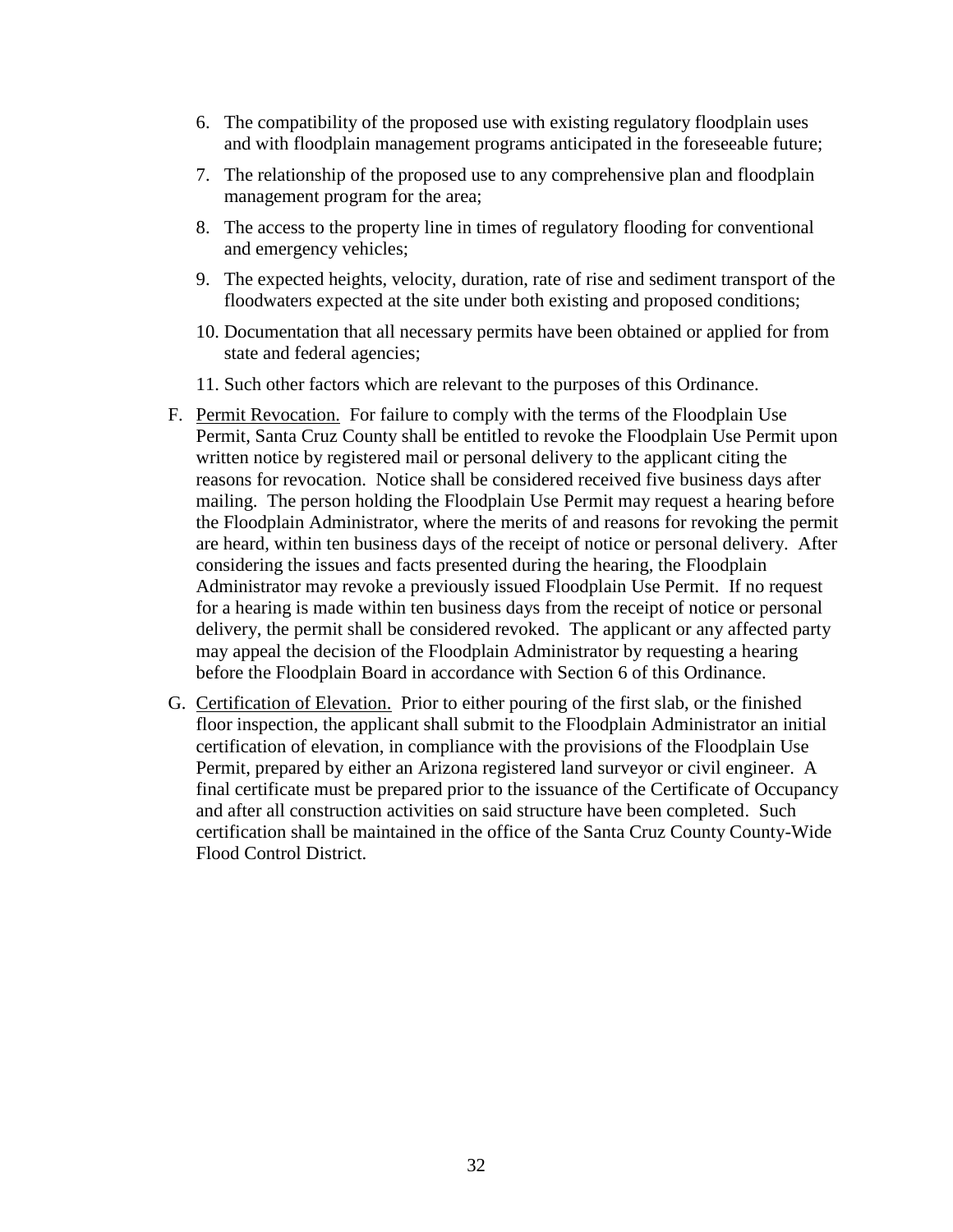#### **SECTION 5.0**

#### **PROVISIONS FOR FLOOD HAZARD REDUCTION**

**5.1 STANDARDS OF CONSTRUCTION.** In all areas of special flood hazards and regulatory floodplains and erosion hazard areas, the following standards are required based upon the 100-year flood event:

#### A. Anchoring

- 1. All new construction and substantial improvements shall be anchored to prevent flotation, collapse or lateral movement of the structure due to the forces exerted by the base flood, unless properly elevated.
- 2. All manufactured homes shall meet the anchoring standards of Section 5.6.B.
- B. Construction Materials and Methods
	- 1. All new construction and substantial improvements shall be constructed with materials and utility equipment resistant to flood damage.
	- 2. All new construction and substantial improvements shall be constructed using methods and practices that minimize flood damage.
	- 3. All new construction, substantial improvement and other proposed new development shall be constructed with electrical, heating, ventilation, plumbing and air conditioning equipment and other service facilities designed and/or located so as to prevent water from entering or accumulating within the components during conditions of flooding.
	- 4. Require adequate drainage paths around structures to help guide floodwaters around and away from proposed or existing structures.

#### C. Elevation and Flood Proofing

- 1. New construction and substantial improvement of any residential structure and attached electrical and/or mechanical services shall have the lowest floor, including basements, elevated to or above the regulatory flood elevation. New construction and substantial improvement of any structure located within an area where the floodplain is physically confined within canyon areas is to be elevated a minimum of two feet higher than the regulatory flood elevation. Nonresidential structures may meet the standards in Section 5.1.C.3. Upon the completion of the structure, the elevation of the lowest floor, including basement, shall be certified by an Arizona Registered Civil Engineer or Registered Land Surveyor and provided to the Floodplain Administrator.
- 2. New construction and substantial improvement of any residential structure and attached electrical and/or mechanical services in Zone AO shall have the lowest floor, including basement, higher than the highest adjacent, undisturbed, natural grade by at least two feet higher than the depth number on the FIRM, or at least four feet if no depth number is specified. Nonresidential structures may meet the standards in Section 5.1.C.3. Upon the completion of the structure, the elevation of the lowest floor, including basement, shall be certified by an Arizona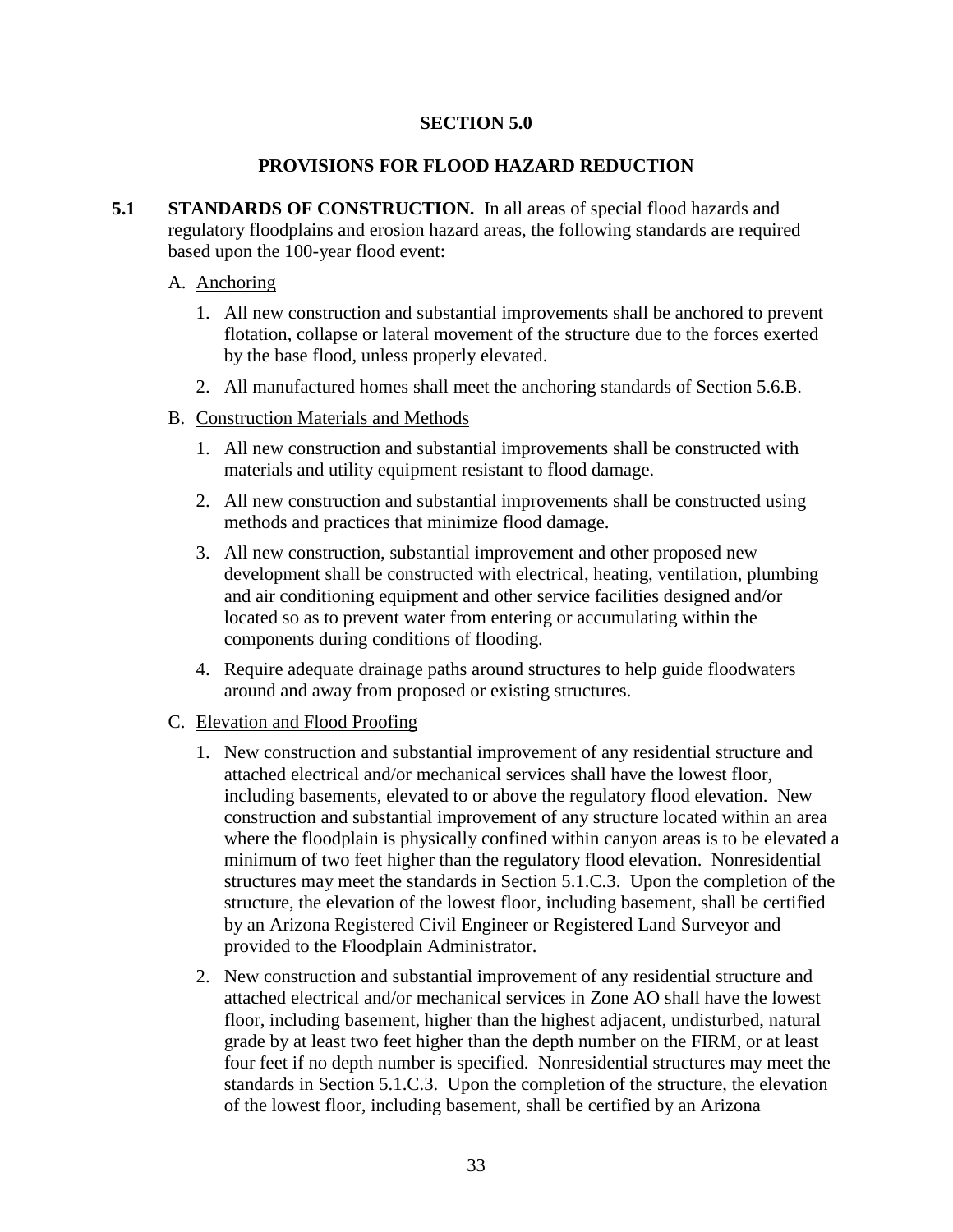Registered Civil Engineer or land surveyor and provided to the Floodplain Administrator.

- 3. Nonresidential construction, new or substantial improvement of buildings used for parking, storage, and/or building access, where the floor is at or below the regulatory flood elevation and the structure is to be water tight, shall either be elevated in conformance with Section 5.1.C.1 or 2., or together with attendant utility and sanitary facilities;
	- a. Be flood proofed so that an elevation one-half foot greater than the regulatory flood level the structure is watertight with walls substantially impermeable to the passage of water;
	- b. Have structural components capable of resisting hydrostatic and hydrodynamic loads and effects of buoyancy; and
	- c. Be certified by an Arizona Registered Civil Engineer that the standards of this subsection are satisfied. Such certifications shall be provided to the Floodplain Administrator.
- 4. For all new construction and substantial improvements of nonresidential structures, where the lowest floor is below the Regulatory Flood Elevation, or for residential structures where there exists a fully enclosed area below the lowest habitable floor other than a basement, subject to flooding, and usable solely for parking of vehicles or building access, shall be designed to automatically equalize hydrostatic flood forces on exterior walls by allowing for the entry and exit of floodwaters. Designs for meeting this requirement must either be certified by an Arizona Registered Civil Engineer to meet or exceed the following minimum criteria:
	- a. A minimum of two openings, in line with the direction of flow on opposing walls, having a total net area of not less than one and one-half square inches for every square foot of enclosed area subject to flooding shall be provided.
	- b. The bottom of all openings shall be no higher than the interior floor.
	- c. The top of all openings shall be no higher than the base flood elevation.
	- d. Openings may be equipped with screens, louver, valves, or other coverings or devices provided that they permit the automatic entry and exit of floodwaters.
- 5. Manufactured homes shall meet the above standards and also the standards in Section 5.6.
- 6. Attached Garages, because of the propensity to be remodeled in the future as part of the building, are to be elevated at or above the regulatory flood elevation.
- 7. Detached garages and accessory structures, as defined in Section 2.0, may be constructed such that its floor is below the regulatory flood elevation, provided the structure is designed and constructed in accordance with the following requirements: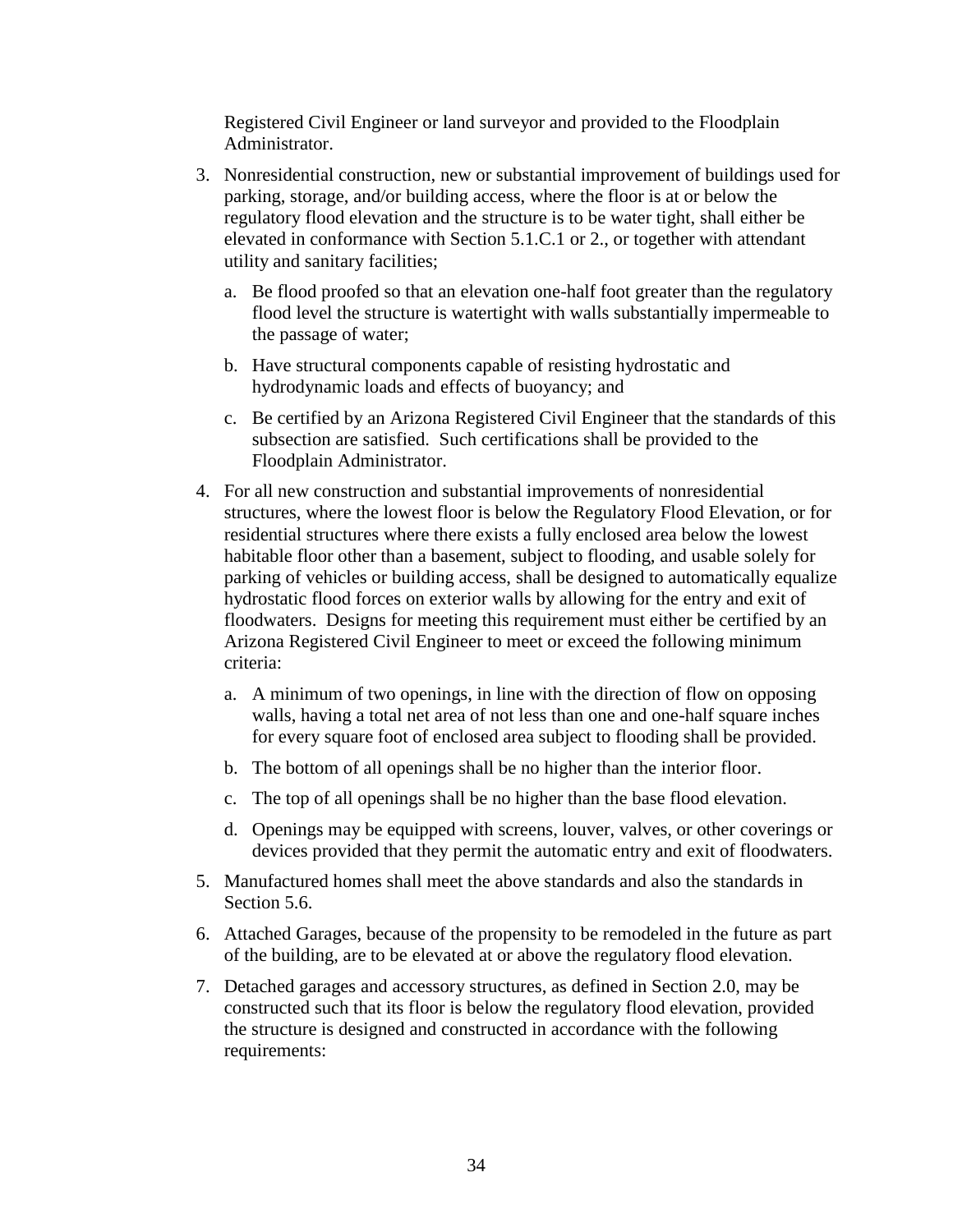- a. A minimum of two openings, in line with the direction of flow on opposing walls, having a total net area of not less than one and one-half square inches for every square foot of enclosed area subject to flooding shall be provided.
- b. The bottom of all openings shall be no higher than the interior floor.
- c. The top of all openings shall be no higher than the base flood elevation.
- d. Openings may be equipped with screens, louver, valves, or other coverings or devices provided that they permit the automatic entry and exit of floodwaters.

# **5.2 STANDARDS FOR STORAGE OF MATERIALS AND EQUIPMENT**

The storage or processing of materials within the regulatory floodplain and/or erosion hazard areas, that are buoyant, flammable, explosive, or could be injurious to human, animal or plant life is prohibited without a Floodplain Use Permit. Provided the storage of material or equipment is not subject to major damage by floods, and if firmly anchored to prevent flotation, or if readily removable from the area within the time available after flood warning.

# **5.3 STANDARDS FOR UTILITES**

- A. All new or replacement water supply, water treatment and sanitary sewage systems shall be designed and located to avoid impairment to them or contamination of flood waters flood waters, or avoid erosional damages to the system during and after a flood event.
- B. On-site waste disposal systems are not be located within the regulatory floodplain if there is a location outside the floodplain on the property where any on-site waste disposal system of any type, including alternative systems, can be placed. On-site waste disposal systems shall be allowed within the regulatory floodplain when areas outside the floodplain are present on the same property only if no alternative is available and the system is designed to be protected from flood and erosion hazards that would release septic materials into flood waters and as built certified after construction, by an Arizona Registered Civil Engineer.
- C. Waste disposal systems shall not be installed in a regulatory floodway.
- D. Waste disposal systems shall not be installed within the erosion hazard area of any wash.
- E. All utilities and service facilities such as electrical and heating equipment shall be constructed at or above the Regulatory Flood Elevation. Systems defined as a critical facility must also meet the requirements of Section 5.13.

# **5.4 STANDARDS FOR COMMERCIAL AND INDUSTRIAL DEVELOPMENTS**

A. Application. These standards shall apply to all commercial and industrial developments where the development areas are either one acre and larger, or if smaller than one acre have more than 66 percent impervious area (including structure, concrete work, and paving). This Section does not apply to home occupations, as defined by the Santa Cruz County Development Code, located within single-family residences.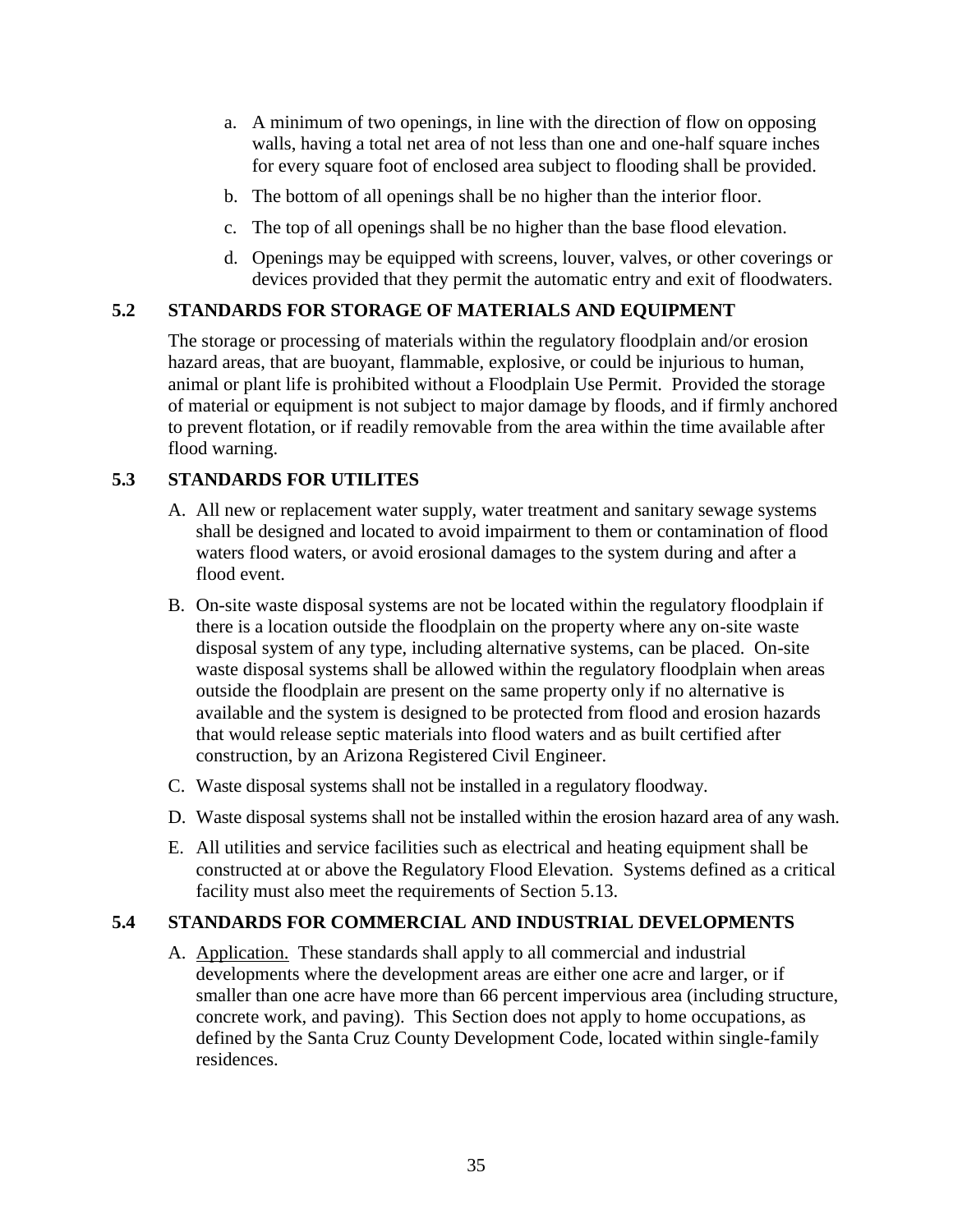- B. Engineering. A hydrologic and hydraulic report detailing existing undisturbed drainage conditions and proposed full development drainage conditions is to be performed by an Arizona Registered Professional Civil Engineer, and submitted to, and approved by the Floodplain Administrator prior to the approval of a building permit. The amount of runoff generated from the fully developed conditions is not to exceed the amount of runoff generated in the undisturbed state of the property (see Section 5.5.J).
- C. Plans. Plats and development plans shall show areas subject to flooding and erosion. All tentative and/or preliminary plats, final plats and development plans submitted shall show location, by survey or photographic methods, of streams, watercourses, canals, irrigation laterals, private ditches, culverts, lakes, or other water features, including those areas subject to flooding or erosion. The plats/plans shall also include the direction of any flow and drainage area, as well as water surface elevations, the limits of inundation, and erosion hazard setback for the base flood with a regulatory discharge.
- D. Additional Standards. Proposed commercial and industrial developments shall also meet the standards within Sections 5.5.

# **5.5 STANDARDS FOR SUBDIVISIONS**

- A. Suitability of land. Land may not be parceled or subdivided in such a manner to create sellable lots unsuitable for development because of flood and/or erosion hazards. Whenever possible, all proposed building sites are to be outside any regulatory floodplain and/or erosion hazard area.
- B. Plats and plans to show areas subject to flooding and erosion. All tentative and/or preliminary plats, final plats, lot splits by records of survey and development plans submitted shall show location, by survey or photographic methods, of streams, watercourses, canals, irrigation laterals, private ditches, culverts, lakes, or other water features, including those areas subject to flooding or erosion. The plats/plans and lot splits by records of survey shall also include the direction of any flow and drainage area, as well as water surface elevations, the limits of inundation, and erosion hazard setback for the base flood if such a flood has a regulatory discharge, as well as the encroachment limit within the floodplain, where encroachment is proposed.
- C. Engineering.
	- 1. All new subdivision proposals and other developments (including splits by record of survey, manufactured home parks and subdivisions) greater than or equal to 50 units or 5 acres, whichever more restrictive, affected by a Special Flood Hazard Area Zone A, as shown on the effective Flood Insurance Rate Maps, shall:
		- a. Be consistent with the need to minimize flood damage.
		- b. Identify the area of special flood hazard and the elevation of the base flood.
		- c. Identify on the final plans the elevation(s) of any proposed structure(s) and pads. If the site is filled above the base flood elevation, the final lowest floor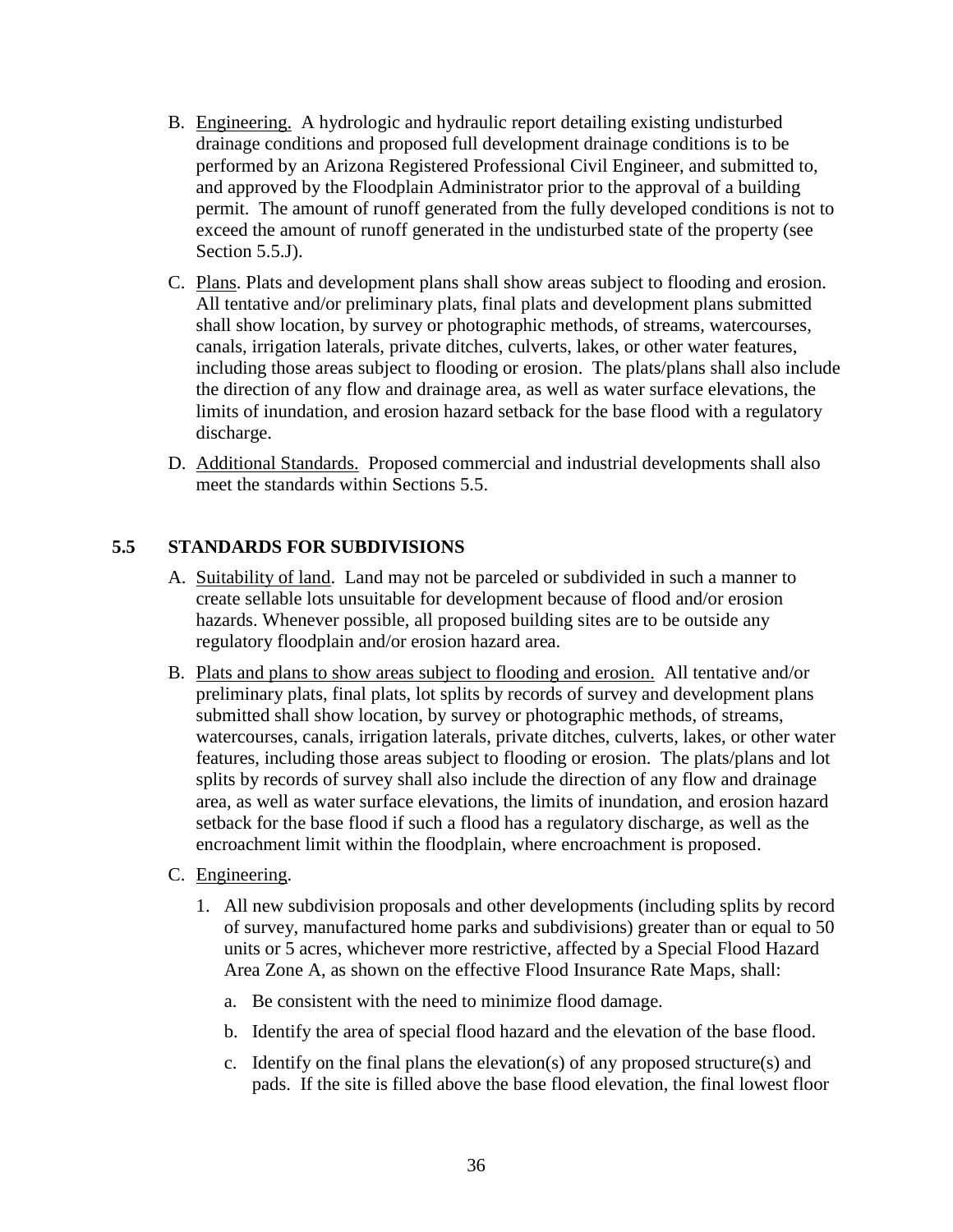and grade elevations shall be certified by a registered professional engineer or surveyor and provided to the Floodplain Administrator.

- d. Compensatory Storage for any fill utilized within the regulatory floodplain to elevate any structure or improvement, or elevate the ground levels around any structure or improvement. Compensatory storage shall be at hydraulically equivalent sites at a ratio of 1.5 (storage) to 1 (fill).
- e. Have public utilities and facilities such as sewer, gas, electrical and water systems located and constructed to minimize flood damage and affect by the regulatory floodplain.
- f. Provide adequate drainage to reduce exposure to flood hazards.
- 2. All drainage channels, natural or manmade, with a regulatory discharge, during the base flood event, will have water surface elevations and erosion hazard setbacks calculated in accordance with standard engineering practice.
- 3. All channels with a peak discharge of 1500 cfs, or greater, during the base flood event, and are not mapped in detail (to include water surface elevations and floodway delineations) or not mapped at all on the existing FIRM panels (i.e. Special Flood Hazard Zone AE), shall have a hydrologic and hydraulic analysis done in accordance with standard engineering practice to determine water surface elevations and floodway delineations, which shall be submitted to FEMA as part of a Conditional Letter of Map Revision (CLOMR), if the development proposes physical alterations to the flood prone areas such as levees, berms, fill, etc., or a Letter of Map Revision if no physical alteration of the floodplain area is proposed. FEMA approval of the CLOMR/LOMR must be supplied to the Flood Control District prior to the approval of the final plat of the subdivision.
- 4. Any new subdivision that proposes to alter any existing floodplains, as shown on the current FIRM panels, must submit a hydrologic and hydraulic analysis done in accordance with standard engineering practice to FEMA as part of either a Conditional Letter of Map Revision (CLOMR), if the development proposes a physical alteration to the floodplain, or a Letter of Map Revision (LOMR) if no physical alteration is proposed. FEMA approval of the CLOMR/LOMR must be supplied to the Flood Control District prior to the approval of the final plat of the subdivision.
- D. Grading and drainage improvement plans:
	- 1. All tentative and/or preliminary plats and development plans shall show proposed grading and improvements for areas which are subject to flooding, erosion, or which have drainage problems, and shall also show a description and location of all facilities proposed to alleviate flooding, erosion, or drainage problems within or outside the boundaries of the subdivision or development.
	- 2. All development plans and tentative and/or preliminary plats must be accompanied by grading plans and drainage improvement plans as necessary to demonstrate: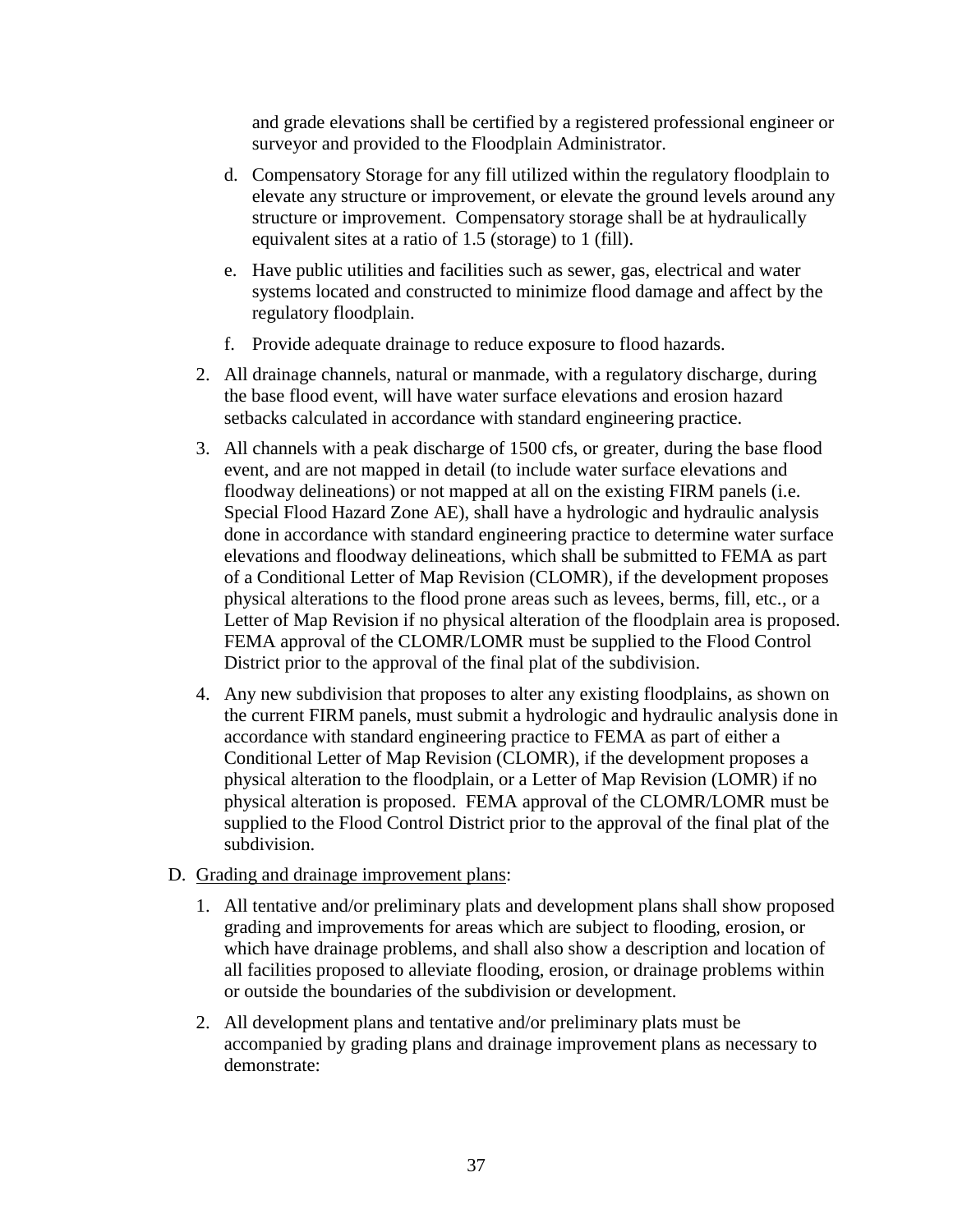- a. The methods for flood proofing and/or drainage control for the development, including sufficient lot grading information to demonstrate adequate finished pad elevations and/or drainage slopes to protect building foundations, as applicable;
- b. That improvements are compatible with the existing upstream and downstream drainage conditions and that any proposed grading and/or grade change will not have an adverse impact on surrounding property;
- c. The methods of erosion and sediment control;
- d. The methods of mitigating increased peak and/or volumetric floodwater runoff or discharge on downstream properties created as a result of the development.
- e. The plans to revegetate disturbed areas, as necessary, to mitigate or reestablish riparian habitat areas, and as erosion and sediment control.
- 3. Prior to commencement of any site improvements or grading, a grading plan must be submitted to the Santa Cruz County Flood Control District and the Santa Cruz County Building Department, or appropriate incorporated jurisdiction, for review and approval, to include a Floodplain Use Permit. Detailed improvement plans for storm drains or channel improvements must also be submitted to the Flood Control District for review and approval.
- E. Floodplain and floodway boundaries Drainage areas.
	- 1. All final plats and development plans, and lot split by survey shall indicate the limits of the regulatory floodplains, erosion hazard boundaries and the limits of the federally established regulatory floodplain and floodways, and be delineated in a surveyable manner and certified by an Arizona Registered Land Surveyor.
	- 2. All final plats shall indicate both the drainage areas and their respective base flood peak discharges, with a note contained on the final plat that the drainage areas and base flood peak discharges are provided for information purposes and are subject to change as conditions in the watershed change.
- F. Street elevation requirements. In new developments streets required for paved permanent access shall be designed and constructed so that the flow depths over them do not exceed six inches in depth during the base flood. At least one paved permanent access shall be provided to each lot over terrain which can be traversed by conventional motor vehicles in time of flooding. In specific instances at drainage crossings where it can be demonstrated that this requirement is either impractical, based upon low hazard to life and property, or where construction of a drainage crossing may create problems which override the corresponding benefits, this requirement may be waived by the Floodplain Administrator. Fill may be used for streets in areas subject to flooding provided such fill does not unduly increase flood heights, and compensatory storage is provided at a ratio of 1.5 to 1. The developers are required to provide profiles and elevations of streets for areas subject to flooding.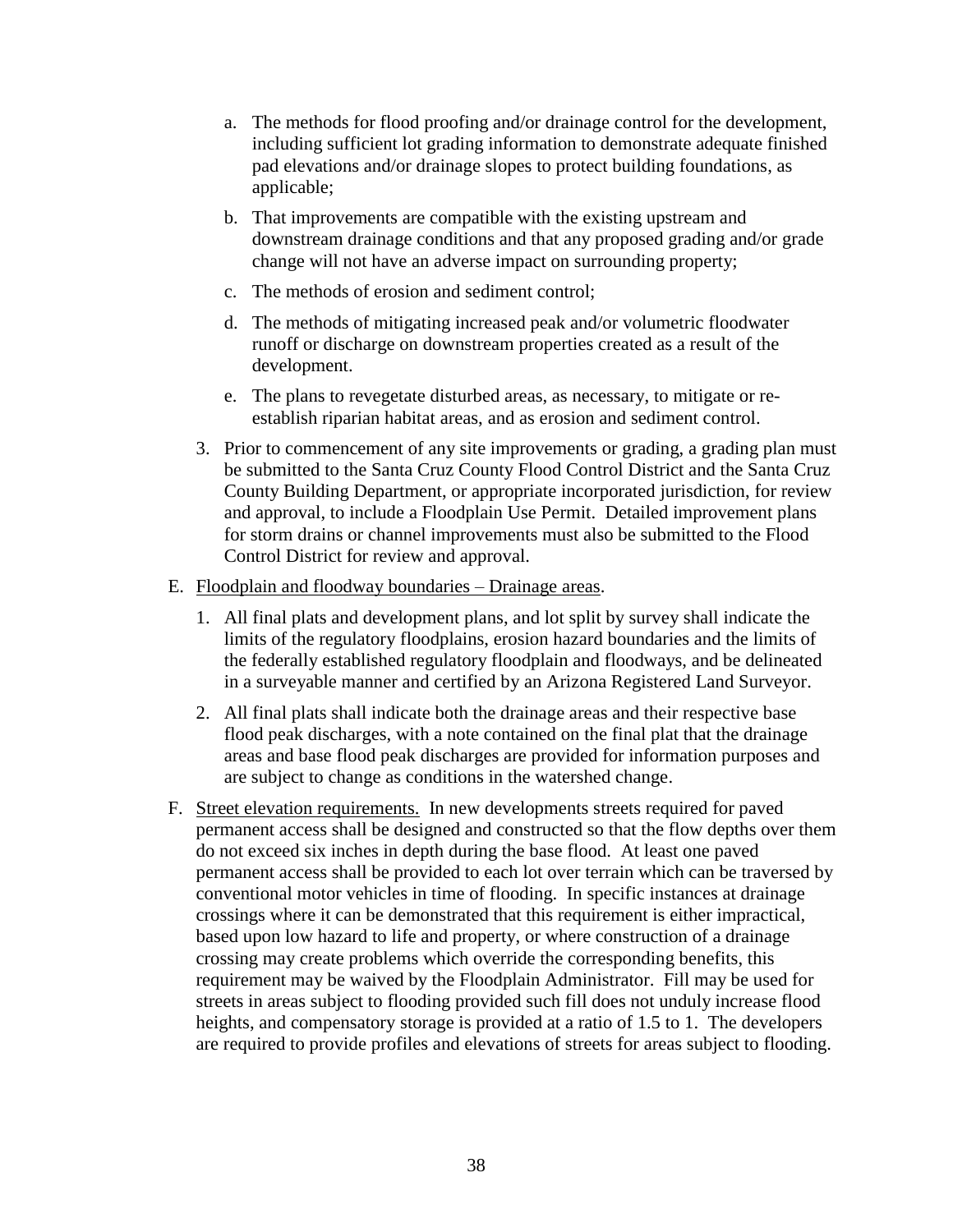- G. Building site for habitable structures location restrictions are as follows:
	- 1. Land which contains areas within a regulatory floodplain or erosion hazard area shall not be platted for residential occupancy of building sites unless each lot contains a building site, either natural or man-made, which is not subject to flooding or erosion from the base flood.
	- 2. Building sites, shown as building envelopes where necessary at the direction of the Santa Cruz County Flood Control District, are to be located outside of the regulatory floodplain if possible. Building envelopes for habitable structures within the regulatory floodplain must be proven, through sound engineering practices, to be a safe building site above the Base Flood Elevation, and shown not to adversely affect any neighboring property or infrastructure.
	- 3. No structures or fill is to be placed within the regulatory floodway.
	- 4. Structures shall be constructed/placed in accordance with the erosion hazard setback as described in Section 5.10.
	- 5. In regulatory floodplain areas where fill is to be used to raise the elevation of a building site, the building shall be located not less than twenty-five feet landward from the edge of the fill unless a study/analysis prepared by an Arizona Registered Professional Engineer demonstrates a lesser distance is acceptable. No fill shall be placed in any regulatory floodplain, nor shall any fill be placed where it diverts, retards or obstructs the flow of water to such an extent to create a danger or hazard to life or property, or causes any increase in the water surface elevation in any existing structure. Compensatory storage shall be provided to mitigate the effects of the fill on the regulatory floodplain.
	- 6. Any building built within a regulatory floodplain shall be constructed so as to place the lowest floor (finished or not) of the structure at or above the regulatory flood elevation, and shall be certified as required by Section 5.1.C.
	- 7. A structure designed or utilized for human habitation, whether full-time or parttime, shall only be permitted where the product of the flow depth (d), in feet, times the square of the flow velocity (v), in feet per second, of the surrounding floodwaters of the base flood does not exceed the numerical value of eighteen  $(dv^2 < 18)$  for a period in excess of thirty minutes, or the surrounding floodwaters of the base flood do not exceed three feet in depth, without mitigation based on sound engineering practice.
- H. Setback from channels. Along reaches of watercourses where hazards from eroding banks or channel meandering are considered by the Floodplain Administrator to be severe, special engineering studies prepared by an Arizona Registered Professional Engineer shall be required of the property owner or developer, and requirements for setbacks from banks of watercourses and/or other protection measures shall be established in accordance with those approved studies. Also see Section 5.10.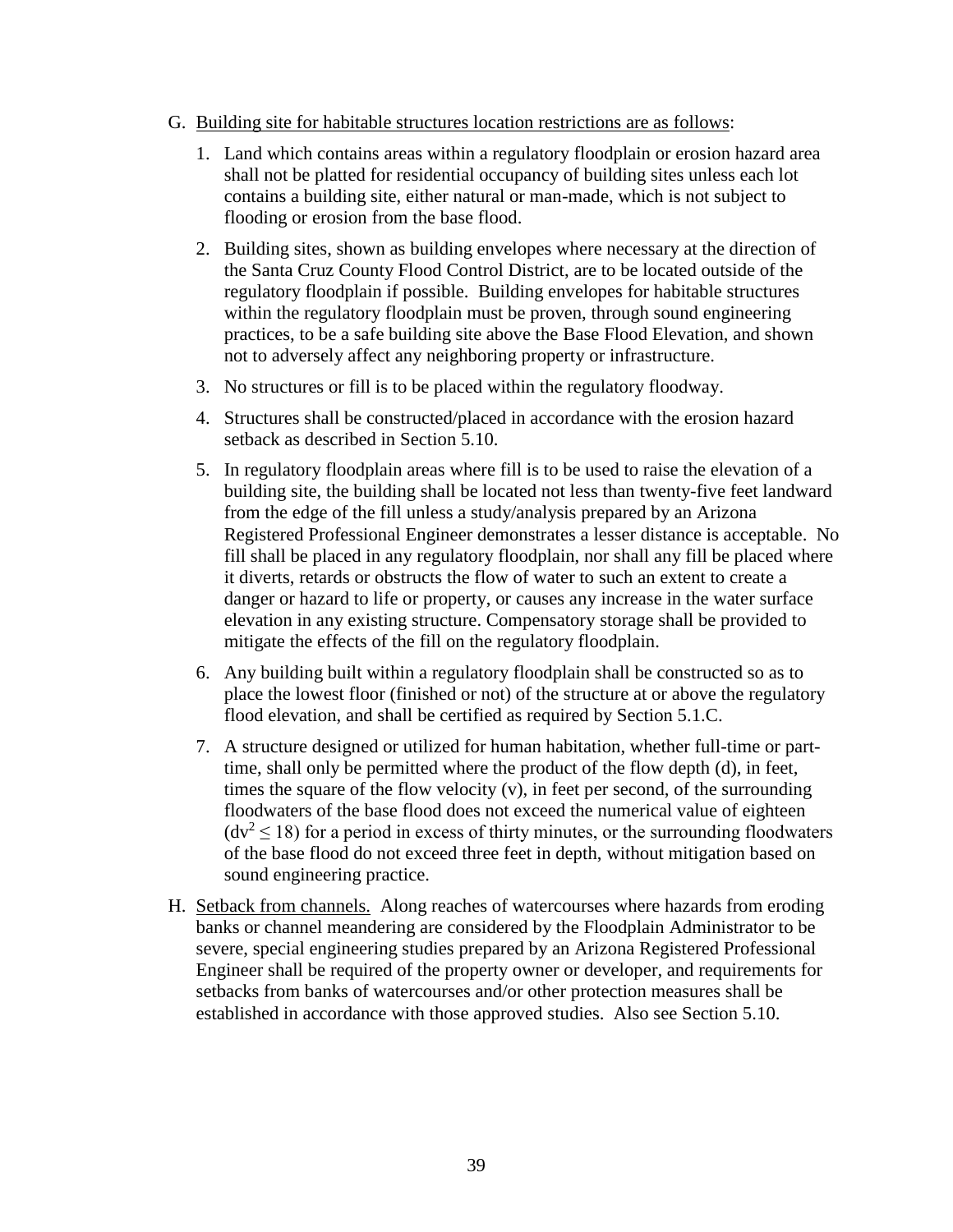#### I. Right-of-way for drainage.

- 1. Whenever a subdivision plat or development plan contains a watercourse which is regulated by this Ordinance, all rights-of-way associated with the watercourse shall be designated "Drainageway".
- 2. If the watercourse is an improved watercourse with a peak flow of at least 10,000 cubic feet per second during the 100-year flood, the drainageway shall include the channel, the channel improvements, and a fifty-foot-wide area measured outward from the front face of the top of the channel or bank protection for Santa Cruz County or for Santa Cruz County Flood Control District use.
- 3. If the watercourse is an improved watercourse, the drainageway shall, at a minimum, include the channel, the channel improvements, and necessary maintenance access.
- 4. If the watercourse is to remain natural, the drainageway shall, at a minimum, be the boundaries of the regulatory floodplain.
- 5. Along watercourses where the peak discharge during the base flood is ten thousand cubic feet per second or greater, the drainageway shall be dedicated in fee simple to the Santa Cruz County Flood Control District.
- 6. Along other watercourses, the Floodplain Administrator shall determine whether it is necessary for the Santa Cruz County Flood Control District, or appropriate incorporated jurisdiction, to have control of the drainageway. If the Floodplain Administrator determines that public control is necessary, the owner shall dedicate the drainageway by granting an easement.
- J. Runoff detention and retention systems.
	- 1. All proposed residential densities of three or more units per acre or all multifamily developments or units and all proposed commercial and industrial developments greater than one acre in size or more than 66 percent impervious area (including structure, concrete work, and paving) shall provide some method of peak or volumetric runoff reduction. The amount of reduction shall, at a minimum, reduce the peak or volumetric runoff of the base flood event to the undeveloped conditions, based on a study prepared by an Arizona Registered Professional Engineer. The minimum standards for reduction will be based upon the Arizona State Standard for Storm Water Detention/Retention 8-99, and any updates to said standard.
	- 2. Areas deemed by the Floodplain Administrator to be unsuitable for additional development because of the high probability of increased flooding, or flooding of existing improvements or property not previously flooded, or ponding of floodwater, may be developed further only upon the incorporation of adequate detention/retention systems or flood control facilities, as reviewed and approved by the Floodplain Administrator. Drainage basins, which have not been previously identified, shall be subject to the provisions of this section. These detention or retention systems or flood control facilities shall be incorporated into any and all future basin-development proposals regardless of size or land use density.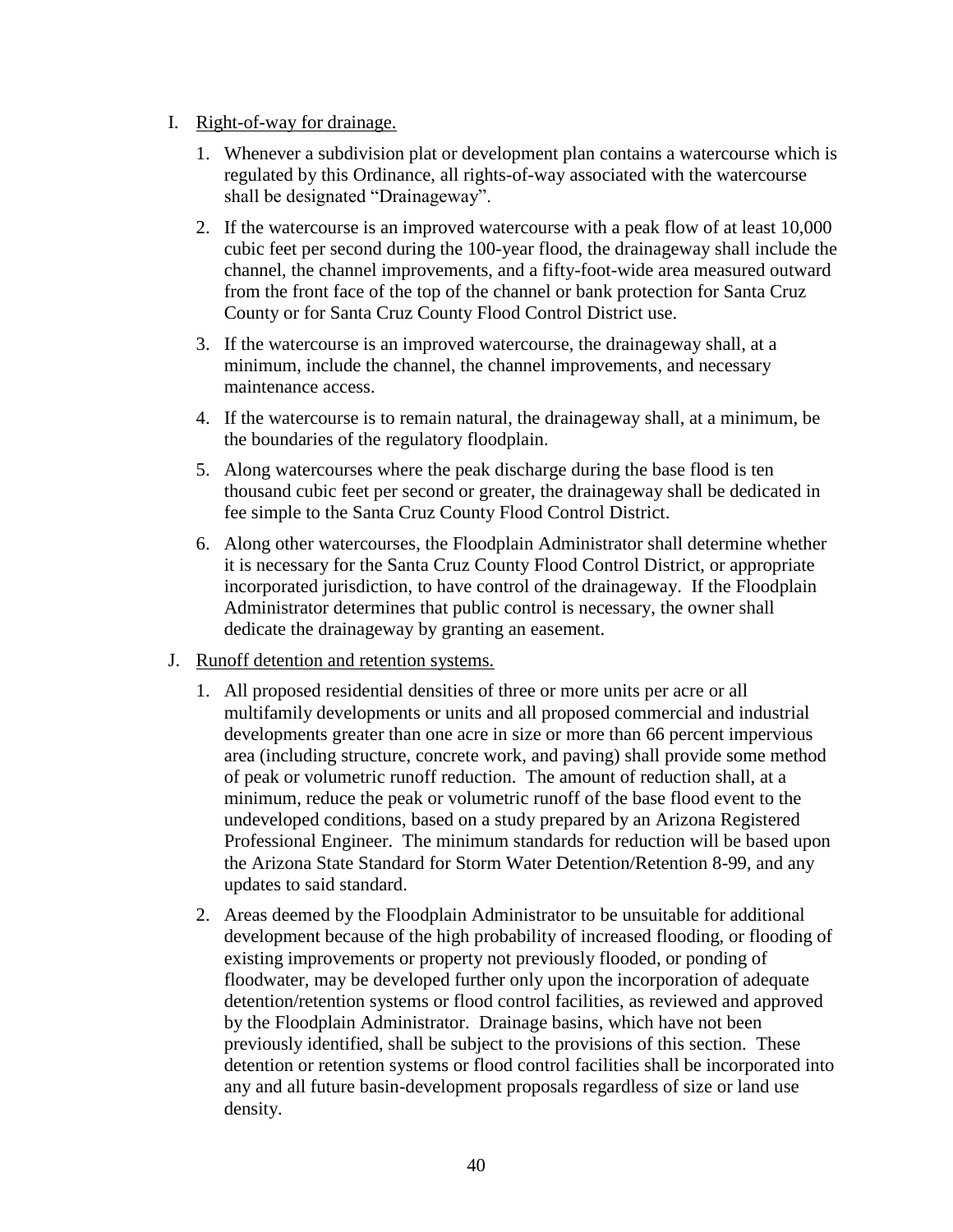- 3. Redevelopment of any industrial, commercial, or residential development approved prior to June 1, 2001, shall be required to provide retention/detention that reduces the on-site peak or volumetric runoff of the base flood event to 90 percent of the pre-redevelopment value. This requirement may be waived by the Floodplain Administrator if an analysis is provided which documents that the redevelopment does not impact the quantity of flow or velocity of flow received by adjacent property or downstream channels.
- 4. Structural flood control measures may be proposed in conjunction with or in place of detention/retention systems if it can be clearly demonstrated that such measures will not alter the water and sediment equilibrium of the affected watercourse and will mitigate environmental impacts. Appropriate structural flood control measures, such as channelization to a logical conclusion downstream of the proposed development and/or improvements to existing off-site flood control systems within the effected drainage or stream reach, shall be completed in accordance with plans designed and submitted by an Arizona Registered Professional Engineer and reviewed and approved by the Floodplain Administrator.
- 5. Detention/retention systems will, at a minimum, meet the Arizona State Standard #8-99 for Stormwater Detention/Retention, all subsequent revisions of said State Standard and all of the requirements listed in this subsection.
- 6. Detention/retention systems will include Best Management Practice (BMP) elements to help improve/protect storm water quality. BMPs should come from referenced source such as the practices listed by the U.S. Environmental Protection Agency, such as grassed swales, infiltration trenches, riparian buffers, etc., or Rain Garden techniques.
- 7. For developments covering less than one acre in size, use of a Rain Garden is allowed in lieu of an engineered retention/detention system.
- 8. For watersheds with a drainage area of one-square mile or greater, all retention/detention systems shall be off-line systems.
- K. Cost recovery for drainage or flood control improvements.
	- 1. The Floodplain Board may establish a cost recovery system or fee system for the improvement of installation of public flood control systems. The purpose of the fee is to provide a method for off-site improvements necessary to mitigate the effect of flooding and flood related damages and to provide a systematic approach for the construction of public flood control improvements. If such a system is adopted it shall demonstrate that the fee will in some manner benefit the property from which the fee is collected and be applied equitably to all property in proportion to floodwaters generated by urban use of the property. The fees will also be restricted to providing flood control improvements necessary for the allowed use of the properties from which the fee is collected, and the fees shall be reasonably related to the actual cost of providing flood control improvements beneficial to the site or surrounding area. The fee schedule as established by the Floodplain Board shall be attached to this Ordinance as Appendix.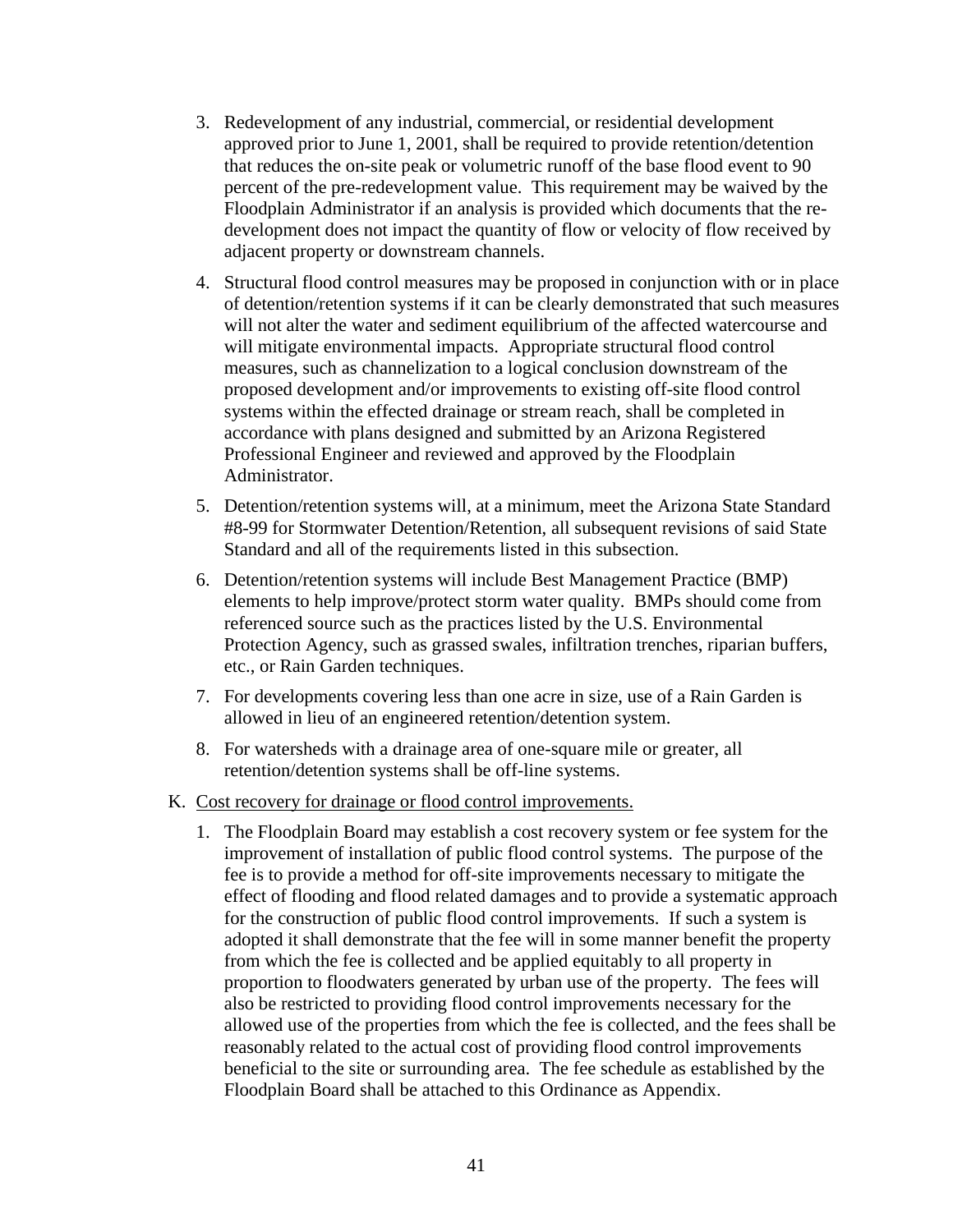- 2. The Floodplain Board and Developers shall establish a cost recovery system for the inspection, maintenance, upkeep, and/or repair of flood and/or erosion control systems constructed on major watersheds for the sole purpose of providing protection for new or proposed developments and/or subdivisions, and dedicated to the Public. Said recovery system is to be created as an Improvement District comprising the entire development and/or subdivision, as well as any surrounding lands receiving direct benefit from said protection. Said Improvement District is to be instituted before any building permits can be issued within the development and/or subdivision.
- L. Drainage channels.
	- 1. Drainage channels shall not be fully lined. Improved channel bottoms shall remain natural, or utilize techniques that will allow for a naturalistic appearance and function, to include infiltration and vegetation.
	- 2. Perimeter channels that route flow around the outer edge outside of the development should be prohibited in all areas where there is an established natural channel.
	- 3. In conditions, based on engineering studies, on a case-by-case basis, lined and/or exterior perimeter channels may be approved for use by the Floodplain Administrator.
- M. Riparian Habitat
	- 1. Santa Cruz County and the Santa Cruz County Flood Control District recognize the environmental, recreational, and beneficial function of riparian vegetation along watercourses and floodplains. Wherever possible, riparian vegetation should be left as undisturbed as possible. If it is necessary to disturb riparian vegetation, the property owner, or developer, shall, at the discretion of the Floodplain Administrator, mitigate the disturbance by replanting the appropriate flora in an area, adjacent to the existing undisturbed habitat, equal in size to the area of disturbance.
	- 2. Riparian Habitat Maps shall be adopted by resolution of the Board of Directors and incorporated into this Ordinance. In areas where mapping has not been completed, Riparian Habitat shall be defined as a minimum total vegetative volume of 0.500 cubic meters per square meter, within the geologic floodplain.
	- 3. District Staff will utilize the adopted Riparian Habitat Maps to recommend preservation of high value riparian habitat within any proposed rezoning conditions.
	- 4. Riparian areas being segregated on a plat or record of survey from individual properties shall be labeled as "Natural Area".
	- 5. This section does not apply to single residential properties, which are covered under Section 5.12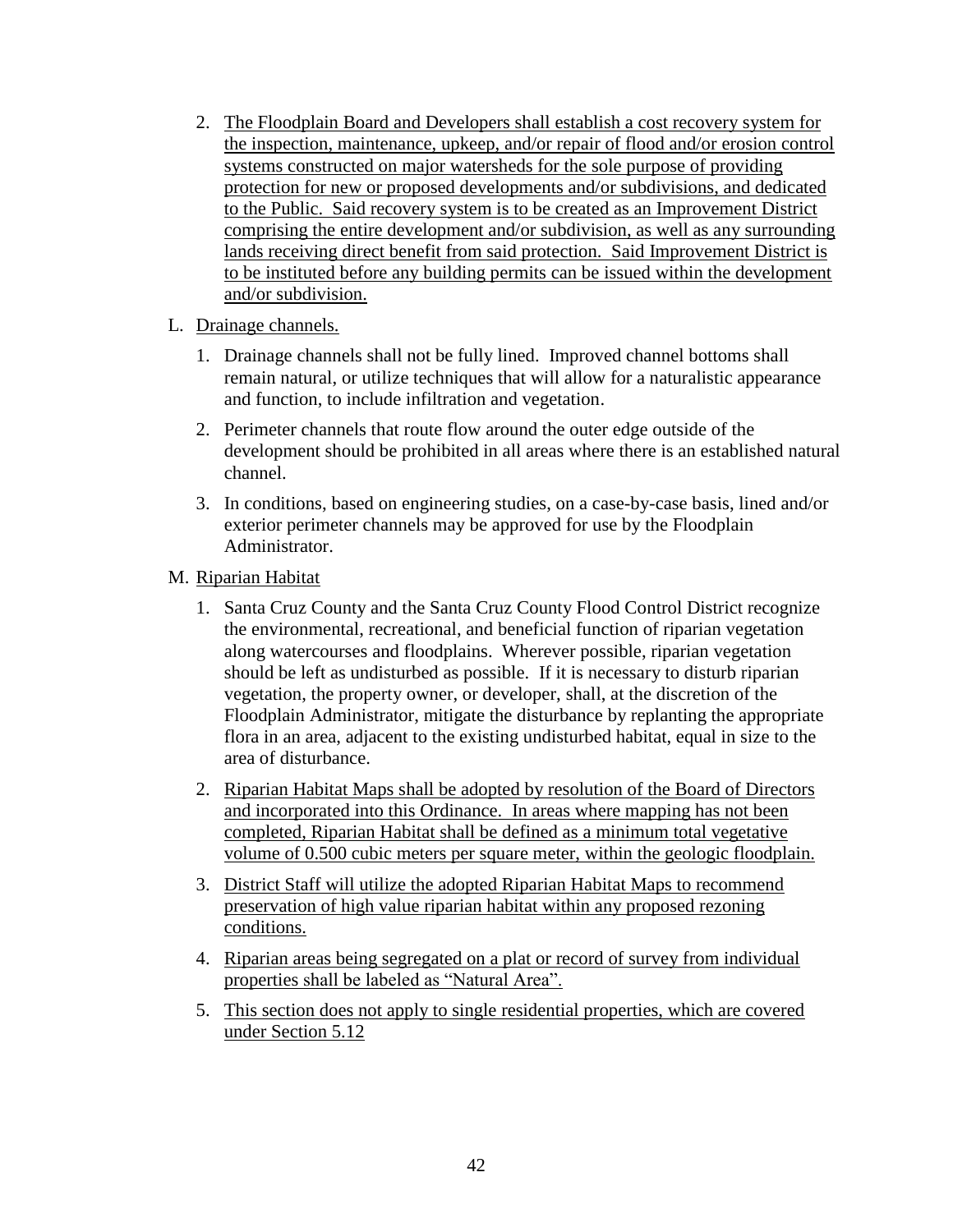### **5.6 STANDARDS FOR MANUFACTURED HOMES AND MANUFACTURED HOME PARKS AND SUBDIVISIONS.**

### A. Permit requirements and exemptions.

- 1. From the effective date of this Ordinance, it shall be unlawful to place a manufactured home within a regulatory floodplain or erosion hazard area for more than one hundred eighty consecutive days without first applying for and obtaining a Floodplain Use Permit from the Floodplain Administrator, and then complying with each and every written term of the permit. If the 180 days has expired without the owner applying for and obtaining a Floodplain Use Permit, the manufactured home is to be removed from the floodplain or erosion hazard area immediately. However, no such permit shall be required for any repairs or alterations for which the value of the materials and labor thereon does not exceed one thousand five hundred dollars, except for those improvements which obstruct the flow of floodwaters. For the purpose of determining the value of any such repairs or alterations, the normal retail value of materials and the reasonable value of labor performed shall be used. Although no Floodplain Use Permit is required, all other provisions of this Ordinance shall be observed in the performance of said repairs or alterations.
- 2. Repairs or alterations shall not be done in a piecemeal fashion, or phased, for the purpose of avoiding applying for a permit when the total cost of said work is in excess of one thousand five hundred dollars.
- B. Anchoring requirements. All manufactured homes and additions to manufactured homes located within a regulatory floodplain or erosion hazard area shall be anchored to resist flotation, collapse or lateral movement by one of the following methods:
	- 1. By providing an anchoring system designed to withstand horizontal forces of twenty-five pounds per square foot and uplift forces of fifteen pounds per square foot; or
	- 2. By providing over-the-top and frame ties to ground anchors. Specifically:
		- a. Over-the-top ties be provided at each of the four corners of the manufactured home, with two additional ties per side at intermediate locations, except that manufactured homes less than fifty feet long require only one additional tie per side.
		- b. Frame ties be provided at each corner of the home with five additional ties preside at intermediate points, except that manufactured homes less than fifty feet long require only four additional tie per side.
		- c. All components of the anchoring system shall be capable of withstanding a force of four thousand eight hundred pounds.
	- 3. These requirements are in addition to applicable state and local anchoring requirements for resisting wind forces.
- C. Location and placement conditions. Where any of the following exists:
	- 1. Manufactured homes not placed in manufactured home parks or subdivisions;
	- 2. New manufactured home parks or subdivisions;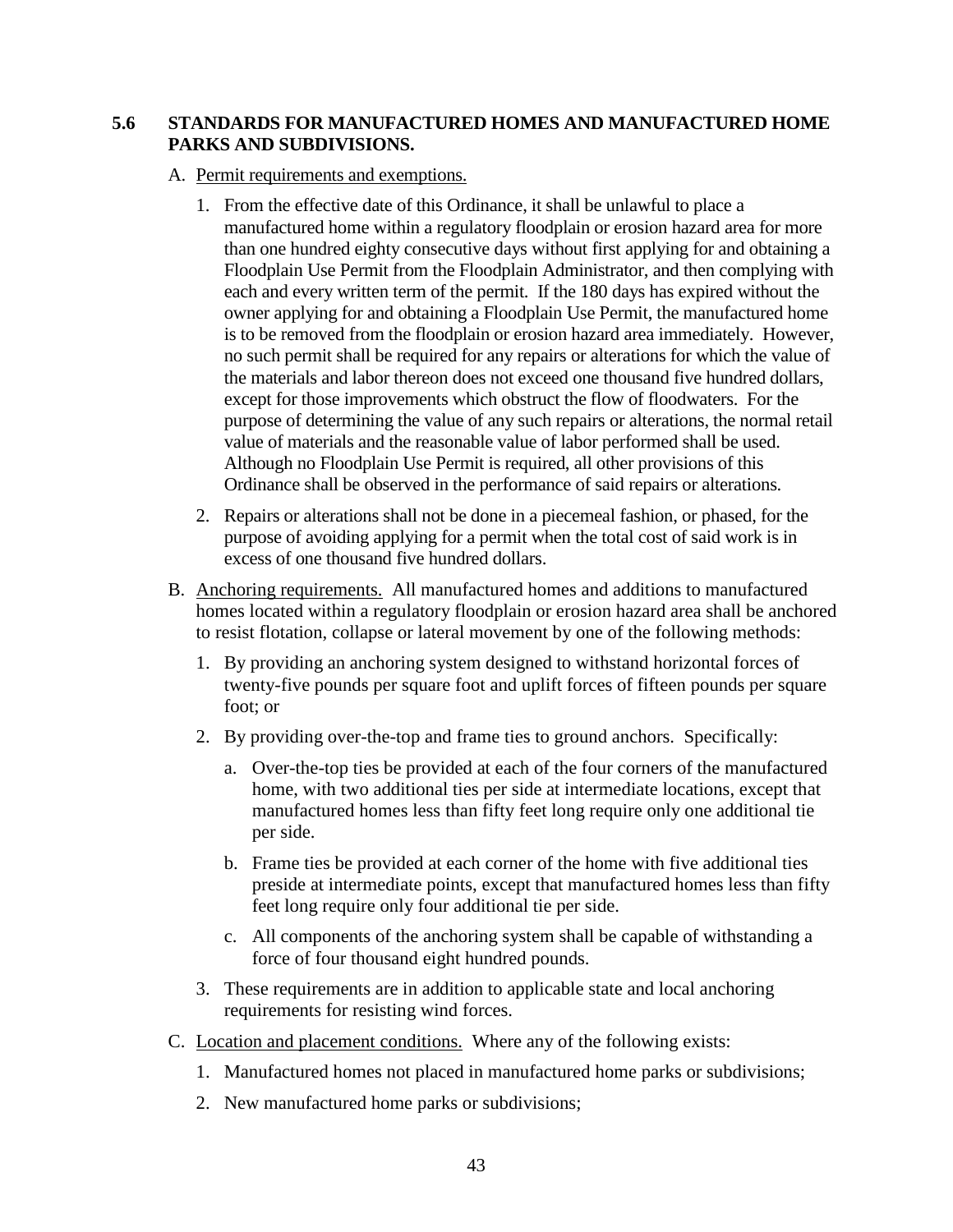- 3. Expansions to existing manufactured home parks or subdivisions; and
- 4. Repair, reconstruction or improvements to existing manufactured home parks of subdivisions that equal or exceed fifty percent of the value of the streets, utilities and pads before the repair, reconstruction or improvement commenced; are located within a regulatory floodplain or erosion hazard area.

The following standards shall apply:

- a. Adequate surface drainage and access for the hauler shall be provided;
- b. All manufactured homes shall be placed on pads or lots elevated on compacted fill which shall be, at a minimum, at or above the base flood elevation or on a stem wall or pilings so that the bottom of the structural frame or the lowest point of any attached appliances, whichever is lower, is at or above the regulatory flood elevation. If elevated on pilings:
	- i. The lots shall be large enough to permit handicap access;
	- ii. The pilings shall be placed in stable soil to a depth of at least three feet, and no more than ten feet apart; and
	- iii. Structure designed or utilized for human habitation, whether full-time or part-time, shall only be permitted where the product of the flow depth (d), in feet, time the square of the flow velocity (v), in feet per second, of the surrounding floodwaters of the base flood does not exceed the numerical value of eighteen ( $dv^2 \le 18$ ) for a period in excess of thirty minutes, or the surrounding floodwaters of the base flood do not exceed three feet in depth.
- c. All manufactured homes shall be placed such that the long axis of the structure is parallel to the direction of flow.
- D. Setback from channels. Along reaches of watercourses where hazards from eroding banks or channel meandering are considered by the Floodplain Administrator to be severe, special engineering studies prepared by an Arizona Registered Professional Civil Engineer shall be required of the property owner or developer, and requirements for setbacks from banks of watercourses and/or other protection measures shall be established in accordance with those approved studies. Also see Section 5.10.
- E. Certification requirements.
	- 1. Certification that the installation of a manufactured home meets all of the requirements of this section is required. Such certification shall be provided by the person installing the manufactured home, the owner, the developer of the manufactured home park or subdivision, or an agency regulating manufactured home placement, whichever is deemed appropriate by the Floodplain Administrator.
	- 2. Certification of elevations listed on the Floodplain Use Permit shall be prepared by an Arizona Registered Land Surveyor and provided to the Floodplain Administrator prior to the habitation of the structure.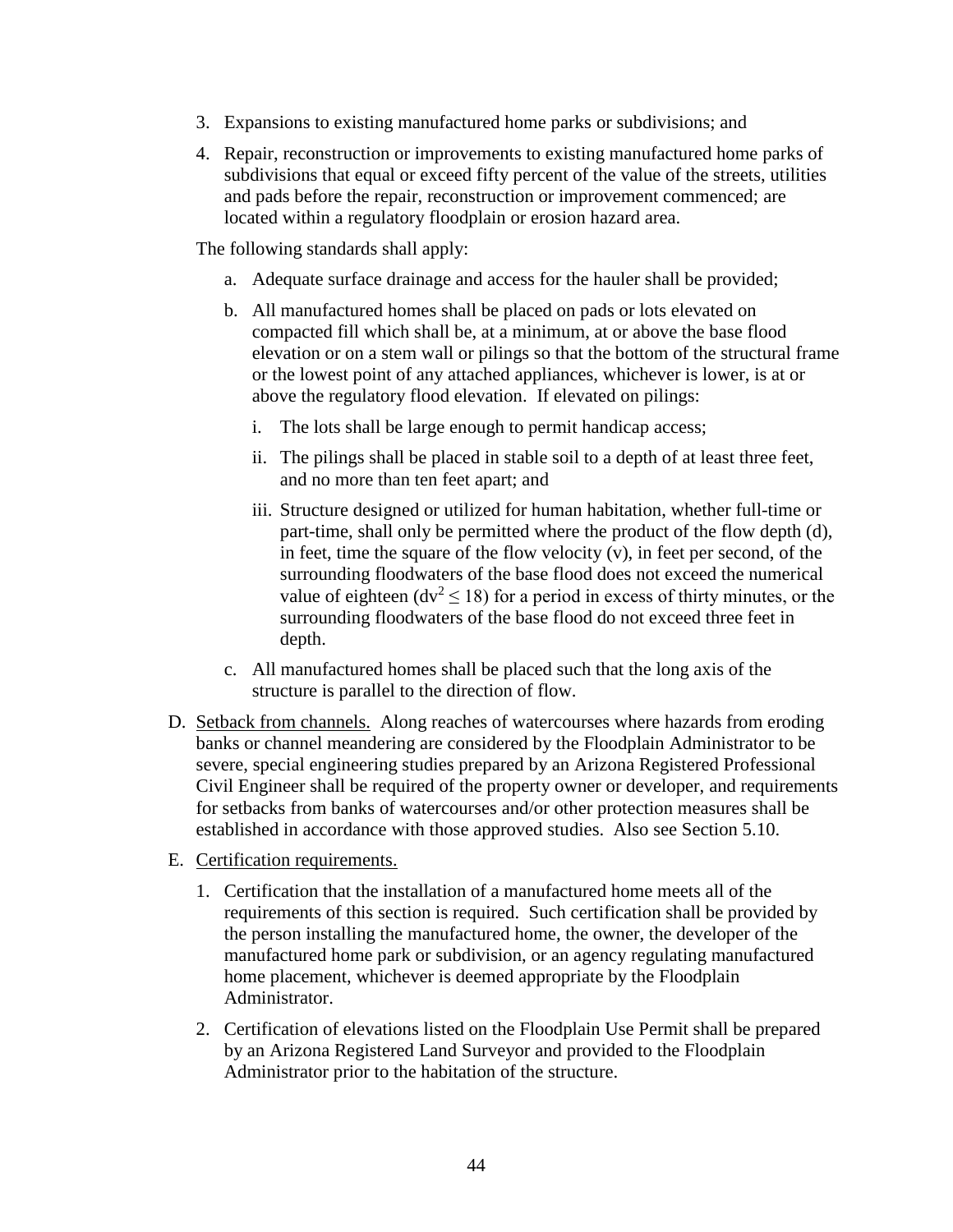- **5.7 STANDARDS FOR RECREATIONAL VEHICLES**. All recreational vehicles placed on site for temporary occupation, within a special flood hazard area, regulatory floodplain or erosion hazard area, will either:
	- A. Be on site for fewer than 180 consecutive days, and be fully licensed and ready for highway use. A recreational vehicle is ready for highway use if it is on its wheels or jacking system, is attached to the site only by quick disconnect type utilities and security devices, and has no permanently attached additions, or
	- B. Meet the permit requirements of Section 4 of this Ordinance and the elevation and anchoring requirements for manufactured homes in Section 5.6.
- **5.8 FLOODWAYS.** Located within areas of special flood hazard established in Section 3.2 are areas designated as floodways. Since the floodway is an extremely hazardous area due to the velocity of floodwaters which carry debris, potential projectiles, and erosion potential, no structures or fill of any type will be allowed to be constructed or placed except for:
	- A. Open Structures consisting of only vertical posts and a roof, designed to provide shade.
	- B. Structures existing prior to the mapping of the floodway are exempt from the above listed criteria as long as the replacement structure occupies the same footprint as the original structure and meets all other requirements within Section 5 of this Ordinance as well as the following criteria.
		- 1. Work to be performed qualifies under Section 3.7 of this Ordinance as a substantial improvement or repair.
		- 2. Proof of construction date must be provided along with Floodplain Use Permit Application.
		- 3. The use of the structure has not been abandoned or the structure has not been rendered uninhabitable and or destroyed for a period exceeding one calendar year. In the event of a declared disaster, the Floodplain Administrator may reasonably extend this time frame.
		- 4. Bottom portion of the structure is to be constructed in an open manner such that there is no impedance to the flow of floodwaters through the lower portion of the structure. Typically, this will mean the structure is elevated on piers, pilings, or posts and there are no walls or enclosures of any type, except what is necessary for access to the structure, in the lower level. The lowest structural support for the floor of the structure above this open area is to be at or above the Regulatory Flood Elevation.
		- 5. The bottom portion of the structure may only be used for parking, building access, or other approved open uses.
		- 6. Bottom portion of the structure is to be constructed solely of flood proof/flood resistant materials.
		- 7. Structures existing prior to the mapping of the floodway are only allowed only one use of this exemption. Once this exemption has been invoked for a structure, the structure may not be granted this exemption again for any reason. If the exemption has been granted once, and the structure sustains substantial damages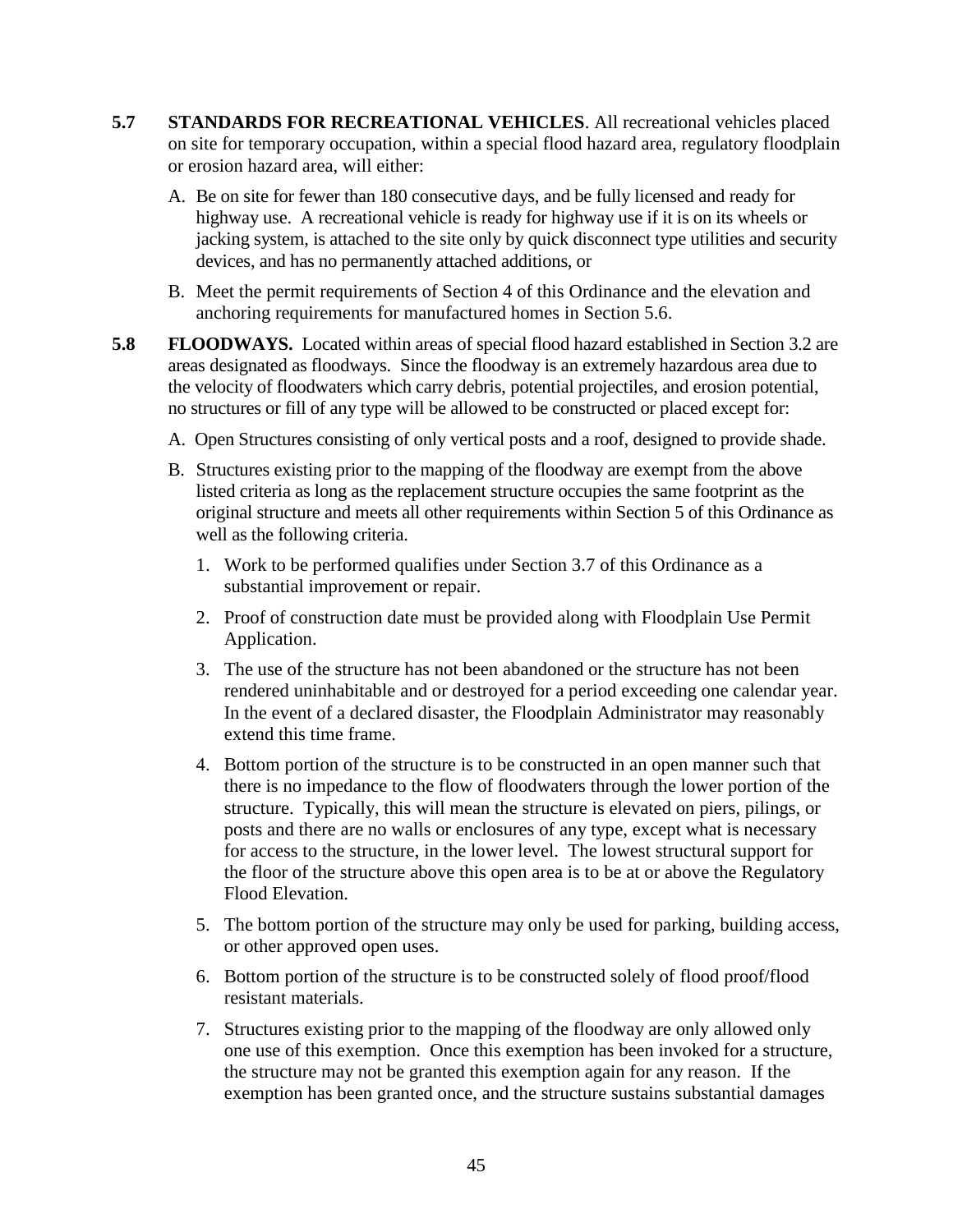due to any event (flood, fire, earthquake, etc.) the uses on the property shall thereafter be limited to open uses.

- 8. Critical facilities and critical structures are not eligible for this exemption.
- **5.9 FLOODWAY FRINGE AREAS.** The following conditions shall apply to all uses within the floodway fringe area:
	- A. Conditions applicable to all uses.
		- 1. No development, storage of materials or equipment, or other uses shall be permitted which, acting alone or in combination with existing or future uses, create a danger or hazard to life or property.
		- 2. Consideration of the effects of a proposed use or development shall be based on the assumption that there will be an equal degree of encroachment extending for a significant reach on both sides of the watercourse.
		- 3. The maximum effect of allowed encroachment will not exceed a one-half foot increase in the water surface elevation of the base flood event.
	- B. Fill and fill materials.
		- 1. Any fill proposed to be deposited in the floodway fringe must be shown to have some beneficial purpose and the amount thereof not greater than necessary to achieve that purpose, as demonstrated by a plan submitted by the owner showing the uses to which the filled land will be put and the final dimensions of the proposed fill or other materials, and the effects said fill will have on the surround floodplain, floodplain elevations, and velocities.
		- 2. Such fill or other materials shall be protected against erosion by riprap, vegetative cover, bulk heading or other approved methods.
		- 3. Compensatory Storage to mitigate the effects of the fill shall be provided at a ratio of 1.5 to 1.
	- C. Structures Construction Restrictions.
		- 1. Structures shall be constructed so as to offer minimum obstruction to the flow of floodwaters. Whenever possible, structures shall be constructed with the same alignment as the direction of flood flow and so far as practicable shall be placed approximately on the same alignment as those adjoining structures.
		- 2. Structures shall meet all other restrictions, as applicable, within Section 5 of this Ordinance.
	- D. Sand, gravel and other excavations.
		- 1. Extraction of sand, gravel and other materials is allowed, if permitted by all other applicable Federal, State, and local regulations, within the floodway fringe and erosion hazard areas of any regulatory floodplain, provided that excavations are not so located nor of such depth, or width, or length, or combination of depthwidth-length as to present a hazard to structures (including, but not limited to roads, bridges, culverts, and utilities), to banks or watercourses, to other property, or which adversely affect groundwater recharge. Excavation within the channel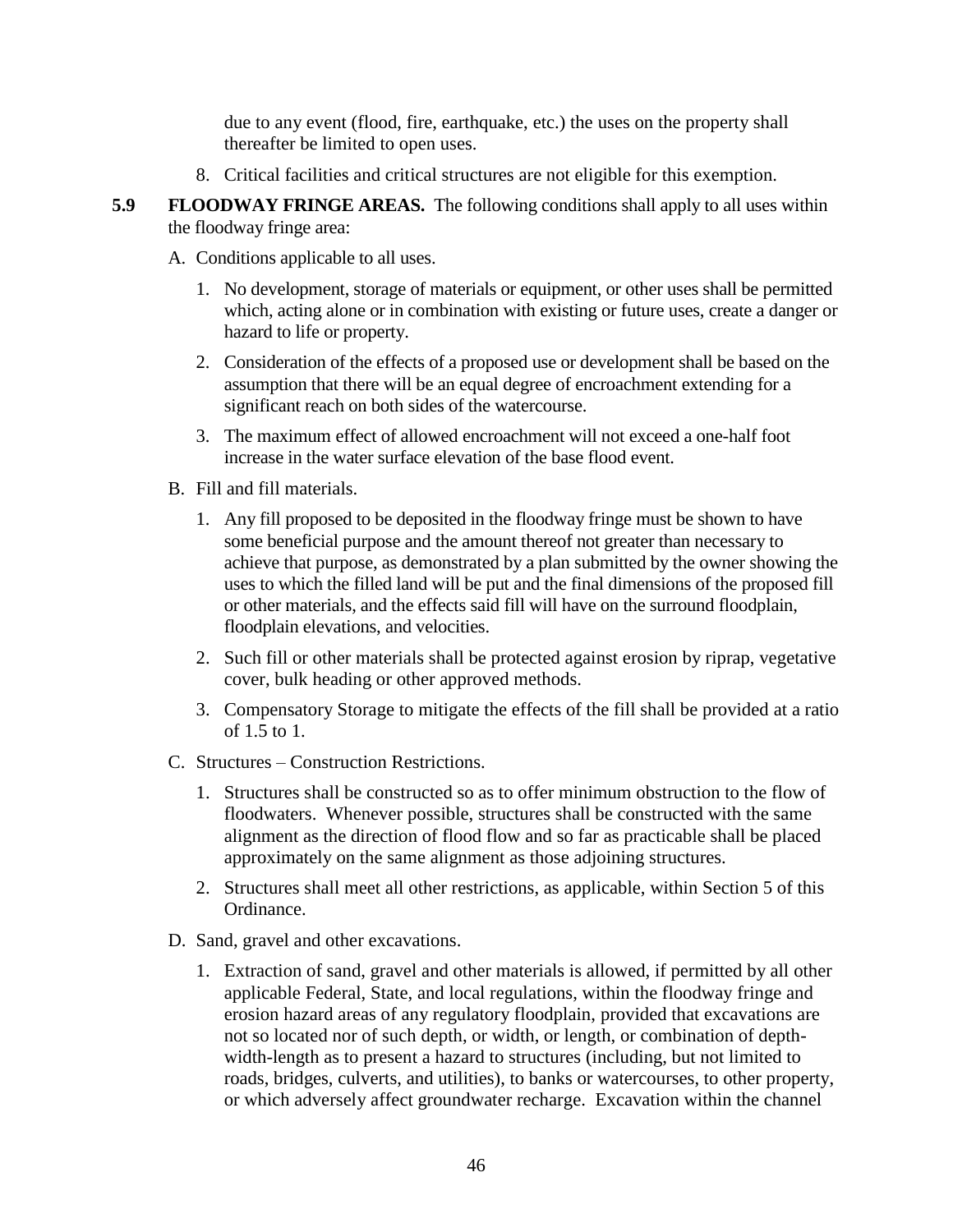of the watercourse is generally discouraged and can only be permitted for any sand and gravel operation in continuous operation since before May 1, 2001. All other in channel operations must be granted by Variance of the Board of Directors per Section 6.0 of this Ordinance.

- 2. There shall be no stockpiling of material or tailings within the floodway fringe areas that may obstruct, divert or retard the flow of floodwaters except as reviewed and approved by the Floodplain Administrator or an individual Floodplain Use Permit basis.
- 3. Due to the rapidly changing hydraulic characteristics of watercourses in Santa Cruz County, and the effects excavations have on these characteristics, Floodplain Use Permits for excavations shall only be issued for a limited period of time, not to exceed one year, subject to annual renewal upon review by the Floodplain Administrator.
- 4. In addition to those conditions provided for elsewhere, Floodplain Use Permit for excavations may impose conditions regarding the area and location in which excavations are allowed, the maximum amount of material to be excavated, and other reasonable restraints on methods of operation, including time restraints.
- 5. Any extraction of sand and gravel or related materials in the floodway fringe or erosion hazard areas shall be allowed only if a reclamation plan is also provided to reclaim the excavated areas so that all adverse effects of extraction are mitigated. The plan shall also contain a timetable and financial assurances for accomplishing reclamation.
- 6. The Floodplain Administrator may require bonds or other financial assurances appropriate for the sand and gravel extraction operation.
- 7. The Floodplain Administrator may require hydrologic, hydraulic and geomorphic analyses addressing the existing conditions as well as the impacts under the proposed method of operation.
- 8. The Floodplain Management Board may grant variances as provided by Section 6 of this Ordinance.

# **5.10 FLOOD RELATED EROSION-PRONE (EROSION HAZARAD) AREAS AND BUILDING SETBACKS.**

- A. The Floodplain Administrator shall require permits for proposed construction and other development within all flood-related erosion-prone areas as known to the community.
- B. Permit applications shall be reviewed to determine whether the proposed site alterations and improvements will be reasonably safe from flood-related erosion and will not cause flood-related erosion hazards or otherwise aggravate the existing hazard.
- C. If a proposed development is found to be in the path of flood-related erosion or would increase the erosion hazard, such improvements shall be relocated or adequate protective measures shall be taken to avoid aggravating the existing erosion hazard.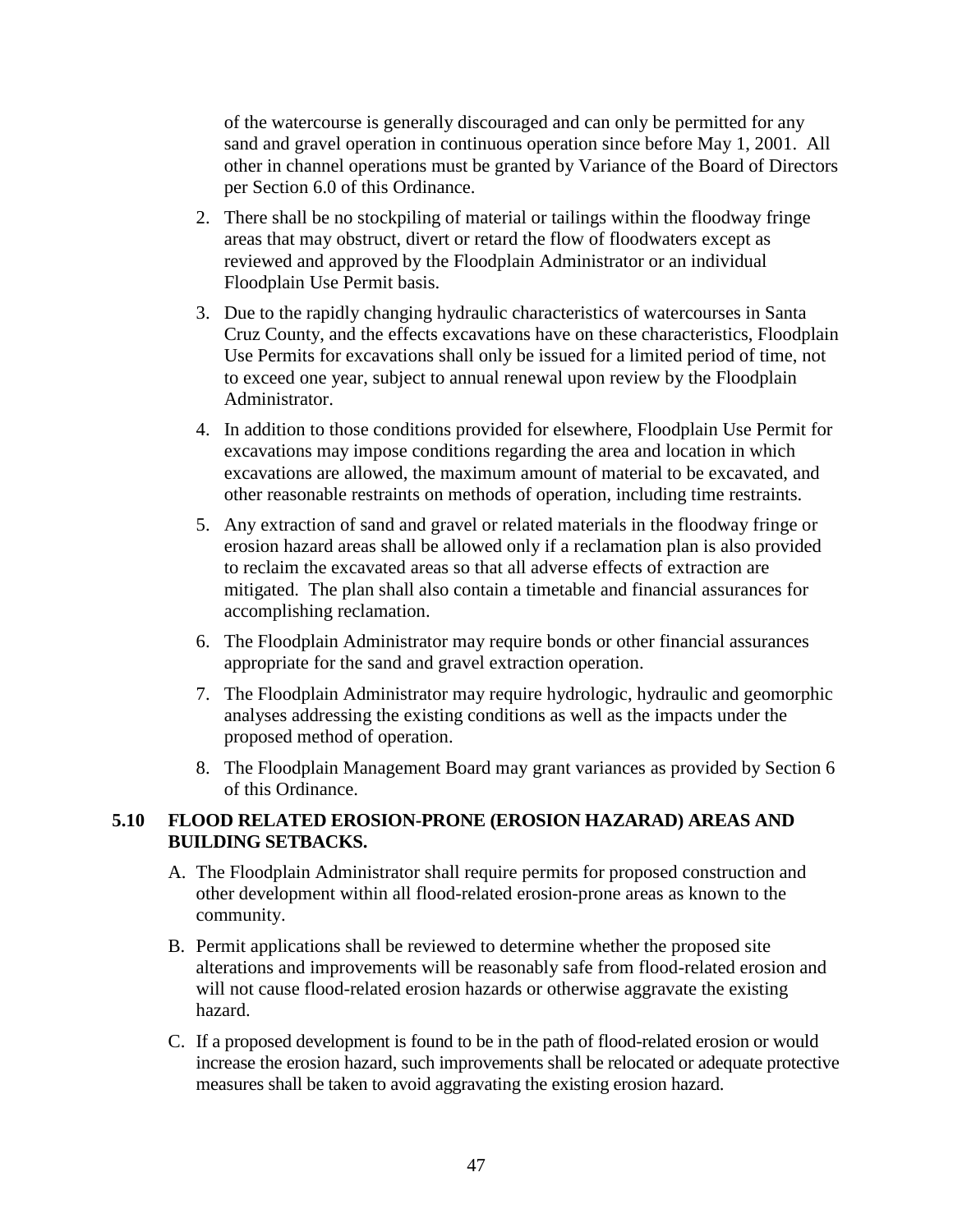- D. Within Zone E on the Flood Insurance Rate Map, a setback is required for all new development from the lake, bay, riverfront or other body of water to create a safety buffer consisting of a natural vegetative or contour strip. This buffer shall be designated according to the flood-related erosion hazard and erosion rate, in relation to the anticipated useful life of structures, and depending upon the geologic, hydrologic, topographic, and climatic characteristics of the land. The buffer may be used for suitable open space purposes, such as for agricultural, forestry, outdoor recreation and wildlife habitat areas, and for other activities using temporary and portable structures only.
- E. All buildings are required to be set back a minimum distance from the top of bank of any watercourse, where approved bank protection is not provided, as follows:
	- 1. The building setback along any straight channel reaches, or reaches with minor curvature, is to equal the square root of the peak flow of the base flood (setback  $=$  $(Q_{100})^{0.5}$ ).
	- 2. The building setback along any channel reach with obvious curvature or channel bend, or areas where the embankment is highly susceptible to erosion, is to equal the two and a half times the square root of the peak flow of the base flood (setback  $=$  $2.5(Q_{100})^{0.5}$ ).
	- 3. The building setback for the Santa Cruz River shall be five hundred (500) feet.
	- 4. Along watercourses where unusual conditions do exist, building setbacks shall be established on a case-by-case basis by the Floodplain Administrator, unless an engineering study which establishes safe limits is performed by an Arizona Registered Professional Civil Engineer and is approved by the Floodplain Administrator. When determining building setback requirements, the Floodplain Administrator shall consider danger to life and property due to existing flood heights or velocities and historic channel meandering. Unusual conditions include, but are not limited to, historic meandering of the watercourse, large excavation pits, poorly defined or poorly consolidated banks, natural channel armoring, proximity to stabilized structures such as bridges or rock outcrops, and channel changes in the direction, amount, and velocity of the flow of waters within the watercourse.
- **5.11 VEHICULAR ACCESS.** It is recognized that private vehicular access may become impassible to ordinary and emergency vehicles during times of flooding. It is the intent of this section to allocate the responsibility for private vehicular access which crosses a regulatory floodplain.
	- A. This section shall apply in all situations where private vehicular access crosses any regulatory floodplain located between the point where the private access leaves a paved, publicly maintained roadway and the end of the private access.
	- B. In all situations where private vehicular access crosses a regulatory floodplain located between the point where the private access leaves a paved, publicly maintained roadway and the end of the private access, the owner of the property requiring the private vehicular access shall: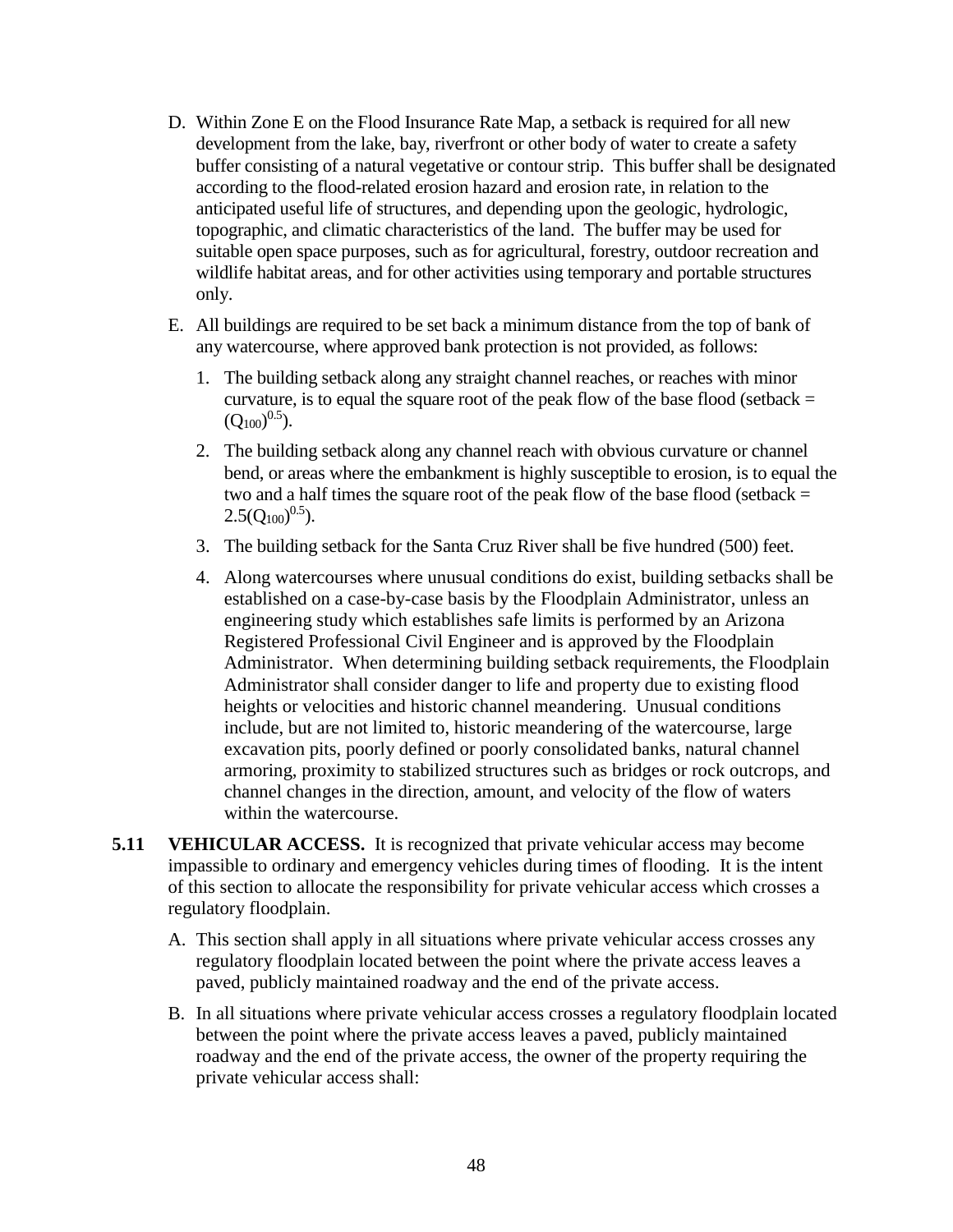- 1. Construct a private vehicular access in such a manner that it is permanent and is over terrain which can be traversed by conventional motor vehicles during a base flood; or
- 2. Execute and record a covenant running with the land, enforceable by Santa Cruz County and the Santa Cruz County Flood Control District, which contains the following:
	- a. An acknowledgement that the private vehicular access may be impassible to conventional motor vehicles and emergency vehicles in times of flooding,
	- b. A hold-harmless provision, holding Santa Cruz County and the Santa Cruz County Flood Control District harmless from and against all injuries and damages resulting from traversing or attempting to traverse the private vehicular access during times of flooding, and
	- c. The covenantor, successors and assigns assume the responsibility to either erect and maintain signs stating **"DO NOT ENTER WHEN FLOODED"**, or notify users of the private vehicular access that it may be impassible during times of flooding.
- **5.12 WATERCOURSE AND RIPARIAN HABITAT.** Santa Cruz County and the Santa Cruz County Flood Control District recognize the environmental, recreational, and beneficial function of riparian vegetation along watercourses and floodplains. Where ever possible, riparian vegetation shall be left as undisturbed as possible. If it is necessary to disturb riparian vegetation on properties existing in subdivisions predating this Ordinance, the property owner, or developer, may disturb only the minimum amount of habitat necessary to construct the structure, necessary clear zones for wildfire protection, driveway, and installation the utilities for the structure, and shall, at the discretion of the Floodplain Administrator, mitigate the disturbance by replanting the appropriate flora in an area, adjacent to the existing undisturbed habitat, equal in size to the area of disturbance, minus the area required for the structure, services, utilities, and wildfire protection zone, per the direction of the Floodplain Administrator. For the purpose of this section, the removal of dead and down vegetation between the wildfire protection zone and a distance up to 125 feet from the perimeter edge of a structure will not require a permit or mitigation. For new subdivisions, and commercial and/or industrial developments, refer to Section 5.5.M of this Ordinance. Recreational uses, such as trails, will require a review on a case by case basis to determine if mitigation is warranted. Recreational use of motorized vehicles in publically owned areas of regulatory floodplains dedicated as Natural Areas, Open Space, or Preservation Areas is prohibited unless permitted in writing by the public entity owning the area.

# **5.13 STANDARDS FOR CRITICAL FACILITIES/CRITICAL SERVICES.**

- A. Critical Facilities and Services are prohibited from being constructed, or for existing facilities improved or repaired by an amount equal to or greater than forty-nine percent (49%) of the pre-improvement/repair market value within the floodway.
- B. Critical Facilities and Services should not be located in the regulatory floodplain. If a Critical Facility/Service must be located in a the regulatory floodplain, it must be demonstrated that there is either a critical need to locate the Critical Facility/Service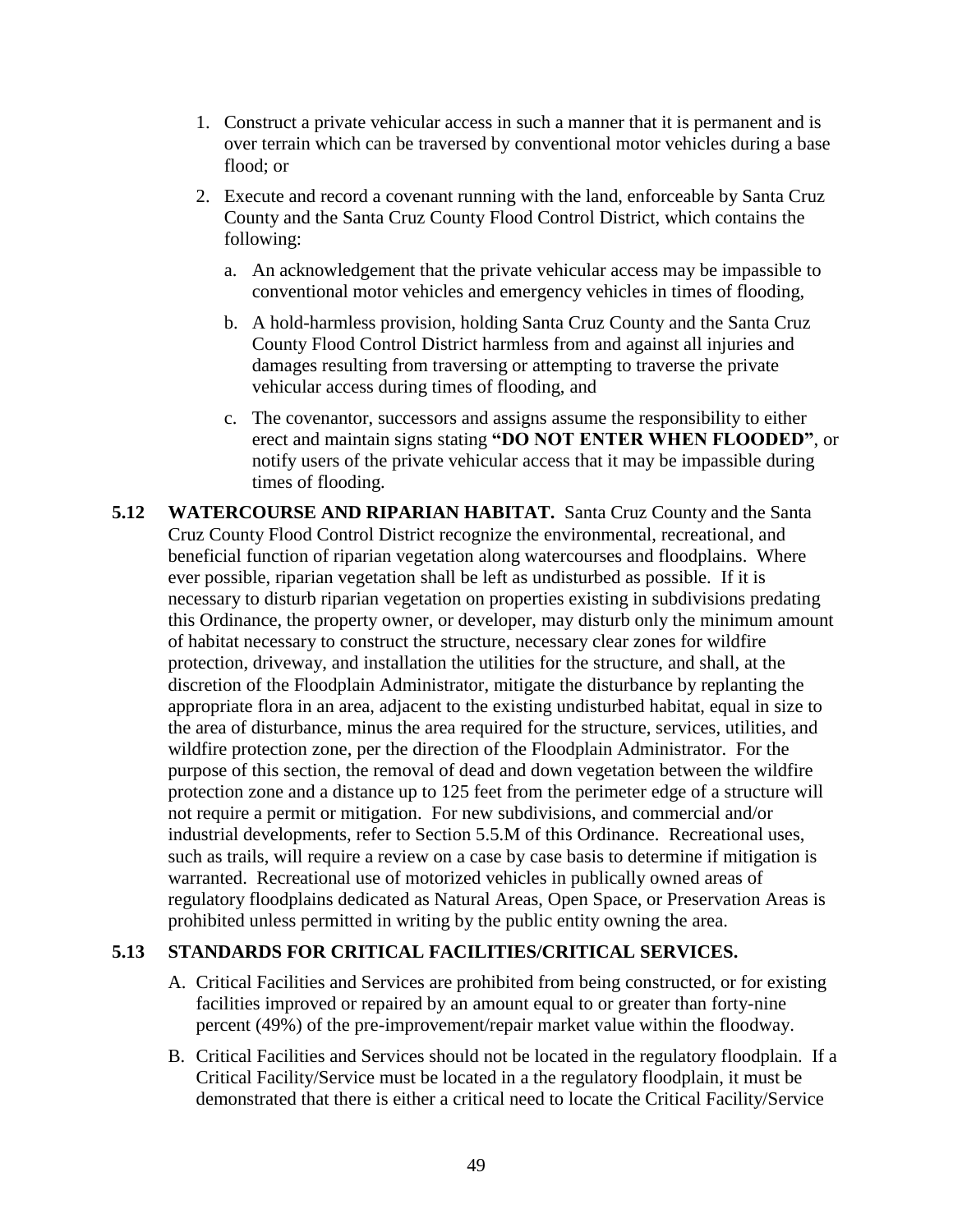within the floodplain, or that there is not suitable alternative site, as determined by a rigorous alternative site evaluation report, performed by an Arizona Registered Civil Engineer. Any such facility or service located within a regulatory floodplain must be protected from the five hundred year event. Such protection is to include, but not limited to a finished floor elevation a minimum of one foot above the five hundred year floodplain water surface elevation, elevated access ramps, utilities and mechanical services, and adequately protected from both lateral and vertical erosion associated with the five hundred year floodplain.

C. Improvements and/or repairs to existing Critical Facilities or Critical Services by an amount equal to or greater than forty-nine percent (49%) of the preimprovement/repair market value must be protected from the five hundred year flood event. Such protection is to include, but not limited to a finished floor elevation a minimum of one foot above the five hundred year floodplain water surface elevation, elevated access ramps, utilities and mechanical services, and adequately protected from both lateral and vertical erosion associated with the five hundred year floodplain.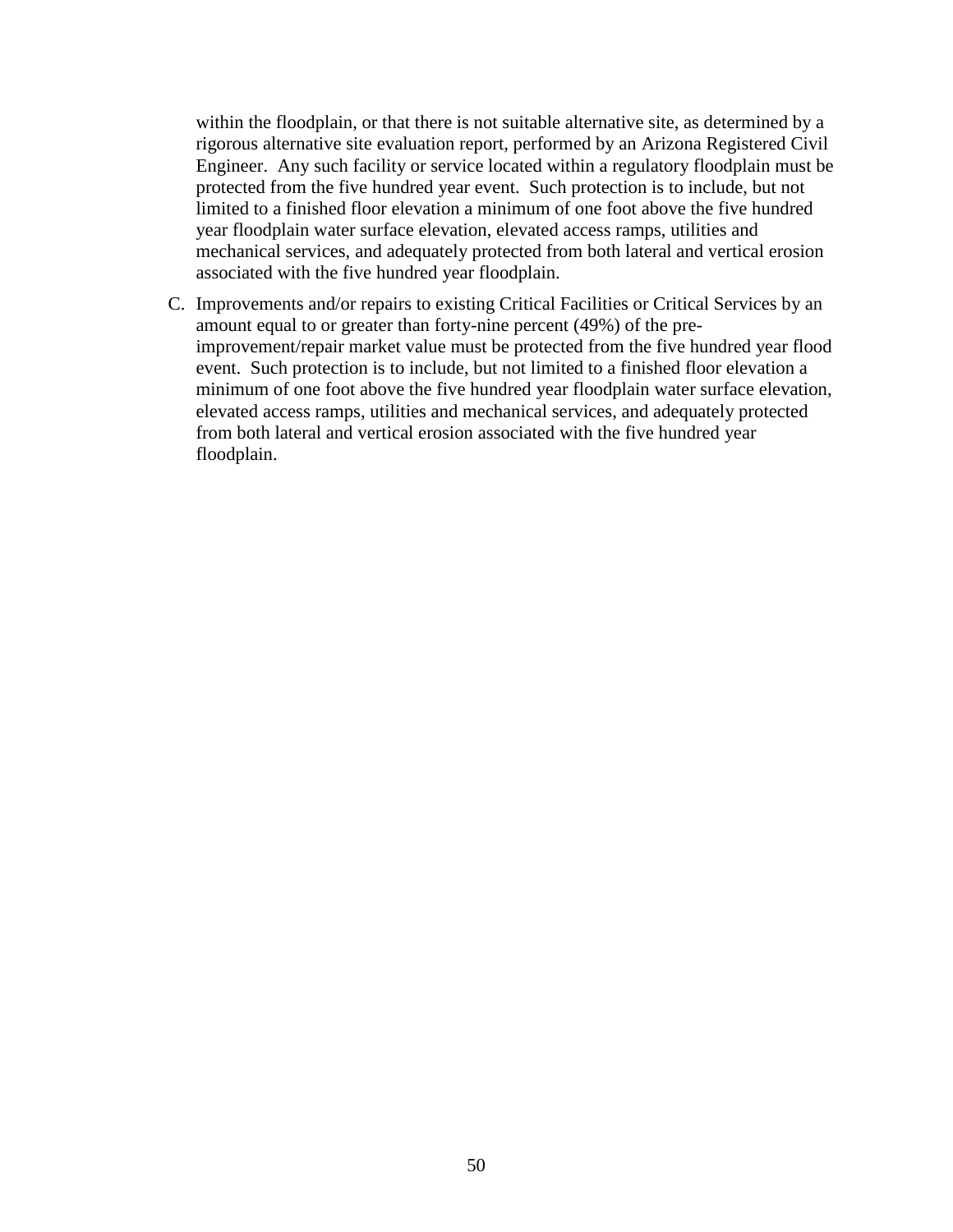# **SECTION 6.0 VARIANCES AND APPEALS**

**6.1 NATURE OF VARIANCES.** The variance criteria set forth in this section of the Ordinance are based on the general principle of zoning law that variances pertain to a piece of property and are not personal in nature. A variance may be granted for a parcel of property with physical characteristics so unusual that complying with the requirements of this Ordinance would create an exceptional hardship to the applicant or the surrounding property owners. The characteristics must be unique to the property and not be shared by adjacent parcels. The unique characteristic must pertain to the land itself, not to the structure, its inhabitants, or the property owners.

It is the duty of Santa Cruz County to help protect its citizens from flooding. This need is so compelling and the implications of the cost of insuring a structure built below the regulatory flood elevation are so serious that variances from the flood elevation or from other requirements in the flood Ordinance are quite rare. The long-term goal of preventing and reducing flood loss and damage can only be met if variances are strictly limited. Therefore, the variance guidelines provided in this Ordinance are more detailed and contain multiple provisions that must be met before a variance can be properly granted. The criteria are designed to screen out those situations in which alternatives other than a variance are more appropriate. A variance is subject to conditions to ensure the variance does not constitute a grant of special privileges inconsistent with the limitations on similar property in a special flood hazard area, regulatory floodplain, or erosion hazard area.

#### **6.2 APPEAL BOARD.**

- A. The Floodplain Board of Santa Cruz County shall hear and decide appeals and requests for variances from the requirements of this Ordinance.
- B. The Floodplain Board shall hear and decide appeals when it is alleged there is an error in any requirement, decision, or determination made by the Floodplain Administrator in the enforcement or administration of this Ordinance.
- C. In passing upon such applications, the Floodplain Board shall consider all technical evaluations, all relevant factors, standards specified in other sections of this Ordinance, and:
	- 1. The danger that materials may be swept onto other lands to the injury of others;
	- 2. The danger of life and property due to flooding or erosion damage;
	- 3. The susceptibility of the proposed facility and its contents to flood damage and the effect of such damage on the individual owner;
	- 4. The importance of the services provided by the proposed facility to the community;
	- 5. The necessity to the facility of a waterfront location, where applicable;
	- 6. The availability of alternative locations for the proposed use which are not subject to flooding or erosion damage;
	- 7. The compatibility of the proposed use with existing and anticipated development;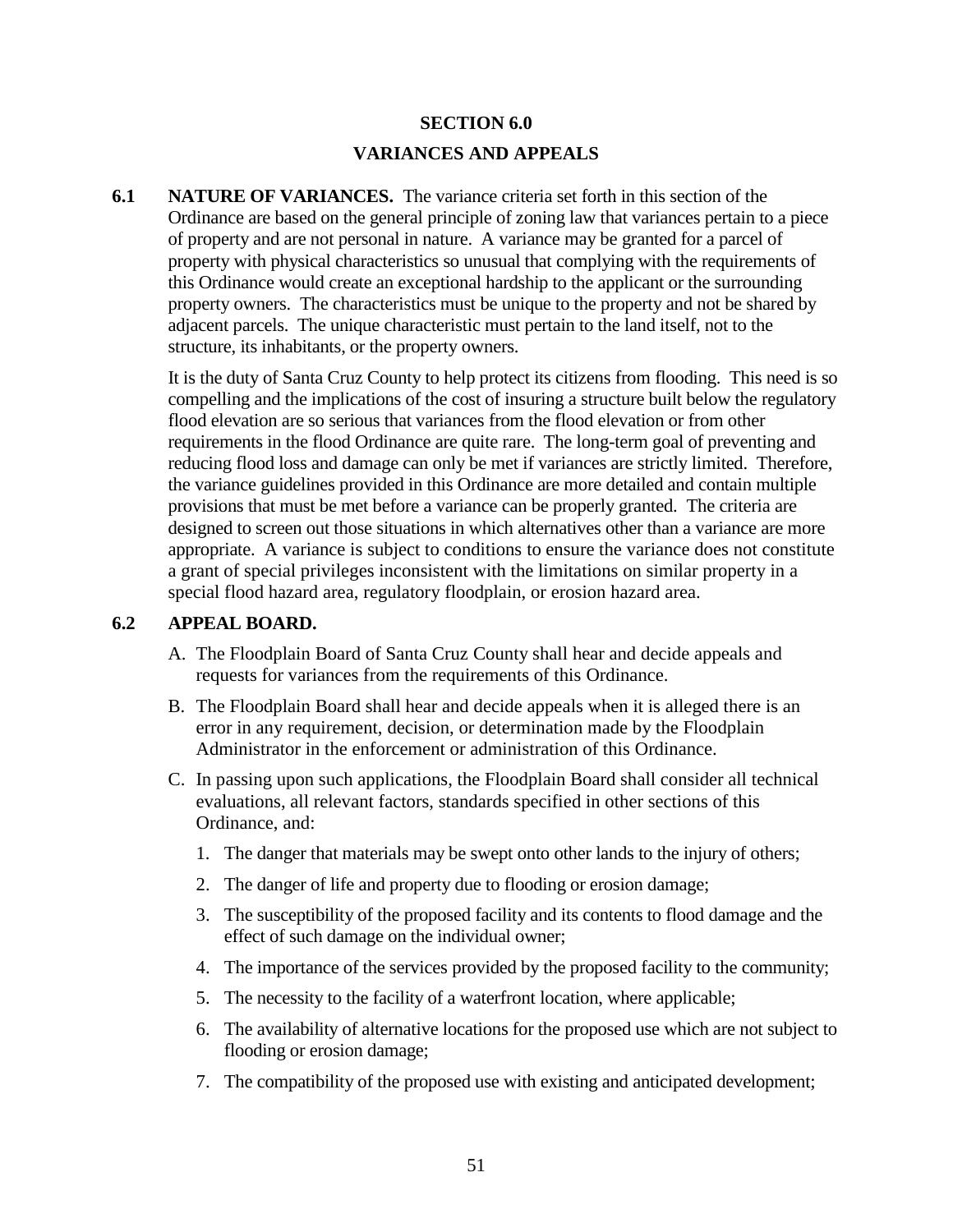- 8. The relationship of the proposed use to the comprehensive plan and floodplain management program for that area;
- 9. The safety of access to the property in time of flood for ordinary and emergency vehicles;
- 10. The expected heights, velocity, duration, rate of rise, and sediment transport of the flood waters expected at the site; and,
- 11. The costs of providing governmental services during and after flood conditions, including maintenance and repair of public utilities and facilities such as sewer, gas, electrical, and water system, and streets and bridges.
- D. Upon consideration of the factors of Section 6.2.C and the purposes of this Ordinance, the Floodplain Board may attach such conditions to the granting of variances, as it deems necessary to further the purposes of this Ordinance.
- E. Any applicant to whom a variance is granted shall be given written notice over the signature of a the Chairperson of the Floodplain Board that:
	- 1. The issuance of a variance to construct a structure below the base flood level will result in substantially increased premium rates for flood, and
	- 2. Such construction below the base flood level increases risks to life and property.

Such notification shall be maintained with a record of all variance actions as required in Paragraph 6.2.F. of this Ordinance. Such notice will also state that the land upon which the variance is granted shall be ineligible for exchange of State Land pursuant to any flood relocation and land exchange program provided by ARS Title 26, Chapter 2, Article 2. A copy of the notice shall be recorded by the Floodplain Board in the office of the Santa Cruz County Recorder and shall be recorded in a manner so that it appears in the chain of title of the affected parcel of land.

- F. The Floodplain Administrator shall maintain a record of all variance actions, including justification for their issuance, and report such variances issued in its biennial report submitted to the Federal Emergency Management Agency.
- G. The District shall advise any city or town which has assumed jurisdiction over its special flood hazard areas, regulatory floodplains and erosion hazard areas in accordance with A.R.S. Section 48-3610 in writing and provide a copy of any development plan or any application which has been filed with the County for a Floodplain Use Permit, appeal or variance to develop land in a floodplain or floodway within one mile of the boundary between the District's area of jurisdiction and the jurisdiction of that city or town. The District shall also advise any city or town in writing and provide a copy of any development plan of any major development proposed within a regulatory floodplain or floodway which could affect regulatory floodplains, floodways or watercourses within that city's or town's area of jurisdiction. Written notice and copy of the plan of development shall be sent to any adjacent jurisdiction no later than five business days after having been received by the District.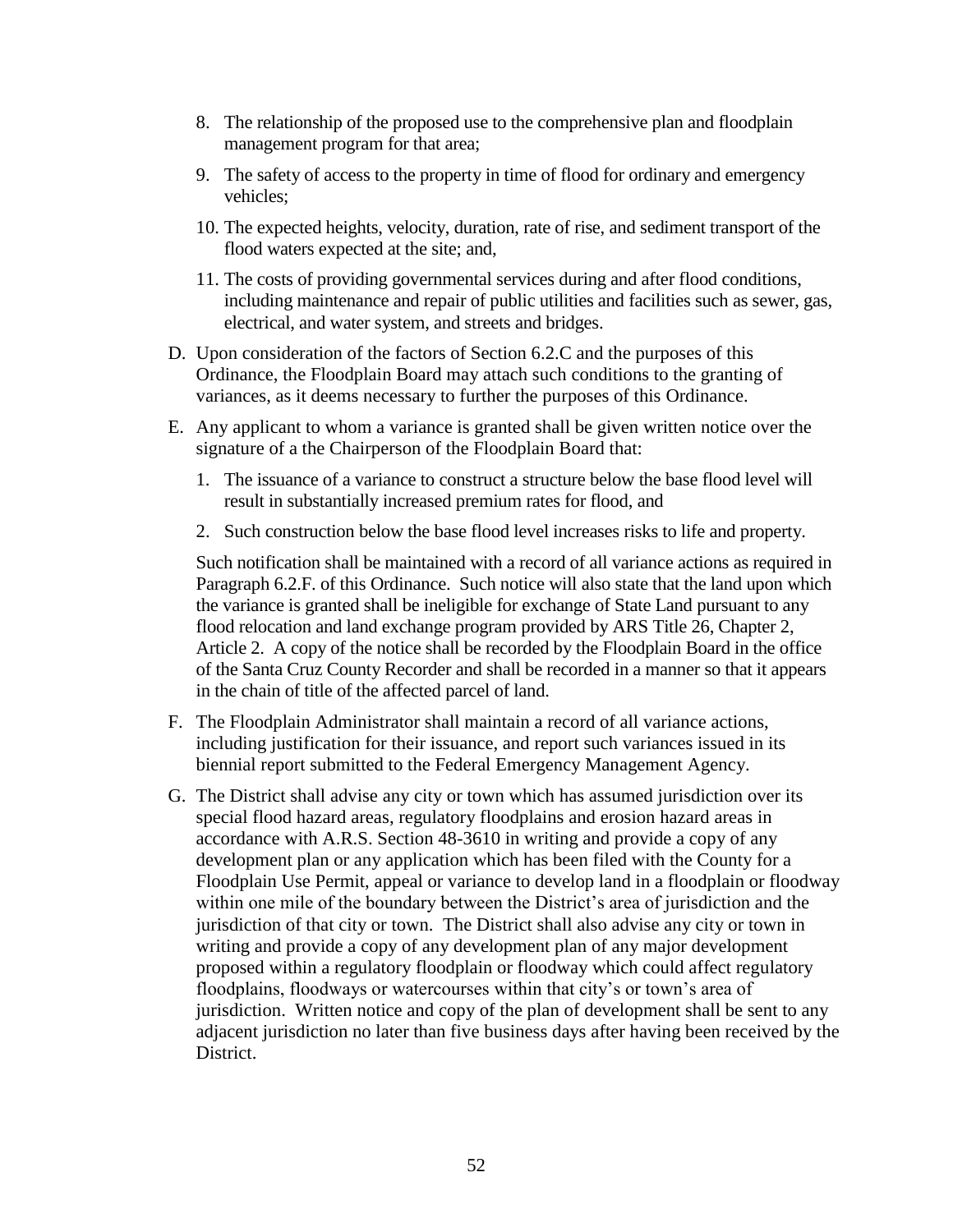# **6.3 CONDITIONS FOR VARIANCES**

- A. Generally, variances may be issued for new construction and substantial improvements to be erected on a lot of one-half acre or less in size contiguous to and surrounded by lots with existing structures constructed below the base flood level, providing the procedures of Sections 4 and 5 of this Ordinance have been fully considered. As the lot size increases beyond one-half acre, the technical justification required for issuing the variance increases.
- B. Variances may be issued for the repair, rehabilitation or restoration of structures listed in the National Register of Historic Places or the State Inventory of Historic Places, upon a determination that the proposed repair or rehabilitation will not preclude the structure's continued designation as a historic structure and the variance is the minimum necessary to preserve the historic character and design of the structure.
- C. Variances shall not be issued within any designated or regulatory floodway.
- D. Variances shall only be issued upon a determination that the variance is the minimum necessary, considering the flood hazard, to afford relief.
- E. Variances shall only be issued upon:
	- 1. A determination that the variance is the minimum necessary, considering the flood hazards to afford relief;
	- 2. A determination of good and sufficient cause;
	- 3. A determination that failure to grant the variance would result in exceptional hardship to the applicant;
	- 4. A showing that the use cannot perform its intended purpose unless it is located or carried out in close proximity to water. This includes only facilities defined in Section 2.0 of this Ordinance in the definition of "Functionally Dependent Use"; and
	- 5. A determination that the granting of a variance will not result in increased flood heights, flood velocities, erosion or scour potential, additional threats to public safety, result in a threat to the physical safety of any individual, extraordinary public expense, create nuisances, cause fraud on or victimization of, the public, or conflict with existing local laws or ordinances.

# **6.4 FILING OF APPEALS AND REQUEST FOR VARIANCES**

- A. Any property owner appealing any written decision concerning the interpretation or administration of this Ordinance shall first appeal in writing to the Floodplain Administrator, within fifteen business days of the written decision. The Appeal shall be deemed delivered to the County on the date the appeal is placed with the United States Postal Service in the form of Certified Letter with a Return Receipt Requested postage paid, or by personal delivery of the appeal to be signed by an agent of the Flood Control District acknowledging receipt of said notice. A date stamped copy of receipt by the department of the appeal shall be provided to the appealing party when personally delivered.
- B. The Floodplain Administrator shall make a written response within fifteen business days of receipt of the appeal. Within fifteen business days of receipt of the written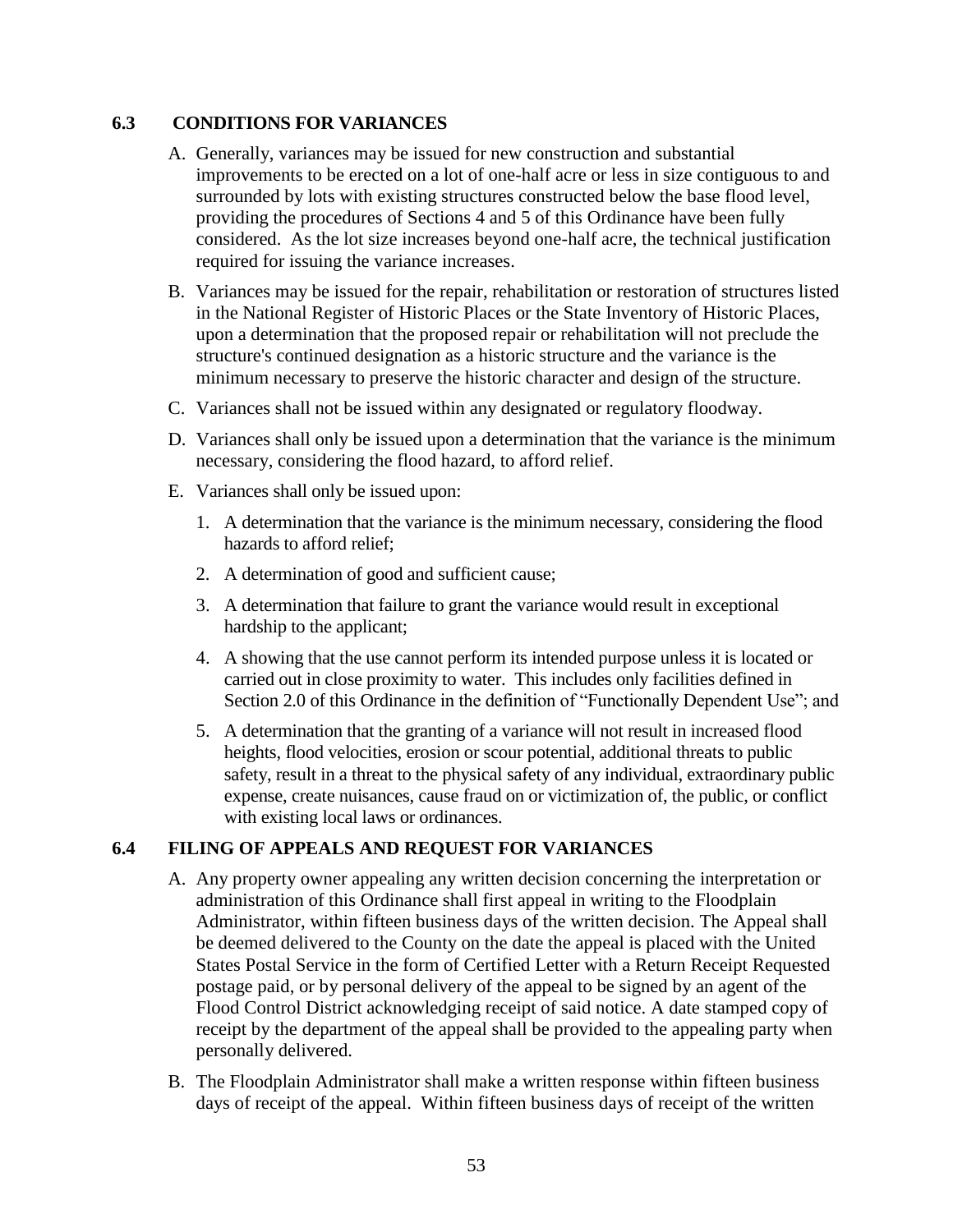appeal the Floodplain Administrator may request such additional information as deemed necessary in order to render a written decision.

C. Any property owner aggrieved by the written decision of the Floodplain Administrator may file with the Clerk of the Board a written appeal or request for variance, within fifteen business days of the Floodplain Administrator's written decision, which shall be heard by the Floodplain Board of Santa Cruz County.

# **6.5 HEARING REQUIREMENTS**

- A. The Floodplain Board shall hold a hearing concerning the appeal or request for variance within forty-five calendar days after the written appeal or request for variance is received by the Clerk of the Board, and has been deemed to be complete. Continuance of the hearing may be granted for good cause.
- B. The appeal or request for variance shall contain a detailed explanation of all matters in dispute, and the Floodplain Board, through the Floodplain Administrator, may require the submission of such additional information it deems necessary.
- C. The hearing shall be conducted in an informal manner. The Floodplain Board shall not be bound by the technical rules of evidence in the conduct of such hearings. All parties to the hearing shall have the right to present evidence in support of or in opposition to the decision of the Floodplain Administrator.
- D. The Floodplain Board shall render its decision within thirty calendar days of the close of the hearing.
- E. The Floodplain Board may meet monthly or as such times as it deems necessary for the transaction of business, including the hearing of appeals and request of variances.
- F. The Floodplain Board may refer matters of a higher technical nature, where an appeal or request for variance is made to the Floodplain Board, to a technical review committee, which shall make findings and recommendations to the Floodplain Board for decision. The technical review committee shall consist of three Arizona Registered Professional Engineers, in good standing, one named by the Floodplain Administrator, one by the applicant for appeal or variance, and one named by the Floodplain Board. This review committee shall not be permanent in nature, but shall be formed as required to hear individual appeals or request for variance.
- G. Should a technical review committee be appointed pursuant to subsection F of this section, the hearing required in section 6.5.A may be continued up to an additional forty-five days or such time as is necessary for the technical review committee to make its findings and recommendations to the Floodplain Board.